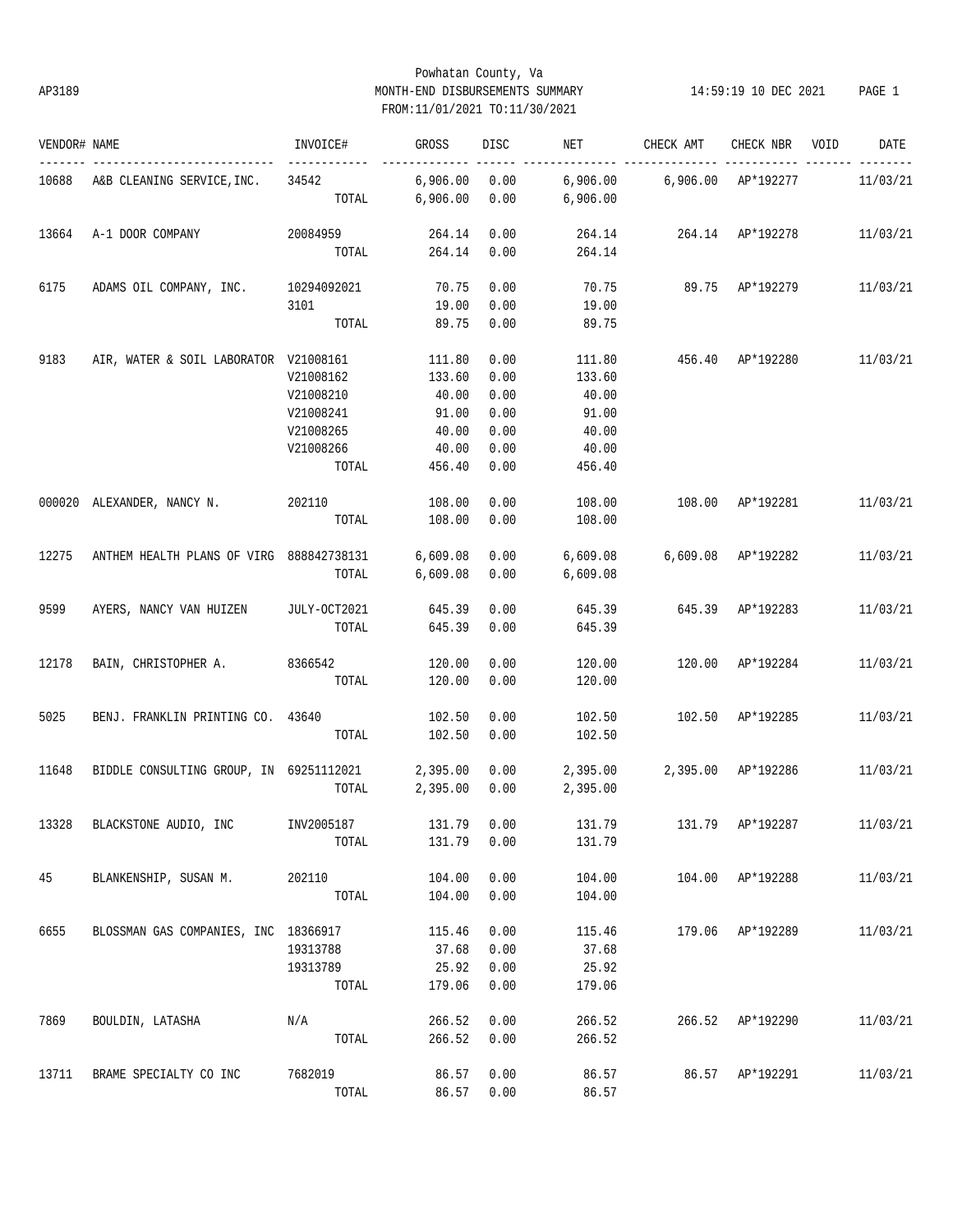# Powhatan County, Va AP3189 MONTH-END DISBURSEMENTS SUMMARY 14:59:19 10 DEC 2021 PAGE 2 FROM:11/01/2021 TO:11/30/2021

| VENDOR# NAME |                                                                                      | INVOICE#            | GROSS               | DISC | <b>NET</b> | CHECK AMT                       | CHECK NBR VOID         | DATE     |
|--------------|--------------------------------------------------------------------------------------|---------------------|---------------------|------|------------|---------------------------------|------------------------|----------|
| 7838         | BROUGHTON, THOMAS B. JR. 202110                                                      |                     | 92.00               | 0.00 | 92.00      | 92.00 AP*192292                 |                        | 11/03/21 |
|              |                                                                                      | TOTAL               | 92.00               | 0.00 | 92.00      |                                 |                        |          |
| 540          | CENTRAL VIRGINIA WASTE MANA 27179 1,041.36 0.00 1,041.36 1,041.36 AP*192293 11/03/21 |                     |                     |      |            |                                 |                        |          |
|              |                                                                                      |                     | TOTAL 1,041.36 0.00 |      | 1,041.36   |                                 |                        |          |
| 6965         | CINTAS CORPORATION                                                                   | 4097949778          | 91.22               | 0.00 |            | 91.22 313.91 AP*192294 11/03/21 |                        |          |
|              |                                                                                      | 4098646959          | 91.22               | 0.00 | 91.22      |                                 |                        |          |
|              |                                                                                      | 4099295419          | 91.22               | 0.00 | 91.22      |                                 |                        |          |
|              |                                                                                      | 4099981620          | 40.25               | 0.00 | 40.25      |                                 |                        |          |
|              |                                                                                      | TOTAL               | 313.91              | 0.00 | 313.91     |                                 |                        |          |
| 7341         | CLAWS & PAWS ANIMAL CARE                                                             | 10012021            | 679.70              | 0.00 | 679.70     | 819.70 AP*192295 11/03/21       |                        |          |
|              |                                                                                      | 10012021-257        | 140.00              | 0.00 | 140.00     |                                 |                        |          |
|              |                                                                                      | TOTAL               | 819.70              | 0.00 | 819.70     |                                 |                        |          |
| 11996        | CLERK OF CIRCUIT COURT 106000846100                                                  |                     | 200.00              | 0.00 | 200.00     |                                 | 200.00 AP*192296       | 11/03/21 |
|              |                                                                                      | TOTAL               | 200.00              | 0.00 | 200.00     |                                 |                        |          |
|              |                                                                                      |                     |                     |      |            |                                 |                        |          |
| 12805        | COMMONWEALTH SPECTRUM MANAG 102520210211                                             |                     | 125.00              | 0.00 | 125.00     | 125.00 AP*192297                |                        | 11/03/21 |
|              |                                                                                      | TOTAL               | 125.00              | 0.00 | 125.00     |                                 |                        |          |
| 13054        | CTSI                                                                                 | PSI-7035            | 632.95              | 0.00 | 632.95     | 632.95 AP*192298                |                        | 11/03/21 |
|              |                                                                                      | TOTAL               | 632.95              | 0.00 | 632.95     |                                 |                        |          |
| 6879         | DEMCO, INC.                                                                          | 7029472             | 83.75               | 0.00 | 83.75      | 83.75 AP*192299                 |                        | 11/03/21 |
|              |                                                                                      | TOTAL               | 83.75               | 0.00 | 83.75      |                                 |                        |          |
| 6240         | DIAMOND SPRINGS WATER, INC                                                           | 011342-10-21        | 46.74               | 0.00 |            | 46.74  46.74  AP*192300         |                        | 11/03/21 |
|              |                                                                                      | TOTAL               | 46.74               | 0.00 | 46.74      |                                 |                        |          |
| 860          | DOMINION ENERGY VIRGINIA                                                             | 122166783311        | 215.94              | 0.00 |            | 215.94 1,098.54 AP*192301       |                        | 11/03/21 |
|              |                                                                                      | 325444024511        | 225.63              | 0.00 | 225.63     |                                 |                        |          |
|              |                                                                                      | 406203539111        | 309.71              | 0.00 | 309.71     |                                 |                        |          |
|              |                                                                                      | 6211789810          | 108.29              | 0.00 | 108.29     |                                 |                        |          |
|              |                                                                                      | 920622775410        | 238.97              | 0.00 | 238.97     |                                 |                        |          |
|              |                                                                                      | TOTAL 1,098.54 0.00 |                     |      | 1,098.54   |                                 |                        |          |
| 7147         | DRAPER ADEN ASSOCIATES, INC 2021090467                                               |                     | 1,500.00            | 0.00 | 1,500.00   | 1,500.00 AP*192302              |                        | 11/03/21 |
|              |                                                                                      | $_{\tt TOTAL}$      | 1,500.00            | 0.00 | 1,500.00   |                                 |                        |          |
| 6842         | EAGLE FIRE INC.                                                                      | IN00016931          | 140.00              | 0.00 | 140.00     |                                 | 140.00 AP*192303       | 11/03/21 |
|              |                                                                                      | TOTAL               | 140.00              | 0.00 | 140.00     |                                 |                        |          |
| 8235         | ELECTION SERVICES ONLINE, L 2380                                                     |                     | 9,373.90            | 0.00 | 9,373.90   |                                 | $9,373.90$ $AP*192304$ | 11/03/21 |
|              |                                                                                      | TOTAL               | 9,373.90            | 0.00 | 9,373.90   |                                 |                        |          |
| 7354         | ESRI                                                                                 | 94119798            | 1,426.00            | 0.00 | 1,426.00   |                                 | 1,426.00 AP*192305     | 11/03/21 |
|              |                                                                                      | TOTAL               | 1,426.00            | 0.00 | 1,426.00   |                                 |                        |          |
| 9093         | FARMVILLE WHOLESALE                                                                  | 724767              | 88.05               | 0.00 | 88.05      |                                 | 88.05 AP*192306        | 11/03/21 |
|              |                                                                                      | TOTAL               | 88.05               | 0.00 | 88.05      |                                 |                        |          |
|              |                                                                                      |                     |                     |      |            |                                 |                        |          |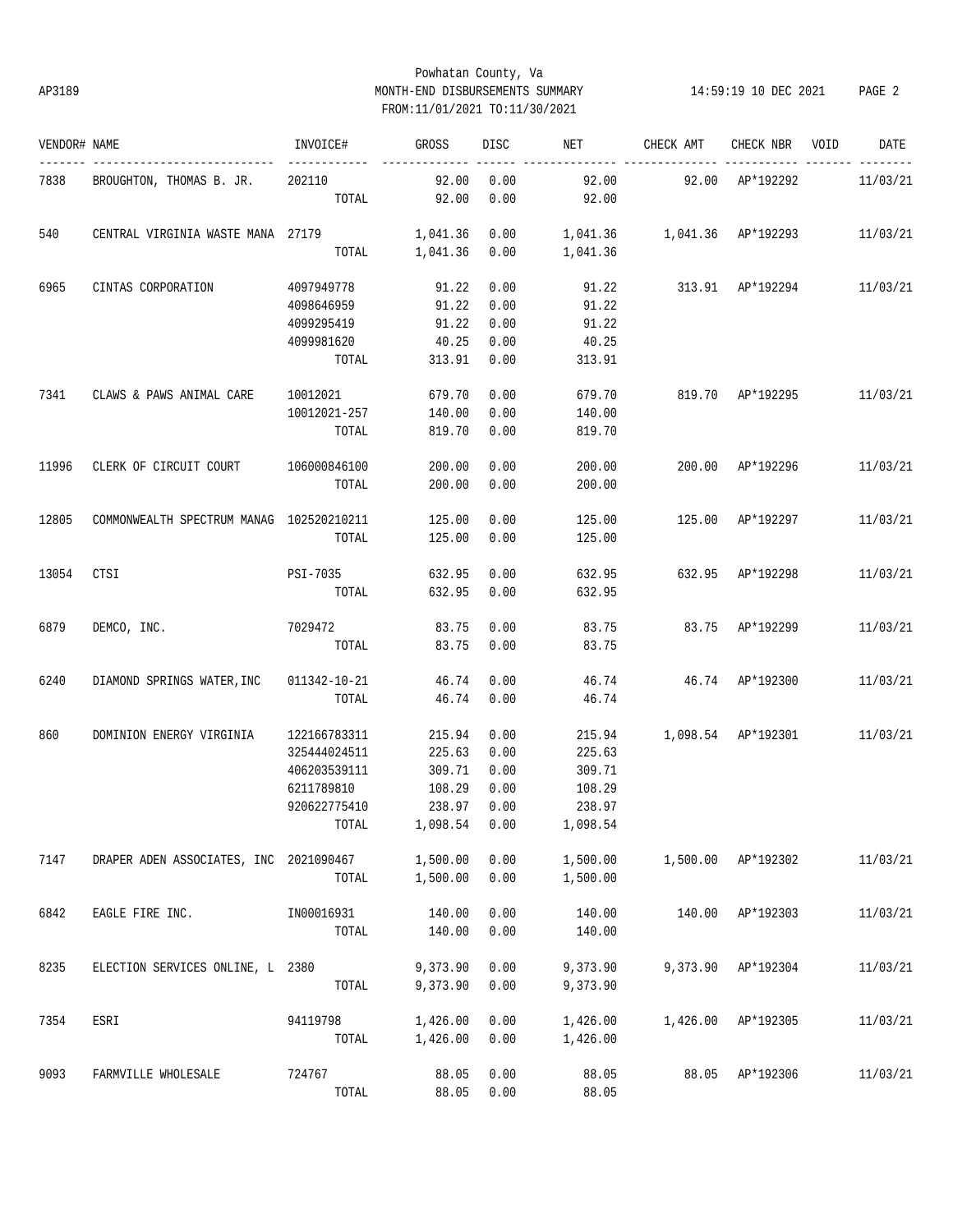# Powhatan County, Va AP3189 MONTH-END DISBURSEMENTS SUMMARY 14:59:19 10 DEC 2021 PAGE 3 FROM:11/01/2021 TO:11/30/2021

| VENDOR# NAME |                                   | INVOICE#              | GROSS                | DISC         | NET       | CHECK AMT                       | CHECK NBR VOID   | DATE     |
|--------------|-----------------------------------|-----------------------|----------------------|--------------|-----------|---------------------------------|------------------|----------|
| 8518         | FLANNAGAN, FRANKLIN L.            | JULY-OCT2021<br>TOTAL | 1,014.88<br>1,014.88 | 0.00<br>0.00 | 1,014.88  | 1,014.88   1,014.88   AP*192307 |                  | 11/03/21 |
|              |                                   |                       |                      |              |           |                                 |                  |          |
| 6606         | FLATROCK GLASS & DOOR INC         | 21427                 | 35.00                | 0.00         | 35.00     | 35.00 AP*192308                 |                  | 11/03/21 |
|              |                                   | TOTAL                 | 35.00                | 0.00         | 35.00     |                                 |                  |          |
| 6522         | FOOD LION                         | 281361431363          | 273.13               | 0.00         | 273.13    | 273.13 AP*192309                |                  | 11/03/21 |
|              |                                   | TOTAL                 | 273.13               | 0.00         | 273.13    |                                 |                  |          |
| 1380         | FORD, SUSAN P.                    | 202110                | 104.00               | 0.00         | 104.00    | 104.00                          | AP*192310        | 11/03/21 |
|              |                                   | TOTAL                 | 104.00               | 0.00         | 104.00    |                                 |                  |          |
| 12905        | GALLS, LLC                        | 019471434             | 65.75                | 0.00         | 65.75     |                                 | 504.32 AP*192311 | 11/03/21 |
|              |                                   | 019489186             | 180.64               | 0.00         | 180.64    |                                 |                  |          |
|              |                                   | 019494667             | 127.32               | 0.00         | 127.32    |                                 |                  |          |
|              |                                   | 019525316             | 70.75                | 0.00         | 70.75     |                                 |                  |          |
|              |                                   | 019526328             | 59.86                | 0.00         | 59.86     |                                 |                  |          |
|              |                                   | TOTAL                 | 504.32               | 0.00         | 504.32    |                                 |                  |          |
| 8538         | GOODMAN, JOSEPHINE L.             | JULY-OCT2021          | 737.67               | 0.00         | 737.67    |                                 | 737.67 AP*192312 | 11/03/21 |
|              |                                   | TOTAL                 | 737.67               | 0.00         | 737.67    |                                 |                  |          |
| 6013         | GRAINGER                          | 9075491721            | 38.90                | 0.00         | 38.90     | 59.07 AP*192313                 |                  | 11/03/21 |
|              |                                   | 9078771574            | 20.17                | 0.00         | 20.17     |                                 |                  |          |
|              |                                   | TOTAL                 | 59.07                | 0.00         | 59.07     |                                 |                  |          |
| 4            | INTOXIMETERS, INC.                | 692279                | 1,580.00             | 0.00         | 1,580.00  | 1,580.00 AP*192314              |                  | 11/03/21 |
|              |                                   | TOTAL                 | 1,580.00             | 0.00         | 1,580.00  |                                 |                  |          |
| 6629         | LANDSCAPE SUPPLY, INC. 0853480-IN |                       | 250.00               | 0.00         | 250.00    |                                 | 250.00 AP*192315 | 11/03/21 |
|              |                                   | TOTAL                 | 250.00               | 0.00         | 250.00    |                                 |                  |          |
| 4658         | LLOYD, JAYNE                      | 129200206495          | 50.50                | 0.00         | 50.50     |                                 | 50.50 AP*192316  | 11/03/21 |
|              |                                   | TOTAL                 | 50.50                | 0.00         | 50.50     |                                 |                  |          |
| 13529        | CARY OR CHRISTOPHER MARTIN        | 202110                | 714.00               | 0.00         | 714.00    | 714.00                          | AP*192317        | 11/03/21 |
|              |                                   | TOTAL                 | 714.00 0.00          |              | 714.00    |                                 |                  |          |
| 7141         | MIDLOTHIAN BUSINESS FORMS         | 2439                  | 376.87               | 0.00         | 376.87    |                                 | 376.87 AP*192318 | 11/03/21 |
|              |                                   | TOTAL                 | 376.87               | 0.00         | 376.87    |                                 |                  |          |
| 13176        | MIDWEST TAPE, LLC                 | 501148826             | 48.72                | 0.00         | 48.72     | 124.43                          | AP*192319        | 11/03/21 |
|              |                                   | 501155603             | 26.24                | 0.00         | 26.24     |                                 |                  |          |
|              |                                   | 501180702             | 49.47                | 0.00         | 49.47     |                                 |                  |          |
|              |                                   | TOTAL                 | 124.43               | 0.00         | 124.43    |                                 |                  |          |
| 750          | MONACAN SOIL & WATER              | $2021 - 01$           | 11,000.00            | 0.00         | 11,000.00 | 11,000.00                       | AP*192320        | 11/03/21 |
|              |                                   | TOTAL                 | 11,000.00            | 0.00         | 11,000.00 |                                 |                  |          |
| 7297         | NAFECO, INC.                      | 1110545               | 416.55               | 0.00         | 416.55    | 416.55                          | AP*192321        | 11/03/21 |
|              |                                   | TOTAL                 | 416.55               | 0.00         | 416.55    |                                 |                  |          |
| 9638         | POE, INEZ L                       | 202110                | 120.00               | 0.00         | 120.00    | 120.00                          | AP*192322        | 11/03/21 |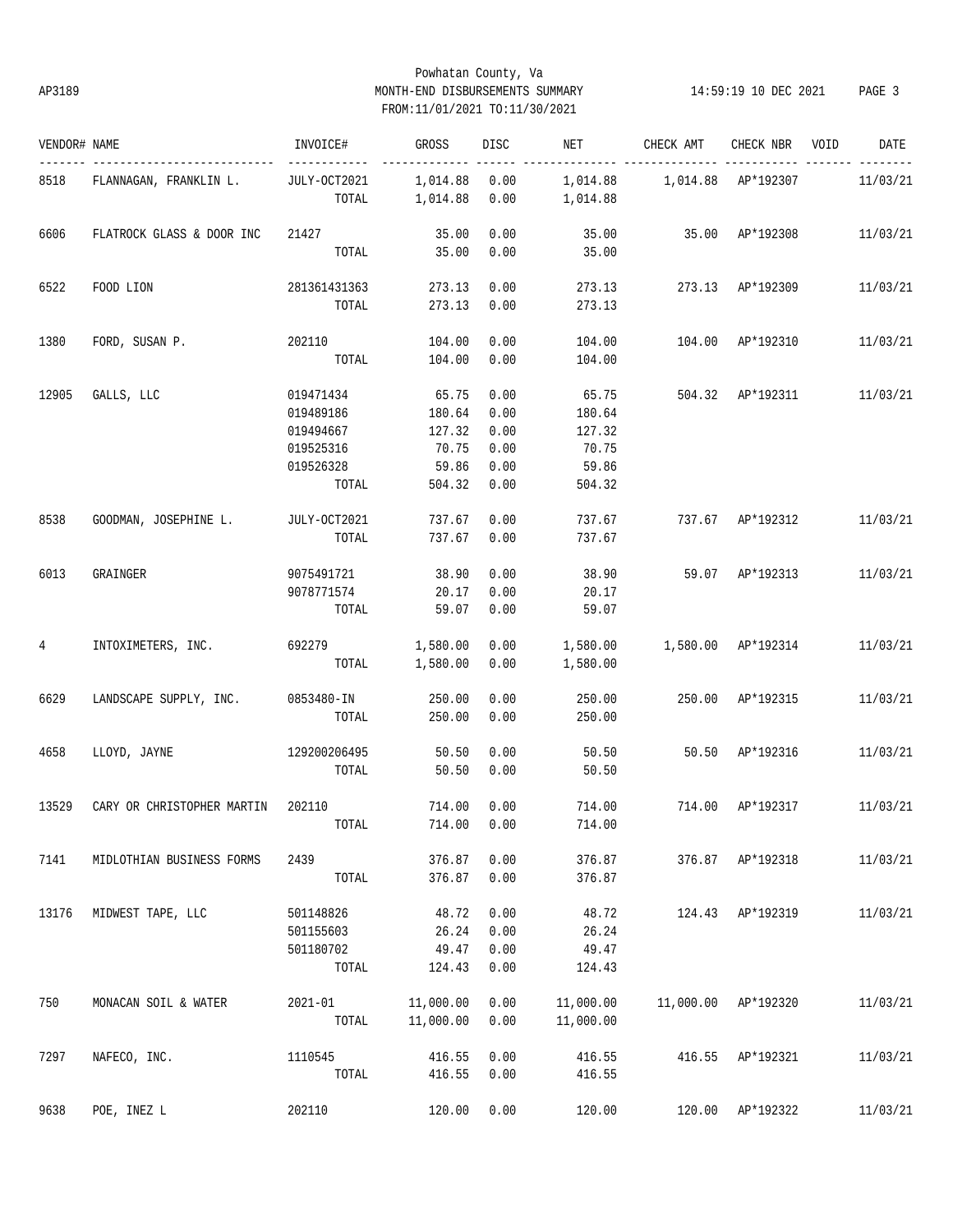# Powhatan County, Va AP3189 MONTH-END DISBURSEMENTS SUMMARY 14:59:19 10 DEC 2021 PAGE 4 FROM:11/01/2021 TO:11/30/2021

| VENDOR# NAME |                                        | INVOICE#               | GROSS          | DISC | NET                                | CHECK AMT           | CHECK NBR          | VOID | DATE     |
|--------------|----------------------------------------|------------------------|----------------|------|------------------------------------|---------------------|--------------------|------|----------|
|              |                                        | TOTAL                  | 120.00         | 0.00 | 120.00                             |                     |                    |      |          |
| 1980         | POORE, FRANCES                         | 202110                 | 88.00          | 0.00 | 88.00                              | 88.00 AP*192323     |                    |      | 11/03/21 |
|              |                                        | TOTAL                  | 88.00          | 0.00 | 88.00                              |                     |                    |      |          |
| 6043         | POWERS, KATHRYN C. 202110              |                        | 120.00         | 0.00 | 120.00                             |                     | 120.00 AP*192324   |      | 11/03/21 |
|              |                                        | TOTAL                  | 120.00         | 0.00 | 120.00                             |                     |                    |      |          |
| 9612         | POWHATAN COLLISION AND GLAS 1209787    |                        | 603.80         | 0.00 | 603.80                             | 603.80 AP*192325    |                    |      | 11/03/21 |
|              |                                        | TOTAL                  | 603.80         | 0.00 | 603.80                             |                     |                    |      |          |
| 8294         | POWHATAN COUNTY PUBLIC SCHO 202110     |                        | 718.00         | 0.00 | 718.00                             | 718.00 AP*192326    |                    |      | 11/03/21 |
|              |                                        | TOTAL                  | 718.00         | 0.00 | 718.00                             |                     |                    |      |          |
| 780          | QUILL CORPORATION                      | 20384781               | 75.90          | 0.00 | 75.90                              | 75.90 AP*192327     |                    |      | 11/03/21 |
|              |                                        | TOTAL                  | 75.90          | 0.00 | 75.90                              |                     |                    |      |          |
| 620          | R.C. GOODWYN & SONS, INC               | 0982805                | 13.28          | 0.00 | 13.28                              |                     | 36.26 AP*192328    |      | 11/03/21 |
|              |                                        | 0983094                | 0.99           | 0.00 | 0.99                               |                     |                    |      |          |
|              |                                        | 0983107                | 21.99          | 0.00 | 21.99                              |                     |                    |      |          |
|              |                                        | TOTAL                  | 36.26          | 0.00 | 36.26                              |                     |                    |      |          |
| 4728         | RDS UTILITIES, LC                      | 699                    | 2,595.00       |      | $0.00$ 2,595.00                    | 2,595.00 AP*192329  |                    |      | 11/03/21 |
|              |                                        |                        | TOTAL 2,595.00 | 0.00 | 2,595.00                           |                     |                    |      |          |
| 8190         | RICHMOND REGIONAL PLANNING             | 2022CONTRIBU 15,857.00 |                | 0.00 | 15,857.00                          | 15,857.00 AP*192330 |                    |      | 11/03/21 |
|              |                                        | TOTAL                  | 15,857.00      | 0.00 | 15,857.00                          |                     |                    |      |          |
| 12958        | RIVER RUN ANIMAL HOSPITAL              | 442254                 | 273.34         | 0.00 | 273.34                             |                     | 531.94 AP*192331   |      | 11/03/21 |
|              |                                        | 442261                 | 81.64          | 0.00 | 81.64                              |                     |                    |      |          |
|              |                                        | 442262                 | 102.30         | 0.00 | 102.30                             |                     |                    |      |          |
|              |                                        | 442347                 | 74.66          | 0.00 | 74.66                              |                     |                    |      |          |
|              |                                        | TOTAL                  | 531.94         | 0.00 | 531.94                             |                     |                    |      |          |
| 7096         | SBA TOWERS, INC. 305464031120 2,060.02 |                        |                |      | $0.00$ 2,060.02 2,060.02 AP*192332 |                     |                    |      | 11/03/21 |
|              |                                        | TOTAL                  | 2,060.02 0.00  |      | 2,060.02                           |                     |                    |      |          |
| 7895         | SEARFOSS, JEFFERY                      | 11082021               | 152.50         | 0.00 | 152.50                             |                     | 152.50 AP*192333   |      | 11/03/21 |
|              |                                        | TOTAL                  | 152.50         | 0.00 | 152.50                             |                     |                    |      |          |
| 11564        | SHUPP, JOSEPH                          | 0016                   | 160.00         | 0.00 | 160.00                             |                     | 160.00 AP*192334   |      | 11/03/21 |
|              |                                        | TOTAL                  | 160.00         | 0.00 | 160.00                             |                     |                    |      |          |
| 6594         | SOUTHSIDE ELECTRIC COOP                | 10132021               | 309.36         | 0.00 | 309.36                             |                     | 5,258.75 AP*192335 |      | 11/03/21 |
|              |                                        | 63504003-10-           | 1,431.94       | 0.00 | 1,431.94                           |                     |                    |      |          |
|              |                                        | 63504009-10-           | 3,404.96       | 0.00 | 3,404.96                           |                     |                    |      |          |
|              |                                        | 63504011-10-           | 112.49         | 0.00 | 112.49                             |                     |                    |      |          |
|              |                                        | TOTAL                  | 5,258.75       | 0.00 | 5,258.75                           |                     |                    |      |          |
| 1940         | STANDBY SYSTEMS, INC.                  | 10211682               | 160.00         | 0.00 | 160.00                             |                     | 1,041.11 AP*192336 |      | 11/03/21 |
|              |                                        | 10211684               | 130.00         | 0.00 | 130.00                             |                     |                    |      |          |
|              |                                        | 10211685               | 125.00         | 0.00 | 125.00                             |                     |                    |      |          |
|              |                                        | 10211687               | 153.00         | 0.00 | 153.00                             |                     |                    |      |          |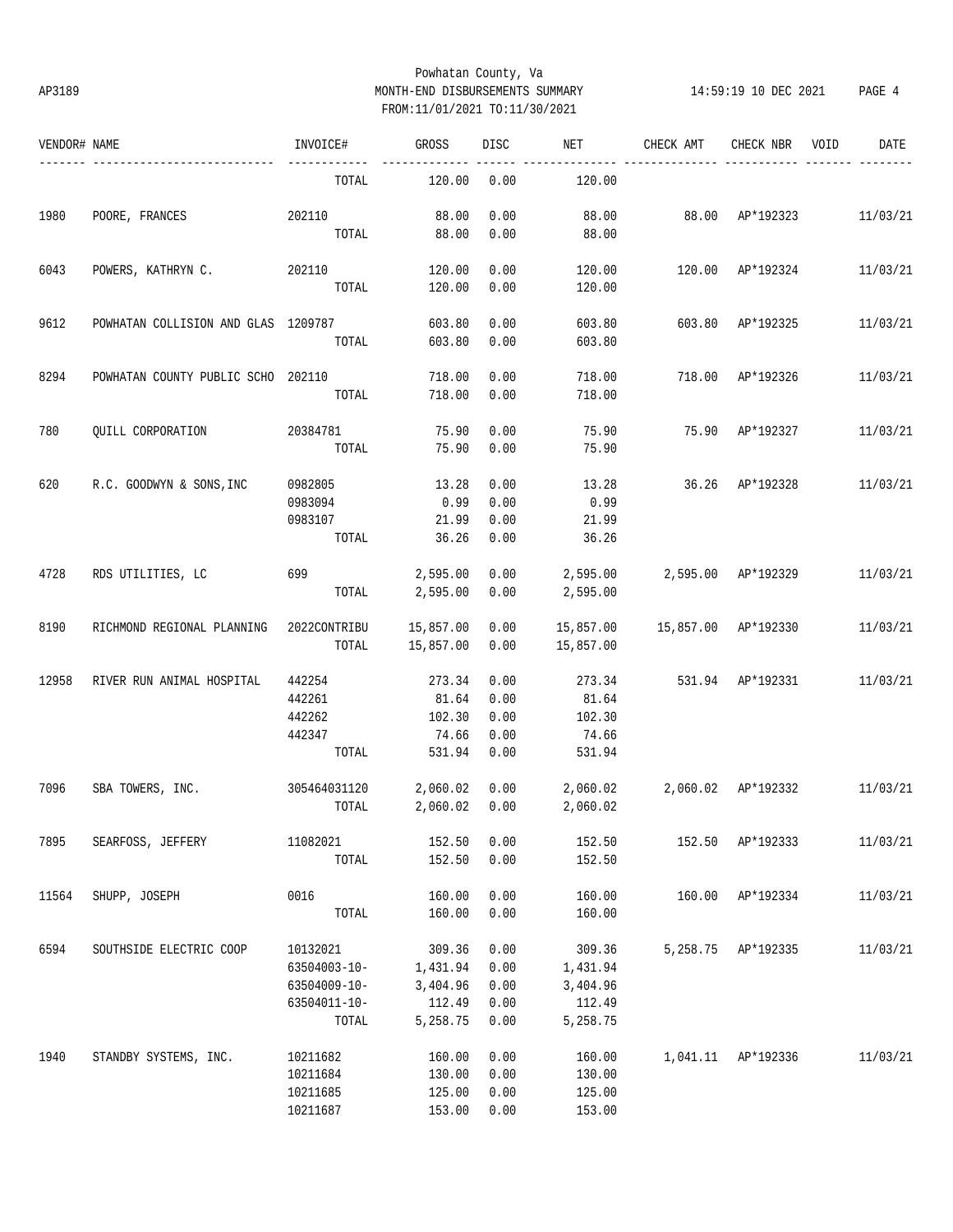# Powhatan County, Va AP3189 MONTH-END DISBURSEMENTS SUMMARY 14:59:19 10 DEC 2021 PAGE 5 FROM:11/01/2021 TO:11/30/2021

| VENDOR# NAME |                                                    | INVOICE#     | <b>GROSS</b> | DISC | NET                             | CHECK AMT                       | CHECK NBR        | VOID | DATE     |
|--------------|----------------------------------------------------|--------------|--------------|------|---------------------------------|---------------------------------|------------------|------|----------|
|              |                                                    | 10211688     | 313.11       | 0.00 | 313.11                          |                                 |                  |      |          |
|              |                                                    | 10211689     | 160.00       | 0.00 | 160.00                          |                                 |                  |      |          |
|              |                                                    | TOTAL        | 1,041.11     | 0.00 | 1,041.11                        |                                 |                  |      |          |
| 13682        | STAPLES BUSINESS CREDIT                            | 11.94        | 11.94        | 0.00 |                                 | 11.94 380.85 AP*192337 11/03/21 |                  |      |          |
|              |                                                    | 733929787-1- | 77.49        | 0.00 | 77.49                           |                                 |                  |      |          |
|              |                                                    | 7339297871-0 | 20.00        | 0.00 | 20.00                           |                                 |                  |      |          |
|              |                                                    | 7339492892-0 | 26.91        | 0.00 | 26.91                           |                                 |                  |      |          |
|              |                                                    | 7339492892-0 | 24.72        | 0.00 | 24.72                           |                                 |                  |      |          |
|              |                                                    | 7340002124-0 | 26.99        | 0.00 | 26.99                           |                                 |                  |      |          |
|              |                                                    | 7340558378-0 | 73.99        | 0.00 | 73.99                           |                                 |                  |      |          |
|              |                                                    | 7340558378-0 | 37.55        | 0.00 | 37.55                           |                                 |                  |      |          |
|              |                                                    | 7340871859-0 | 37.28        | 0.00 | 37.28                           |                                 |                  |      |          |
|              |                                                    | 7340888114-0 | 43.98        | 0.00 | 43.98                           |                                 |                  |      |          |
|              |                                                    | TOTAL        | 380.85       | 0.00 | 380.85                          |                                 |                  |      |          |
| 6569         | STICKELS, RANDAL LEE                               | 202110       | 72.00        | 0.00 | 72.00                           |                                 | 72.00 AP*192338  |      | 11/03/21 |
|              |                                                    | TOTAL        | 72.00        | 0.00 | 72.00                           |                                 |                  |      |          |
| 7115         | STOKES, GARLAND KENNETH                            | 202110       | 68.00        | 0.00 | 68.00                           |                                 | 68.00 AP*192339  |      | 11/03/21 |
|              |                                                    | TOTAL        | 68.00        | 0.00 | 68.00                           |                                 |                  |      |          |
| 7843         | TENCARVA MACHINERY CO.                             | 916929       | 3,018.75     | 0.00 | 3,018.75                        | 3,018.75 AP*192340              |                  |      | 11/03/21 |
|              |                                                    | TOTAL        | 3,018.75     | 0.00 | 3,018.75                        |                                 |                  |      |          |
| 6267         | TIMBERLAKE, II, JAMES B.                           | $\mathbf{1}$ | 52.79        | 0.00 | 52.79                           |                                 | 286.39 AP*192341 |      | 11/03/21 |
|              |                                                    | ΝA           | 233.60       | 0.00 | 233.60                          |                                 |                  |      |          |
|              |                                                    | TOTAL        | 286.39       | 0.00 | 286.39                          |                                 |                  |      |          |
| 9519         | TREASURER                                          | 2022-01      | 2,139.06     | 0.00 | 2,139.06                        | 2,139.06 AP*192342              |                  |      | 11/03/21 |
|              |                                                    | TOTAL        | 2,139.06     | 0.00 | 2,139.06                        |                                 |                  |      |          |
| 13721        | TREASURER OF VIRGINIA                              | 13102021     | 20.00        | 0.00 | 20.00                           |                                 | 20.00 AP*192343  |      | 11/03/21 |
|              |                                                    | TOTAL        | 20.00        | 0.00 | 20.00                           |                                 |                  |      |          |
| 13379        | TREASURER, CHESTERFIELD COU 2015393-10-2 41,868.98 |              |              | 0.00 | 41,868.98  41,868.98  AP*192344 |                                 |                  |      | 11/03/21 |
|              |                                                    | TOTAL        | 41,868.98    | 0.00 | 41,868.98                       |                                 |                  |      |          |
| 13639        | VERIZON                                            | 650492532000 | 75.05        | 0.00 | 75.05                           |                                 | 75.05 AP*192345  |      | 11/03/21 |
|              |                                                    | TOTAL        | 75.05        | 0.00 | 75.05                           |                                 |                  |      |          |
| 9304         | VIRGINIA BUSINESS SYSTEMS                          | 3232397      | 228.50       | 0.00 | 228.50                          |                                 | 228.50 AP*192346 |      | 11/03/21 |
|              |                                                    | TOTAL        | 228.50       | 0.00 | 228.50                          |                                 |                  |      |          |
| 12707        | WEBER, ANDREA S.                                   | JULY-OCT2020 | 553.13       | 0.00 | 553.13                          |                                 | 553.13 AP*192347 |      | 11/03/21 |
|              |                                                    | TOTAL        | 553.13       | 0.00 | 553.13                          |                                 |                  |      |          |
| 12458        | WIMMER, WILLIE                                     | 2140         | 150.00       | 0.00 | 150.00                          |                                 | 800.00 AP*192348 |      | 11/03/21 |
|              |                                                    | 2141         | 650.00       | 0.00 | 650.00                          |                                 |                  |      |          |
|              |                                                    | TOTAL        | 800.00       | 0.00 | 800.00                          |                                 |                  |      |          |
| 7755         | WITMER PUBLIC SAFETY                               | 2161392      | 471.99       | 0.00 | 471.99                          |                                 | 471.99 AP*192349 |      | 11/03/21 |
|              |                                                    | TOTAL        | 471.99       | 0.00 | 471.99                          |                                 |                  |      |          |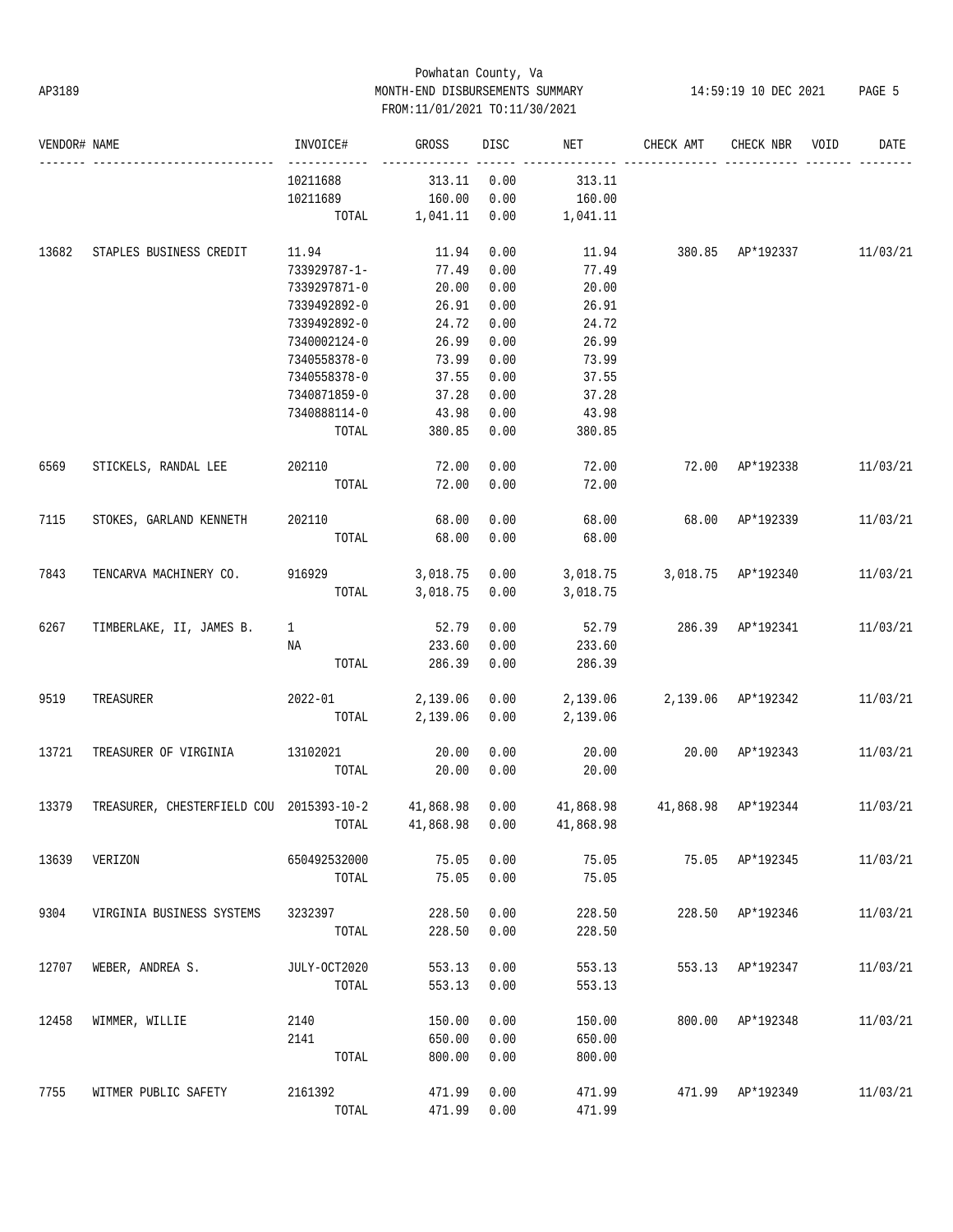# Powhatan County, Va AP3189 MONTH-END DISBURSEMENTS SUMMARY 14:59:19 10 DEC 2021 PAGE 6 FROM:11/01/2021 TO:11/30/2021

| VENDOR# NAME |                                        | INVOICE#     | GROSS     | DISC | NET                  | CHECK AMT          | CHECK NBR           | VOID | DATE     |
|--------------|----------------------------------------|--------------|-----------|------|----------------------|--------------------|---------------------|------|----------|
| 13521        | WOLFORD, JOHN                          | 1970392110   | 100.00    | 0.00 | 100.00               | 100.00             | AP*192350           |      | 11/03/21 |
|              |                                        | TOTAL        | 100.00    | 0.00 | 100.00               |                    |                     |      |          |
| 2080         | WOODCOCK, LYNN T.                      | 202110       | 108.00    | 0.00 | 108.00               | 108.00             | AP*192351           |      | 11/03/21 |
|              |                                        | TOTAL        | 108.00    | 0.00 | 108.00               |                    |                     |      |          |
| 9183         | AIR, WATER & SOIL LABORATOR V21008361  |              | 80.00     | 0.00 | 80.00                |                    | 325.40 AP*192352    |      | 11/04/21 |
|              |                                        | V21008394    | 133.60    | 0.00 | 133.60               |                    |                     |      |          |
|              |                                        | V21008395    | 111.80    | 0.00 | 111.80               |                    |                     |      |          |
|              |                                        | TOTAL        | 325.40    | 0.00 | 325.40               |                    |                     |      |          |
| 9991         | BMS DIRECT                             | 154854P      | 7,085.00  | 0.00 | 7,085.00             |                    | 7,085.00 AP*192353  |      | 11/04/21 |
|              |                                        | TOTAL        | 7,085.00  | 0.00 | 7,085.00             |                    |                     |      |          |
| 10665        | BROWN EDWARDS & COMPANY LLP 1307210    |              | 25,000.00 | 0.00 | 25,000.00            |                    | 25,000.00 AP*192354 |      | 11/04/21 |
|              |                                        | TOTAL        | 25,000.00 | 0.00 | 25,000.00            |                    |                     |      |          |
| 12570        | DOMINION OF BEDFORD, INC.              | POWH211101   | 31,826.00 | 0.00 | 31,826.00            |                    | 31,826.00 AP*192355 |      | 11/04/21 |
|              |                                        | TOTAL        | 31,826.00 | 0.00 | 31,826.00            |                    |                     |      |          |
| 4729         | HAAS, AARON                            | 894482092021 | 1,159.51  | 0.00 | 1,159.51             | 1,159.51 AP*192356 |                     |      | 11/04/21 |
|              |                                        | TOTAL        | 1,159.51  | 0.00 | 1,159.51             |                    |                     |      |          |
| 12508        | HEALTH EQUITY INC                      | D8AVDEQ      | 165.75    | 0.00 | 165.75               | 165.75 AP*192357   |                     |      | 11/04/21 |
|              |                                        | TOTAL        | 165.75    | 0.00 | 165.75               |                    |                     |      |          |
| 13802        | KEYSTONE INFORMATION SYSTEM 208188     |              | 3,500.00  | 0.00 | 3,500.00             |                    | 49,748.00 AP*192358 |      | 11/04/21 |
|              |                                        | 208189       | 10,920.00 | 0.00 | 10,920.00            |                    |                     |      |          |
|              |                                        | 208190       | 35,328.00 | 0.00 | 35,328.00            |                    |                     |      |          |
|              |                                        | TOTAL        | 49,748.00 | 0.00 | 49,748.00            |                    |                     |      |          |
| 11354        | MATTHEW BENDER & CO, INC. 27840646     |              | 353.61    | 0.00 | 353.61               |                    | 353.61 AP*192359    |      | 11/04/21 |
|              |                                        | TOTAL        | 353.61    | 0.00 | 353.61               |                    |                     |      |          |
| 1250         | POWHATAN AUTO & TRACTOR PAR 661973     |              | 6.29      | 0.00 | 6.29                 | 6.29               | AP*192360           |      | 11/04/21 |
|              |                                        |              |           |      | TOTAL 6.29 0.00 6.29 |                    |                     |      |          |
| 6928         | POWHATAN COUNTY DEPT. OF SO PDSS112021 |              | 7,755.00  | 0.00 | 7,755.00             |                    | 7,755.00 AP*192361  |      | 11/04/21 |
|              |                                        | TOTAL        | 7,755.00  | 0.00 | 7,755.00             |                    |                     |      |          |
| 9518         | QUARLES PETROLEUM, INC.                | CT-1440334   | 319.56    | 0.00 | 319.56               |                    | 319.56 AP*192362    |      | 11/04/21 |
|              |                                        | TOTAL        | 319.56    | 0.00 | 319.56               |                    |                     |      |          |
| 8654         | SEAY'S TOWING                          | 10252021     | 200.00    | 0.00 | 200.00               |                    | 200.00 AP*192363    |      | 11/04/21 |
|              |                                        | TOTAL        | 200.00    | 0.00 | 200.00               |                    |                     |      |          |
| 13390        | VERIZON                                | 9891333028   | 2,135.51  | 0.00 | 2,135.51             |                    | 2,135.51 AP*192364  |      | 11/04/21 |
|              |                                        | TOTAL        | 2,135.51  | 0.00 | 2,135.51             |                    |                     |      |          |
| 9516         | VGFOA                                  | 2022MEMBERSH | 50.00     | 0.00 | 50.00                |                    | 50.00 AP*192365     |      | 11/04/21 |
|              |                                        | TOTAL        | 50.00     | 0.00 | 50.00                |                    |                     |      |          |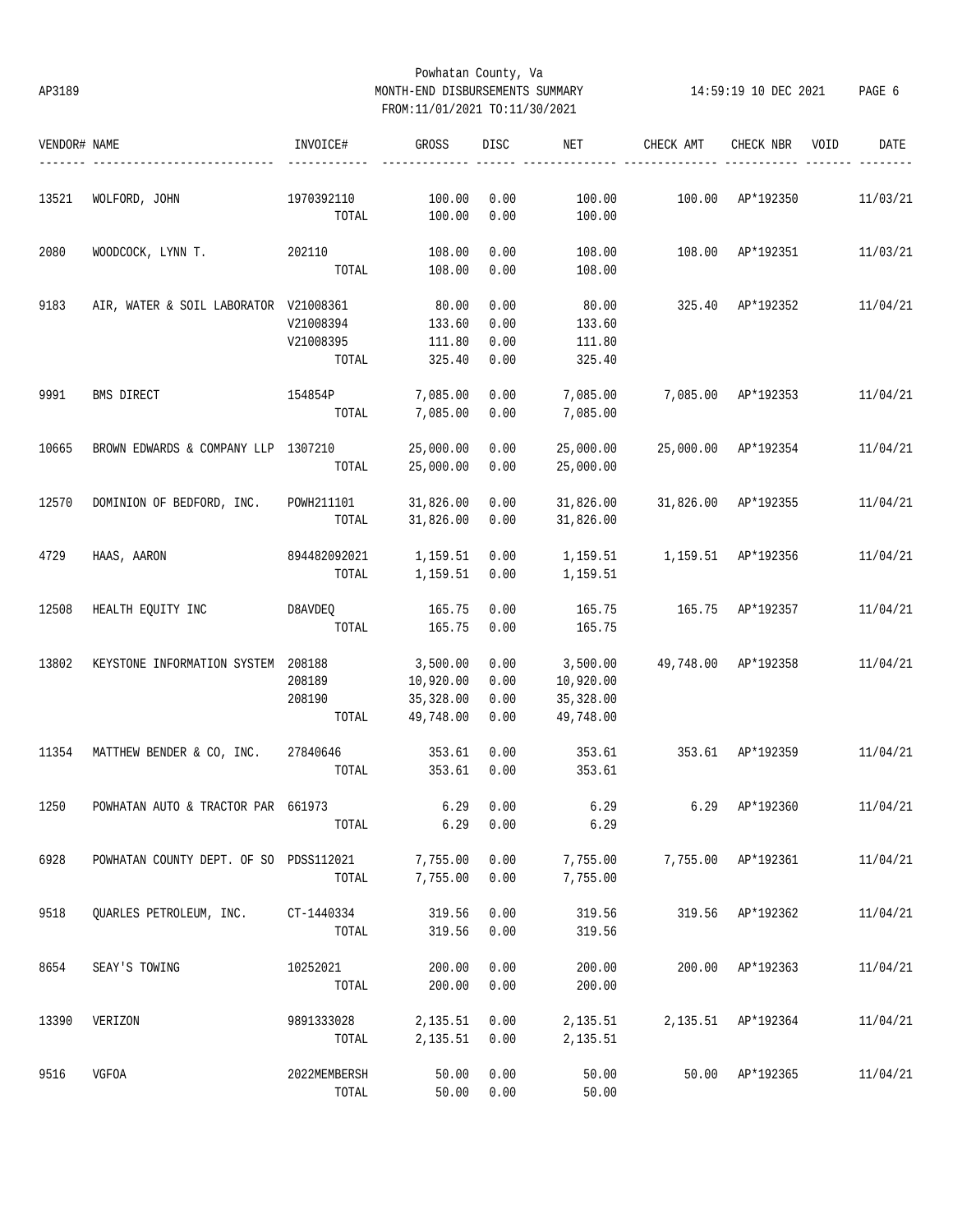# Powhatan County, Va AP3189 MONTH-END DISBURSEMENTS SUMMARY 14:59:19 10 DEC 2021 PAGE 7 FROM:11/01/2021 TO:11/30/2021

| VENDOR# NAME |                                    | INVOICE#               | GROSS     | DISC       | NET       | CHECK AMT                | CHECK NBR           | VOID | DATE     |
|--------------|------------------------------------|------------------------|-----------|------------|-----------|--------------------------|---------------------|------|----------|
| 11181        | WELLS FARGO FINANCIAL              | $- - - -$<br>501732155 | 2,593.90  | 0.00       | 2,593.90  |                          | 2,593.90 AP*192366  |      | 11/04/21 |
|              |                                    | TOTAL                  | 2,593.90  | 0.00       | 2,593.90  |                          |                     |      |          |
| 10688        | A&B CLEANING SERVICE, INC.         | 34607                  | 860.00    | 0.00       | 860.00    |                          | 860.00 AP*192367    |      | 11/09/21 |
|              |                                    | TOTAL                  | 860.00    | 0.00       | 860.00    |                          |                     |      |          |
|              |                                    |                        |           |            |           |                          |                     |      |          |
| 7033         | A.M. DAVIS, INC.                   | 01S2766070             | 223.52    | 0.00       | 223.52    | 394.93 AP*192368         |                     |      | 11/09/21 |
|              |                                    | 01S2766080             | 171.41    | 0.00       | 171.41    |                          |                     |      |          |
|              |                                    | TOTAL                  | 394.93    | 0.00       | 394.93    |                          |                     |      |          |
| 11434        | AGA JANITORIAL SOLUTIONS, L 2680   |                        | 965.00    | 0.00       | 965.00    | 965.00                   | AP*192369           |      | 11/09/21 |
|              |                                    | TOTAL                  | 965.00    | 0.00       | 965.00    |                          |                     |      |          |
| 12849        | AQUA VIRGINIA                      | AQUAVA.11.8.           | 68.44     | 0.00       | 68.44     | 68.44                    | AP*192370           |      | 11/09/21 |
|              |                                    | TOTAL                  | 68.44     | 0.00       | 68.44     |                          |                     |      |          |
|              |                                    |                        |           |            |           |                          |                     |      |          |
| 4730         | BKT UNIFORMS                       | 10082021               | 228.00    | 0.00       | 228.00    | 228.00                   | AP*192371           |      | 11/09/21 |
|              |                                    | TOTAL                  | 228.00    | 0.00       | 228.00    |                          |                     |      |          |
| 13328        | BLACKSTONE AUDIO, INC              | INV2006556             | 30.95     | 0.00       | 30.95     |                          | 30.95 AP*192372     |      | 11/09/21 |
|              |                                    | TOTAL                  | 30.95     | 0.00       | 30.95     |                          |                     |      |          |
|              |                                    |                        |           |            |           |                          |                     |      |          |
| 13210        | BRONSON CONTRACTORS LLC            | 062.                   | 27,110.00 | 0.00       | 27,110.00 |                          | 27,110.00 AP*192373 |      | 11/09/21 |
|              |                                    | TOTAL                  | 27,110.00 | 0.00       | 27,110.00 |                          |                     |      |          |
| 7341         | CLAWS & PAWS ANIMAL CARE           | 11012021-257           | 320.00    | 0.00       | 320.00    |                          | 3,539.10 AP*192374  |      | 11/09/21 |
|              |                                    | 11012021-646           | 3,219.10  | 0.00       | 3,219.10  |                          |                     |      |          |
|              |                                    | TOTAL                  | 3,539.10  | 0.00       | 3,539.10  |                          |                     |      |          |
| 33130        | COUNTY OF HENRICO DEPT OF F 207427 |                        | 22,680.22 | 0.00       | 22,680.22 | 22,680.22 AP*192375      |                     |      | 11/09/21 |
|              |                                    | TOTAL                  | 22,680.22 | 0.00       | 22,680.22 |                          |                     |      |          |
|              |                                    |                        |           |            |           |                          |                     |      |          |
| 6240         | DIAMOND SPRINGS WATER, INC         | 0001902822             | 27.96     | 0.00       | 27.96     |                          | 39.91 AP*192376     |      | 11/09/21 |
|              |                                    | 0001920877             | 11.95     | 0.00       | 11.95     |                          |                     |      |          |
|              |                                    | TOTAL                  | 39.91     | 0.00       | 39.91     |                          |                     |      |          |
| 9571         | DURHAM, MARILYN                    | 11052021               |           | 48.78 0.00 | 48.78     | 48.78 AP*192377 11/09/21 |                     |      |          |
|              |                                    | TOTAL                  | 48.78     | 0.00       | 48.78     |                          |                     |      |          |
|              |                                    |                        |           |            |           |                          |                     |      |          |
| 6074         | EVIDENT, INC.                      | 66.56                  | 66.56     | 0.00       | 66.56     |                          | 66.56 AP*192378     |      | 11/09/21 |
|              |                                    | TOTAL                  | 66.56     | 0.00       | 66.56     |                          |                     |      |          |
| 9093         | FARMVILLE WHOLESALE                | 726109                 | 20.83     | 0.00       | 20.83     |                          | 374.43 AP*192379    |      | 11/09/21 |
|              |                                    | 726111                 | 353.60    | 0.00       | 353.60    |                          |                     |      |          |
|              |                                    | TOTAL                  | 374.43    | 0.00       | 374.43    |                          |                     |      |          |
| 6606         | FLATROCK GLASS & DOOR INC          | 21442                  | 477.00    | 0.00       | 477.00    |                          | 477.00 AP*192380    |      | 11/09/21 |
|              |                                    | TOTAL                  | 477.00    | 0.00       | 477.00    |                          |                     |      |          |
|              |                                    |                        |           |            |           |                          |                     |      |          |
| 6013         | GRAINGER                           | 9092965855.            | 21.47     | 0.00       | 21.47     |                          | 119.71 AP*192381    |      | 11/09/21 |
|              |                                    | 9093484401             | 31.91     | 0.00       | 31.91     |                          |                     |      |          |
|              |                                    | 9093484435             | 66.33     | 0.00       | 66.33     |                          |                     |      |          |
|              |                                    | TOTAL                  | 119.71    | 0.00       | 119.71    |                          |                     |      |          |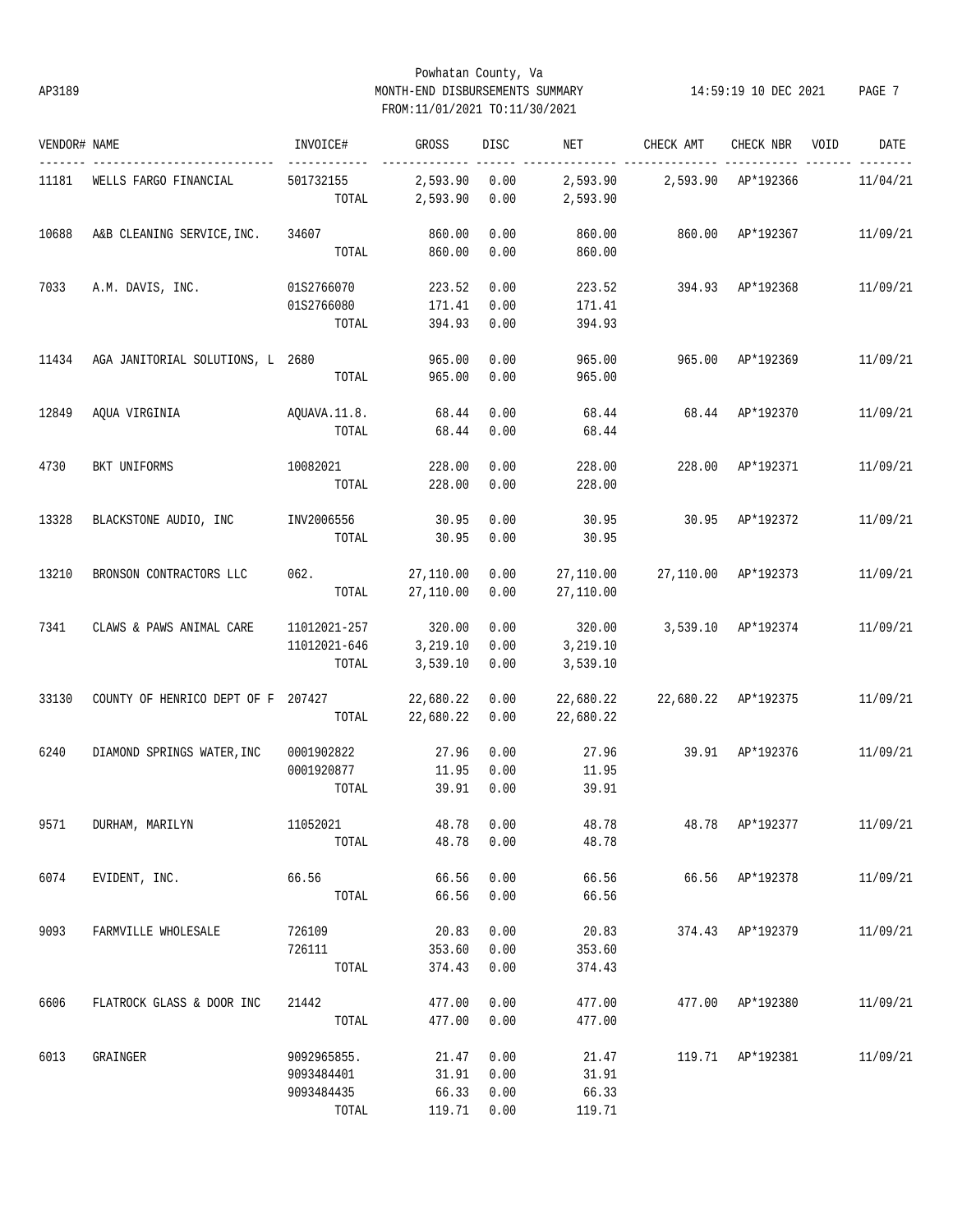# Powhatan County, Va AP3189 MONTH-END DISBURSEMENTS SUMMARY 14:59:19 10 DEC 2021 PAGE 8 FROM:11/01/2021 TO:11/30/2021

| VENDOR# NAME |                                            | INVOICE#        | GROSS                | DISC         | NET                           | CHECK AMT               | CHECK NBR          | VOID | DATE     |
|--------------|--------------------------------------------|-----------------|----------------------|--------------|-------------------------------|-------------------------|--------------------|------|----------|
| 6763         | GREENBERG AND ASSOCIATES, L 2565 350.00    |                 |                      | 0.00         |                               | 350.00 350.00 AP*192382 |                    |      | 11/09/21 |
|              |                                            |                 | TOTAL 350.00         | 0.00         | 350.00                        |                         |                    |      |          |
| 14008        | HALL AUTOMOTIVE F724260 36,921.86          |                 |                      | 0.00         | 36,921.86 36,921.86 AP*192383 |                         |                    |      | 11/09/21 |
|              |                                            |                 | TOTAL 36,921.86 0.00 |              | 36,921.86                     |                         |                    |      |          |
| 12508        | HEALTH EQUITY INC BALLINGER                |                 | 595.00               | 0.00         |                               | 595.00 595.00 AP*192384 |                    |      | 11/09/21 |
|              |                                            | TOTAL           | 595.00               | 0.00         | 595.00                        |                         |                    |      |          |
| 13549        | HOSTED BACKBONE, LLC HB17-9545             |                 | 1,975.00             | 0.00         |                               |                         |                    |      | 11/09/21 |
|              |                                            |                 | TOTAL 1,975.00       | 0.00         | 1,975.00                      |                         |                    |      |          |
| 120          | JAMES RIVER AIR CONDITIONIN C243760        |                 | 162.00               | 0.00         | 162.00                        |                         | 2,488.00 AP*192386 |      | 11/09/21 |
|              |                                            | C243761         | 325.00               | 0.00         | 325.00                        |                         |                    |      |          |
|              |                                            | C243762         | 963.00               | 0.00         | 963.00                        |                         |                    |      |          |
|              |                                            | S225926         | 366.00               | 0.00         | 366.00                        |                         |                    |      |          |
|              |                                            | S226025         | 336.00               | 0.00         | 336.00                        |                         |                    |      |          |
|              |                                            | S228825         | 336.00               | 0.00         | 336.00                        |                         |                    |      |          |
|              |                                            | TOTAL           | 2,488.00             | 0.00         | 2,488.00                      |                         |                    |      |          |
|              | 10811 LAND AND COATES, INC 3620125         |                 | 92.01                | 0.00         | 92.01                         | 160.19 AP*192387        |                    |      | 11/09/21 |
|              |                                            | 3632436         | 68.18                | 0.00         | 68.18                         |                         |                    |      |          |
|              |                                            |                 | TOTAL 160.19         | 0.00         | 160.19                        |                         |                    |      |          |
| 6943         | LIBRARY CORPORATION, THE 2022010109 844.00 |                 |                      | 0.00         | 844.00                        | 844.00 AP*192388        |                    |      | 11/09/21 |
|              |                                            | TOTAL           | 844.00               | 0.00         | 844.00                        |                         |                    |      |          |
| 11840        | MCI COMM SERVICE                           | 2DG981470CT     | 37.36                | 0.00         | 37.36                         | 37.36 AP*192389         |                    |      | 11/09/21 |
|              |                                            | TOTAL           | 37.36                | 0.00         | 37.36                         |                         |                    |      |          |
| 6610         | MO-JOHNS SANITATION                        | 142349          | 103.00               | 0.00         | 103.00                        | 1,670.00 AP*192390      |                    |      | 11/09/21 |
|              |                                            | 142350          | 231.00               | 0.00         | 231.00                        |                         |                    |      |          |
|              |                                            | 142351          | 103.00               | 0.00         | 103.00                        |                         |                    |      |          |
|              |                                            | 142352          | 231.00               | 0.00         | 231.00                        |                         |                    |      |          |
|              |                                            | 142353          | 103.00               | 0.00         | 103.00                        |                         |                    |      |          |
|              |                                            | 142354          | 128.00               | 0.00         | 128.00                        |                         |                    |      |          |
|              |                                            | 142355          | 103.00               | 0.00         | 103.00                        |                         |                    |      |          |
|              |                                            | 142356          | 103.00               | 0.00         | 103.00                        |                         |                    |      |          |
|              |                                            | 142357          | 103.00               | 0.00         | 103.00                        |                         |                    |      |          |
|              |                                            | 142358          | 231.00               | 0.00         | 231.00                        |                         |                    |      |          |
|              |                                            |                 |                      |              |                               |                         |                    |      |          |
|              |                                            | 142359          | 103.00               | 0.00         | 103.00                        |                         |                    |      |          |
|              |                                            | 142360<br>TOTAL | 128.00<br>1,670.00   | 0.00<br>0.00 | 128.00<br>1,670.00            |                         |                    |      |          |
|              |                                            |                 |                      |              |                               |                         |                    |      |          |
| 11595        | NOLAN, THOMAS P.                           | E72364          | 534.45               | 0.00         | 534.45                        | 534.45                  | AP*192391          |      | 11/09/21 |
|              |                                            | TOTAL           | 534.45               | 0.00         | 534.45                        |                         |                    |      |          |
| 780          | QUILL CORPORATION                          | 20350898        | 208.02               | 0.00         | 208.02                        | 208.02                  | AP*192392          |      | 11/09/21 |
|              |                                            | TOTAL           | 208.02               | 0.00         | 208.02                        |                         |                    |      |          |
| 620          | R.C. GOODWYN & SONS, INC                   | 0982140         | 9.98                 | 0.00         | 9.98                          | 9.98                    | AP*192393          |      | 11/09/21 |
|              |                                            | TOTAL           | 9.98                 | 0.00         | 9.98                          |                         |                    |      |          |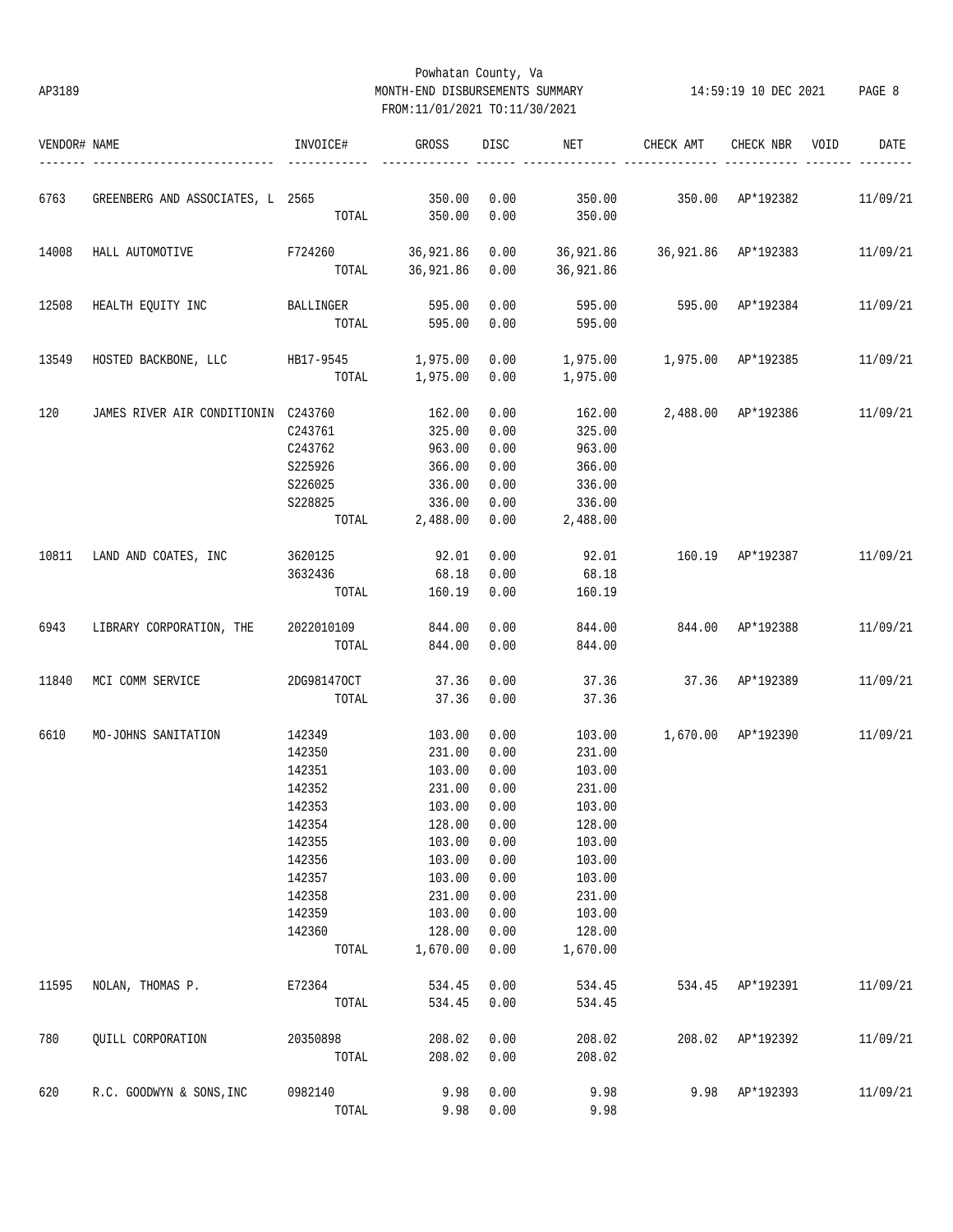# Powhatan County, Va AP3189 MONTH-END DISBURSEMENTS SUMMARY 14:59:19 10 DEC 2021 PAGE 9 FROM:11/01/2021 TO:11/30/2021

| VENDOR# NAME |                                          | INVOICE#     | <b>GROSS</b>             | <b>DISC</b>  | NET                      | CHECK AMT            | CHECK NBR          | VOID<br>DATE |
|--------------|------------------------------------------|--------------|--------------------------|--------------|--------------------------|----------------------|--------------------|--------------|
|              |                                          |              |                          |              |                          |                      |                    |              |
| 12728        | RAY'S UPHOLSTERY & JOHN'S A 57981-1      |              | 1,327.40                 | 0.00         |                          |                      |                    | 11/09/21     |
|              |                                          | TOTAL        | 1,327.40                 | 0.00         | 1,327.40                 |                      |                    |              |
| 6579         | RICHMOND ALARM                           | 561206       | 187.50                   | 0.00         | 187.50                   | 187.50               | AP*192395          | 11/09/21     |
|              |                                          | TOTAL        | 187.50                   | 0.00         | 187.50                   |                      |                    |              |
| 12509        | RICHMOND SUBURBAN NEWS                   | 3276292      | 376.00                   | 0.00         | 376.00                   | 376.00               | AP*192396          | 11/09/21     |
|              |                                          | TOTAL        | 376.00                   | 0.00         | 376.00                   |                      |                    |              |
| 12958        | RIVER RUN ANIMAL HOSPITAL                | 443196       | 136.09                   | 0.00         | 136.09                   | 136.09               | AP*192397          | 11/09/21     |
|              |                                          | TOTAL        | 136.09                   | 0.00         | 136.09                   |                      |                    |              |
| 13833        | SCS ENGINEERS                            | 0417494      | 980.00                   | 0.00         | 980.00                   |                      | 1,680.00 AP*192398 | 11/09/21     |
|              |                                          | 0418126      | 700.00                   | 0.00         | 700.00                   |                      |                    |              |
|              |                                          | TOTAL        | 1,680.00                 | 0.00         | 1,680.00                 |                      |                    |              |
| 12283        | SMARTSITES                               | 00142491     | 1,125.00                 | 0.00         | 1,125.00                 | 1,125.00 AP*192399   |                    | 11/09/21     |
|              |                                          | TOTAL        | 1,125.00                 | 0.00         | 1,125.00                 |                      |                    |              |
| 1940         | STANDBY SYSTEMS, INC.                    | 10211683     | 153.00                   | 0.00         | 153.00                   | 153.00               | AP*192400          | 11/09/21     |
|              |                                          | TOTAL        | 153.00                   | 0.00         | 153.00                   |                      |                    |              |
|              |                                          |              |                          |              |                          |                      |                    |              |
| 13193        | STERLING NATIONAL BANK - LO 11498400CT21 |              | 184,937.61<br>184,937.61 | 0.00<br>0.00 | 184,937.61<br>184,937.61 | 184,937.61 AP*192401 |                    | 11/09/21     |
|              |                                          | TOTAL        |                          |              |                          |                      |                    |              |
| 11988        | SUMMIT MEDIA LLC                         | 531332-9     | 99.00                    | 0.00         | 99.00                    | 1,749.00 AP*192402   |                    | 11/09/21     |
|              |                                          | 531506-5     | 1,650.00                 | 0.00         | 1,650.00                 |                      |                    |              |
|              |                                          | TOTAL        | 1,749.00                 | 0.00         | 1,749.00                 |                      |                    |              |
| 8346         | SYCOM TECHNOLOGIES                       | AT68142      | 2,890.00                 | 0.00         | 2,890.00                 |                      | 2,890.00 AP*192403 | 11/09/21     |
|              |                                          | TOTAL        | 2,890.00                 | 0.00         | 2,890.00                 |                      |                    |              |
| 8882         | THE LIBRARY OF VIRGINIA                  | 1036823      | 138.54                   | 0.00         | 138.54                   | 138.54               | AP*192404          | 11/09/21     |
|              |                                          | TOTAL        | 138.54                   | 0.00         | 138.54                   |                      |                    |              |
| 7450         | THOMSON REUTERS - WEST PAYM 845287176    |              | 326.18                   | 0.00         | 326.18                   | 326.18               | AP*192405          | 11/09/21     |
|              |                                          | TOTAL        | 326.18                   | 0.00         | 326.18                   |                      |                    |              |
| 9574         | UNIQUE MANAGEMENT                        | 606911       | 59.70                    | 0.00         | 59.70                    |                      | 59.70 AP*192406    | 11/09/21     |
|              |                                          | TOTAL        | 59.70                    | 0.00         | 59.70                    |                      |                    |              |
| 7415         | VIRGINIA UTILITY                         | 10210349     | 53.55                    | 0.00         | 53.55                    | 53.55                | AP*192407          | 11/09/21     |
|              |                                          | TOTAL        | 53.55                    | 0.00         | 53.55                    |                      |                    |              |
| 9768         | WAMPLER EANES APPRAISAL                  | $12 - 22$    | 21,767.20                | 0.00         | 21,767.20                | 19,590.48            | AP*192408          | 11/09/21     |
|              |                                          | 12-22RETAINA | $-2, 176.72$             | 0.00         | $-2, 176.72$             |                      |                    |              |
|              |                                          | TOTAL        | 19,590.48                | 0.00         | 19,590.48                |                      |                    |              |
|              |                                          |              |                          |              |                          |                      |                    |              |
| 12063        | WINDSTREAM                               | 0122724740CT | 18.35                    | 0.00         | 18.35                    |                      | 18.35 AP*192409    | 11/09/21     |
|              |                                          | TOTAL        | 18.35                    | 0.00         | 18.35                    |                      |                    |              |
| 4731         | WELLESLEY ANIAL HOSPITAL                 | 236299       | 229.41                   | 0.00         | 229.41                   |                      | 229.41 AP*192410   | 11/09/21     |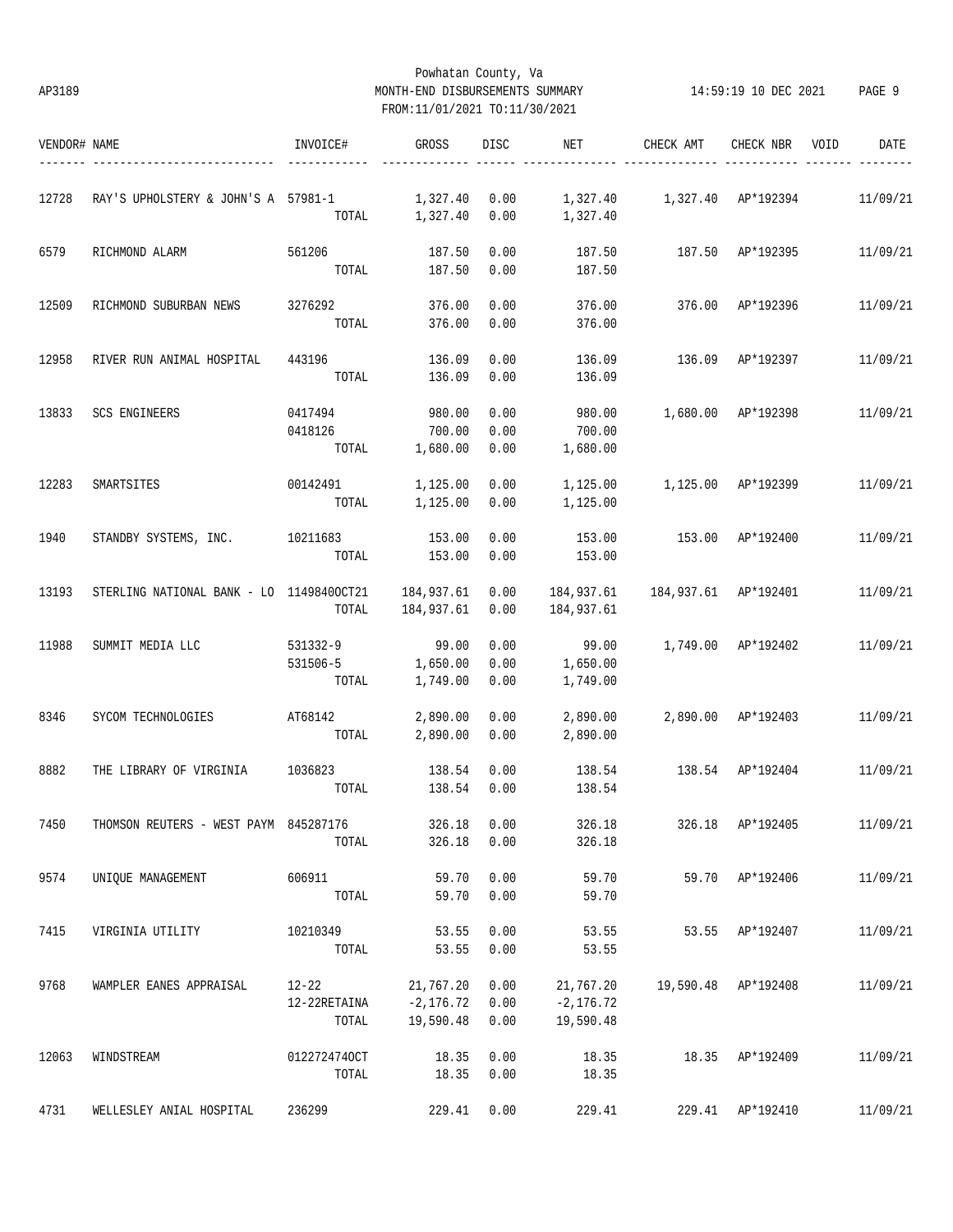# Powhatan County, Va AP3189 MONTH-END DISBURSEMENTS SUMMARY 14:59:19 10 DEC 2021 PAGE 10 FROM:11/01/2021 TO:11/30/2021

| VENDOR# NAME |                                       | INVOICE#     | GROSS          | DISC | NET       | CHECK AMT           | CHECK NBR                   | VOID | DATE     |
|--------------|---------------------------------------|--------------|----------------|------|-----------|---------------------|-----------------------------|------|----------|
|              |                                       | TOTAL        | 229.41         | 0.00 | 229.41    |                     |                             |      |          |
| 7758         | ADVANCE AUTO PARTS                    | 681912636504 | 65.89          | 0.00 | 65.89     |                     | 65.89 AP*192411             |      | 11/17/21 |
|              |                                       | TOTAL        | 65.89          | 0.00 | 65.89     |                     |                             |      |          |
| 9183         | AIR, WATER & SOIL LABORATOR V21008439 |              | 102.00         | 0.00 | 102.00    | 983.80 AP*192412    |                             |      | 11/17/21 |
|              |                                       | V21008531    | 40.00          | 0.00 | 40.00     |                     |                             |      |          |
|              |                                       | V21008532    | 40.00          | 0.00 | 40.00     |                     |                             |      |          |
|              |                                       | V21008591    | 62.40          | 0.00 | 62.40     |                     |                             |      |          |
|              |                                       | V21008615    | 354.20         | 0.00 | 354.20    |                     |                             |      |          |
|              |                                       | V21008616    | 265.20         | 0.00 | 265.20    |                     |                             |      |          |
|              |                                       | V21008755    | 40.00          | 0.00 | 40.00     |                     |                             |      |          |
|              |                                       | V21008760    | 40.00          | 0.00 | 40.00     |                     |                             |      |          |
|              |                                       | V21008761    | 40.00          | 0.00 | 40.00     |                     |                             |      |          |
|              |                                       | TOTAL        | 983.80         | 0.00 | 983.80    |                     |                             |      |          |
| 4738         | ALBERT DIREMIGGIO                     | 11.2.2021    | 150.00         | 0.00 | 150.00    | 150.00              | AP*192413                   |      | 11/17/21 |
|              |                                       | TOTAL        | 150.00         | 0.00 | 150.00    |                     |                             |      |          |
| 11931        | ALTAIRIS TECHNOLOGY PARTNER 52-POW    |              | 8,335.50       | 0.00 | 8,335.50  | 23,613.00 AP*192414 |                             |      | 11/17/21 |
|              |                                       | $53 - POW$   | 15,277.50 0.00 |      | 15,277.50 |                     |                             |      |          |
|              |                                       | TOTAL        | 23,613.00      | 0.00 | 23,613.00 |                     |                             |      |          |
| 12849        | AQUA VIRGINIA                         | 0574622-11-2 | 70.31          | 0.00 | 70.31     |                     | 3,627.88 AP*192415 11/17/21 |      |          |
|              |                                       | 0575072-11-2 | 75.31          | 0.00 | 75.31     |                     |                             |      |          |
|              |                                       | 0620830-11-2 | 194.94         | 0.00 | 194.94    |                     |                             |      |          |
|              |                                       | 0621132-10-2 | 3,116.29       | 0.00 | 3,116.29  |                     |                             |      |          |
|              |                                       | 0621880-11-2 | 18.31          | 0.00 | 18.31     |                     |                             |      |          |
|              |                                       | 1100656-11-2 | 133.16         | 0.00 | 133.16    |                     |                             |      |          |
|              |                                       | 1188328-11-2 | 19.56          | 0.00 | 19.56     |                     |                             |      |          |
|              |                                       | TOTAL        | 3,627.88       | 0.00 | 3,627.88  |                     |                             |      |          |
| 12572        | AT&T MOBILITY                         | 287298841715 | 166.64         | 0.00 | 166.64    | 166.64 AP*192416    |                             |      | 11/17/21 |
|              |                                       | TOTAL        | 166.64         | 0.00 | 166.64    |                     |                             |      |          |
| 9599         | AYERS, NANCY VAN HUIZEN               | $\mathbf 0$  | 117.88         | 0.00 | 117.88    | 117.88              | AP*192417                   |      | 11/17/21 |
|              |                                       | TOTAL        | 117.88         | 0.00 | 117.88    |                     |                             |      |          |
| 8851         | BABCOCK, JAMES                        | 11.2.2021    | 200.00         | 0.00 | 200.00    | 200.00              | AP*192418                   |      | 11/17/21 |
|              |                                       | TOTAL        | 200.00         | 0.00 | 200.00    |                     |                             |      |          |
| 13743        | BAGGETT, THOMAS                       | 11.2.2021    | 150.00         | 0.00 | 150.00    | 150.00              | AP*192419                   |      | 11/17/21 |
|              |                                       | TOTAL        | 150.00         | 0.00 | 150.00    |                     |                             |      |          |
| 8668         | BANK OF AMERICA                       | 1382-OCT21   | 81.51          | 0.00 | 81.51     | 37,997.63           | AP*192420                   |      | 11/17/21 |
|              |                                       | 2154-OCT21   | 501.65         | 0.00 | 501.65    |                     |                             |      |          |
|              |                                       | 2542-OCT21   | 10,064.56      | 0.00 | 10,064.56 |                     |                             |      |          |
|              |                                       | 2973-OCT21   | 345.28         | 0.00 | 345.28    |                     |                             |      |          |
|              |                                       | 3118-OCT21   | 3,128.87       | 0.00 | 3,128.87  |                     |                             |      |          |
|              |                                       | 3212-OCT21   | 1,412.08       | 0.00 | 1,412.08  |                     |                             |      |          |
|              |                                       | 3577-OCT21   | 617.90         | 0.00 | 617.90    |                     |                             |      |          |
|              |                                       | 4596-OCT21   | 27.54          | 0.00 | 27.54     |                     |                             |      |          |
|              |                                       | 4821-OCT21   | 278.58         | 0.00 | 278.58    |                     |                             |      |          |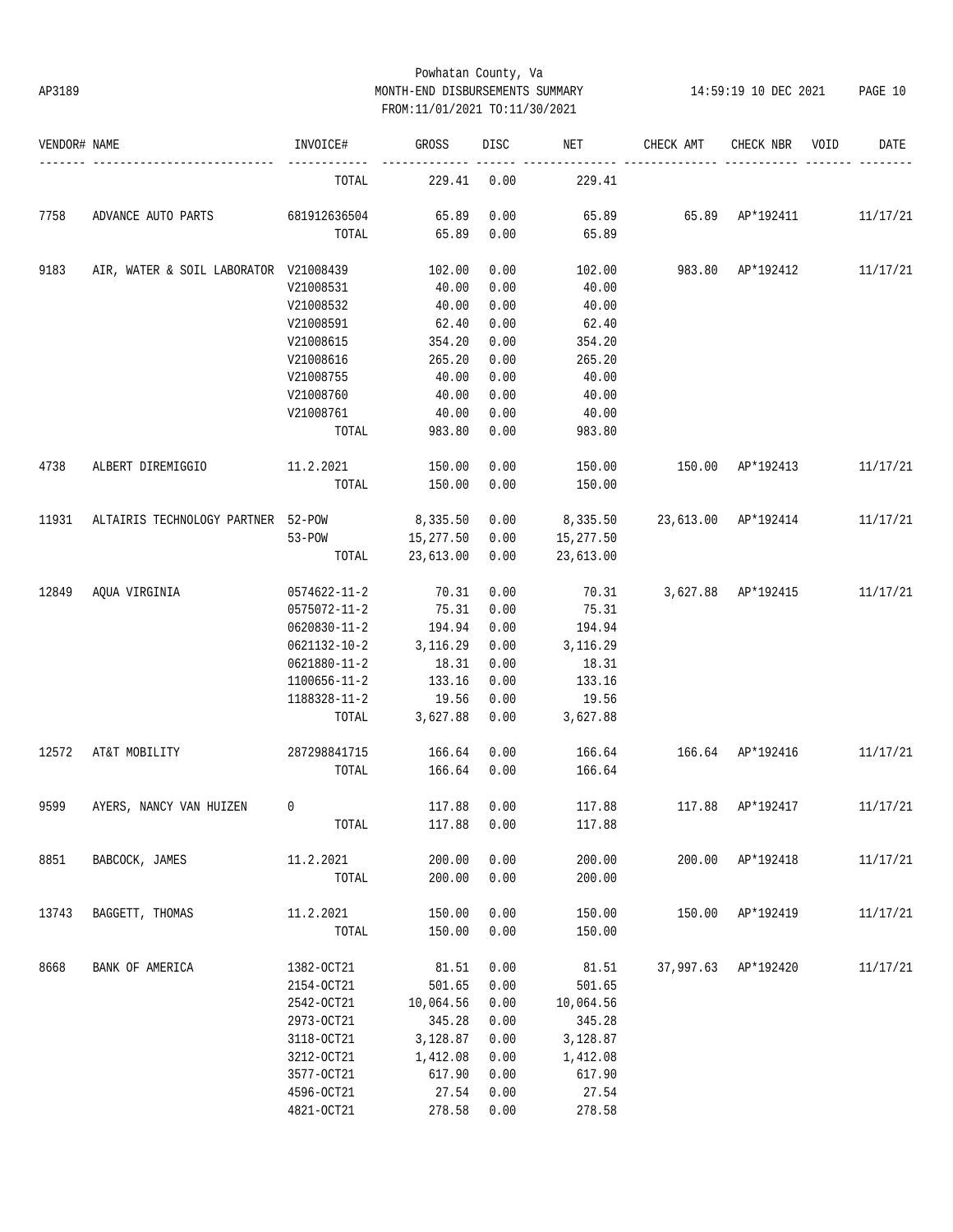# Powhatan County, Va AP3189 MONTH-END DISBURSEMENTS SUMMARY 14:59:19 10 DEC 2021 PAGE 11 FROM:11/01/2021 TO:11/30/2021

| VENDOR# NAME |                                   | INVOICE#   | GROSS           | DISC | NET       | CHECK AMT                       | CHECK NBR        | VOID | DATE     |
|--------------|-----------------------------------|------------|-----------------|------|-----------|---------------------------------|------------------|------|----------|
|              |                                   | 4863-OCT21 | 1,093.90        | 0.00 | 1,093.90  |                                 |                  |      |          |
|              |                                   | 5170-OCT21 | 179.90          | 0.00 | 179.90    |                                 |                  |      |          |
|              |                                   | 5680-OCT21 | 1,734.84        | 0.00 | 1,734.84  |                                 |                  |      |          |
|              |                                   | 6915-OCT21 | 150.00          | 0.00 | 150.00    |                                 |                  |      |          |
|              |                                   | 7130-OCT21 | 352.53          | 0.00 | 352.53    |                                 |                  |      |          |
|              |                                   | 7170-OCT21 | 179.95          | 0.00 | 179.95    |                                 |                  |      |          |
|              |                                   | 7196-OCT21 | 1,315.28        | 0.00 | 1,315.28  |                                 |                  |      |          |
|              |                                   | 7279-OCT21 | 952.97          | 0.00 | 952.97    |                                 |                  |      |          |
|              |                                   | 7374-OCT21 | 4,284.40        | 0.00 | 4,284.40  |                                 |                  |      |          |
|              |                                   | 7593-OCT21 | 1,334.80        | 0.00 | 1,334.80  |                                 |                  |      |          |
|              |                                   | 8775-OCT21 | 319.44          | 0.00 | 319.44    |                                 |                  |      |          |
|              |                                   | 9051-OCT21 | 30.00           | 0.00 | 30.00     |                                 |                  |      |          |
|              |                                   | 9163-OCT21 | 2,804.22        | 0.00 | 2,804.22  |                                 |                  |      |          |
|              |                                   | 9212-OCT21 | 284.85          | 0.00 | 284.85    |                                 |                  |      |          |
|              |                                   | 9596-OCT21 | 6,091.15        | 0.00 | 6,091.15  |                                 |                  |      |          |
|              |                                   | 9856-OCT21 | 431.43          | 0.00 | 431.43    |                                 |                  |      |          |
|              |                                   |            | TOTAL 37,997.63 | 0.00 | 37,997.63 |                                 |                  |      |          |
| 9501         | BARRETT, JUDITH                   | 11.2.2021  | 150.00          | 0.00 | 150.00    |                                 | 150.00 AP*192421 |      | 11/17/21 |
|              |                                   | TOTAL      | 150.00          | 0.00 | 150.00    |                                 |                  |      |          |
| 13267        | BATTON, DEBRA KIMBERLY 11.2.2021  |            | 200.00          | 0.00 | 200.00    |                                 | 200.00 AP*192422 |      | 11/17/21 |
|              |                                   | TOTAL      | 200.00          | 0.00 | 200.00    |                                 |                  |      |          |
| 13328        | BLACKSTONE AUDIO, INC             | INV2007567 | 38.95           | 0.00 | 38.95     | 38.95 AP*192423                 |                  |      | 11/17/21 |
|              |                                   | TOTAL      | 38.95           | 0.00 | 38.95     |                                 |                  |      |          |
| 11523        | BLESSED SACRAMENT HUGUENOT        | 0          | 50.00           | 0.00 | 50.00     |                                 | 50.00 AP*192424  |      | 11/17/21 |
|              |                                   | TOTAL      | 50.00           | 0.00 | 50.00     |                                 |                  |      |          |
| 8713         | BLUE RIDGE RESCUE SUPPLIERS 51908 |            | 1,555.44        | 0.00 |           | 1,555.44   1,555.44   AP*192425 |                  |      | 11/17/21 |
|              |                                   | TOTAL      | 1,555.44        | 0.00 | 1,555.44  |                                 |                  |      |          |
| 9991         | BMS DIRECT                        | 153524     | 898.00          | 0.00 |           | 898.00 1,582.63 AP*192426       |                  |      | 11/17/21 |
|              |                                   | 154263     | 684.63          | 0.00 | 684.63    |                                 |                  |      |          |
|              |                                   |            | TOTAL 1,582.63  | 0.00 | 1,582.63  |                                 |                  |      |          |
| 7894         | BOELT, WILLIAM M.                 | 0          | 111.67          | 0.00 | 111.67    | 311.67                          | AP*192427        |      | 11/17/21 |
|              |                                   | 11.2.2021  | 200.00          | 0.00 | 200.00    |                                 |                  |      |          |
|              |                                   | TOTAL      | 311.67          | 0.00 | 311.67    |                                 |                  |      |          |
| 9595         | BOOKER, GEORGE E.                 | 11.2.2021  | 150.00          | 0.00 | 150.00    | 150.00                          | AP*192428        |      | 11/17/21 |
|              |                                   | TOTAL      | 150.00          | 0.00 | 150.00    |                                 |                  |      |          |
| 7296         | BOUND TREE MEDICAL, LLC           | 84269489   | 365.40          | 0.00 | 365.40    | 2,584.99                        | AP*192429        |      | 11/17/21 |
|              |                                   | 84273334   | 872.43          | 0.00 | 872.43    |                                 |                  |      |          |
|              |                                   | 84273335   | 147.96          | 0.00 | 147.96    |                                 |                  |      |          |
|              |                                   | 84280053   | 1,199.20        | 0.00 | 1,199.20  |                                 |                  |      |          |
|              |                                   | TOTAL      | 2,584.99        | 0.00 | 2,584.99  |                                 |                  |      |          |
| 11615        | BOWMAN, BETTY BALL                | 11.2.2021  | 150.00          | 0.00 | 150.00    | 150.00                          | AP*192430        |      | 11/17/21 |
|              |                                   | TOTAL      | 150.00          | 0.00 | 150.00    |                                 |                  |      |          |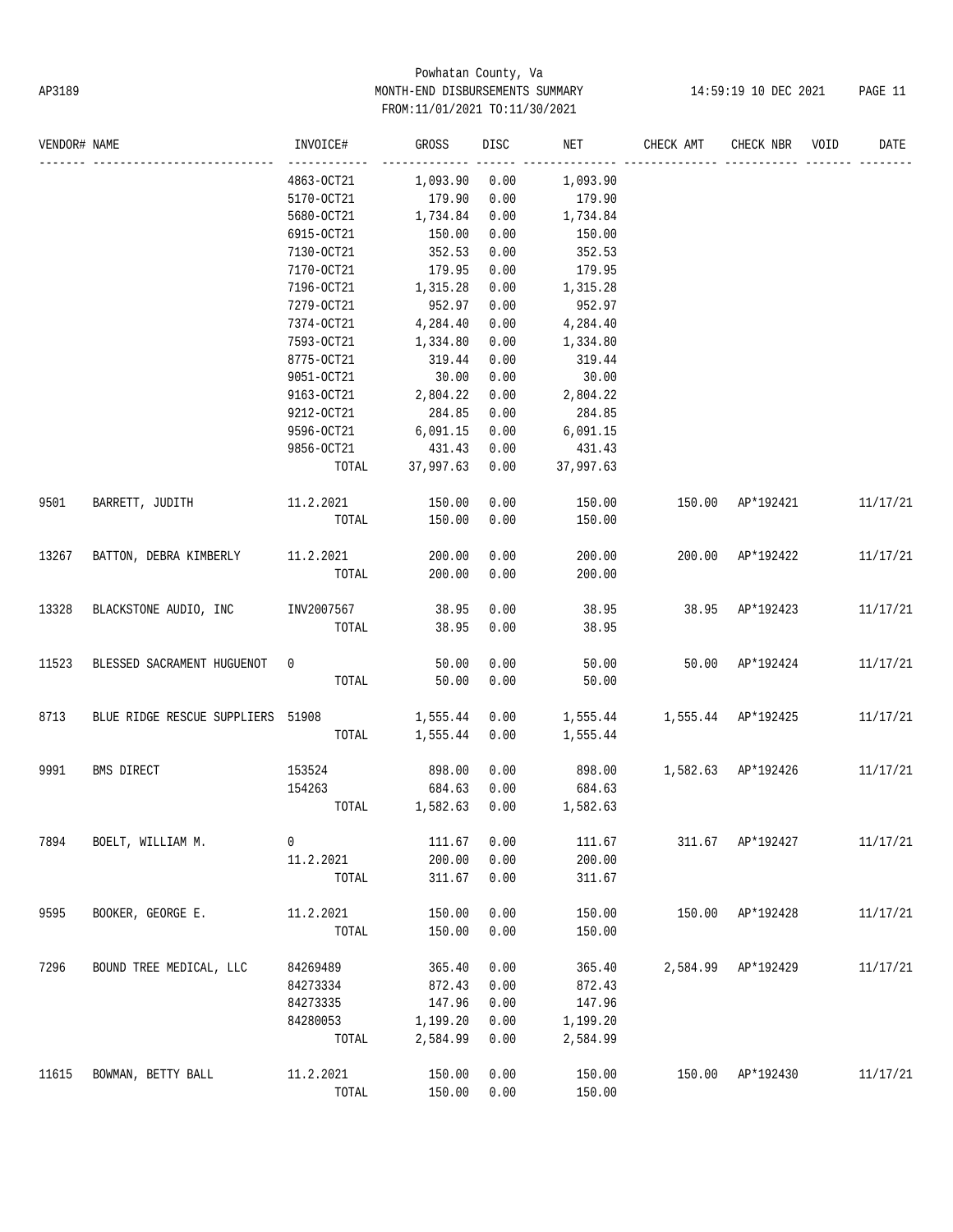# Powhatan County, Va AP3189 MONTH-END DISBURSEMENTS SUMMARY 14:59:19 10 DEC 2021 PAGE 12 FROM:11/01/2021 TO:11/30/2021

| VENDOR# NAME |                                                  | INVOICE#                       | GROSS          | DISC | NET                           | CHECK AMT                               | CHECK NBR VOID   | DATE     |
|--------------|--------------------------------------------------|--------------------------------|----------------|------|-------------------------------|-----------------------------------------|------------------|----------|
|              | 11010 BOX ALARM TEES LLC                         | -------------<br>582           | 501.00         | 0.00 | 501.00                        | 1,027.10 AP*192431                      |                  | 11/17/21 |
|              |                                                  | 598                            | 155.70         | 0.00 | 155.70                        |                                         |                  |          |
|              |                                                  | 599                            | 370.40         | 0.00 | 370.40                        |                                         |                  |          |
|              |                                                  |                                | TOTAL 1,027.10 | 0.00 | 1,027.10                      |                                         |                  |          |
| 11290        | BOYKIN, GWENDOLYN M. 11.2.2021                   |                                | 150.00         | 0.00 | 150.00                        | 150.00 AP*192432 11/17/21               |                  |          |
|              |                                                  | TOTAL                          | 150.00         | 0.00 | 150.00                        |                                         |                  |          |
| 11068        | BROOKS, EDWIN F.                                 | 9078745                        | 120.00         | 0.00 | 120.00                        | 244.70 AP*192433                        |                  | 11/17/21 |
|              |                                                  | 9078746                        | 124.70         | 0.00 | 124.70                        |                                         |                  |          |
|              |                                                  | TOTAL                          | 244.70         | 0.00 | 244.70                        |                                         |                  |          |
| 13558        | BROWN, IRIS Y.                                   | 11.2.2021                      | 150.00         | 0.00 | 150.00                        |                                         | 150.00 AP*192434 | 11/17/21 |
|              |                                                  | TOTAL                          | 150.00         | 0.00 | 150.00                        |                                         |                  |          |
| 12719        | BUMGARNER, SUZANNE                               | 11.2.2021                      | 150.00         | 0.00 | 150.00                        | 150.00 AP*192435                        |                  | 11/17/21 |
|              |                                                  | TOTAL                          | 150.00         | 0.00 | 150.00                        |                                         |                  |          |
| 11439        | BUSINESS CARD                                    | $0168 - 0C T 21$ 2,025.51 0.00 |                |      | 2,025.51  2,025.51  AP*192436 |                                         |                  | 11/17/21 |
|              |                                                  | TOTAL                          | 2,025.51 0.00  |      | 2,025.51                      |                                         |                  |          |
| 11610        | BUSINESS CARD                                    | 5719-OCT21                     | 1,723.96 0.00  |      |                               |                                         |                  | 11/17/21 |
|              |                                                  | TOTAL                          | 1,723.96 0.00  |      | 1,723.96                      |                                         |                  |          |
| 11611        | BUSINESS CARD                                    | 3423-OCT21                     | 120.32         | 0.00 | 120.32                        | 120.32 AP*192438                        |                  | 11/17/21 |
|              |                                                  | TOTAL                          | 120.32         | 0.00 | 120.32                        |                                         |                  |          |
| 12919        | BUSINESS CARD                                    | 6145-OCT21 1,014.56 0.00       |                |      | 1,014.56                      | 1,014.56 AP*192439                      |                  | 11/17/21 |
|              |                                                  |                                | TOTAL 1,014.56 | 0.00 | 1,014.56                      |                                         |                  |          |
| 9670         | CAHILL, JACQUELYN M.                             | 11.2.2021                      | 200.00         | 0.00 | 200.00                        |                                         | 200.00 AP*192440 | 11/17/21 |
|              |                                                  | TOTAL                          | 200.00         | 0.00 | 200.00                        |                                         |                  |          |
| 11629        | CASH, CARL E.                                    | 11.2.2021                      | 150.00         | 0.00 | 150.00                        | 150.00 AP*192441                        |                  | 11/17/21 |
|              |                                                  | TOTAL                          | 150.00         | 0.00 | 150.00                        |                                         |                  |          |
|              | 540 CENTRAL VIRGINIA WASTE MANA 27193 50.00 0.00 |                                |                |      |                               | 50.00   1,100.00   AP*192442   11/17/21 |                  |          |
|              |                                                  | 27198                          | 1,050.00       | 0.00 | 1,050.00                      |                                         |                  |          |
|              |                                                  | TOTAL                          | 1,100.00       | 0.00 | 1,100.00                      |                                         |                  |          |
| 4734         | CHARLES F. WITTHOEFFT                            | 11.02.2021                     | 150.00         | 0.00 | 150.00                        |                                         | 150.00 AP*192443 | 11/17/21 |
|              |                                                  | TOTAL                          | 150.00         | 0.00 | 150.00                        |                                         |                  |          |
| 12720        | CHRISTIAN, PAT                                   | 11.2.2021                      | 200.00         | 0.00 | 200.00                        |                                         | 200.00 AP*192444 | 11/17/21 |
|              |                                                  | TOTAL                          | 200.00         | 0.00 | 200.00                        |                                         |                  |          |
| 6965         | CINTAS CORPORATION                               | 1902314134-F                   | 6.95           | 0.00 | 6.95                          |                                         | 240.36 AP*192445 | 11/17/21 |
|              |                                                  | 4099981620 1                   | 50.97          | 0.00 | 50.97                         |                                         |                  |          |
|              |                                                  | 4100671684                     | 91.22          | 0.00 | 91.22                         |                                         |                  |          |
|              |                                                  | 4101353258                     | 91.22          | 0.00 | 91.22                         |                                         |                  |          |
|              |                                                  | TOTAL                          | 240.36         | 0.00 | 240.36                        |                                         |                  |          |
| 13738        | CLOCKER, ROBERTA                                 | 11.2.2021                      | 150.00         | 0.00 | 150.00                        |                                         | 150.00 AP*192446 | 11/17/21 |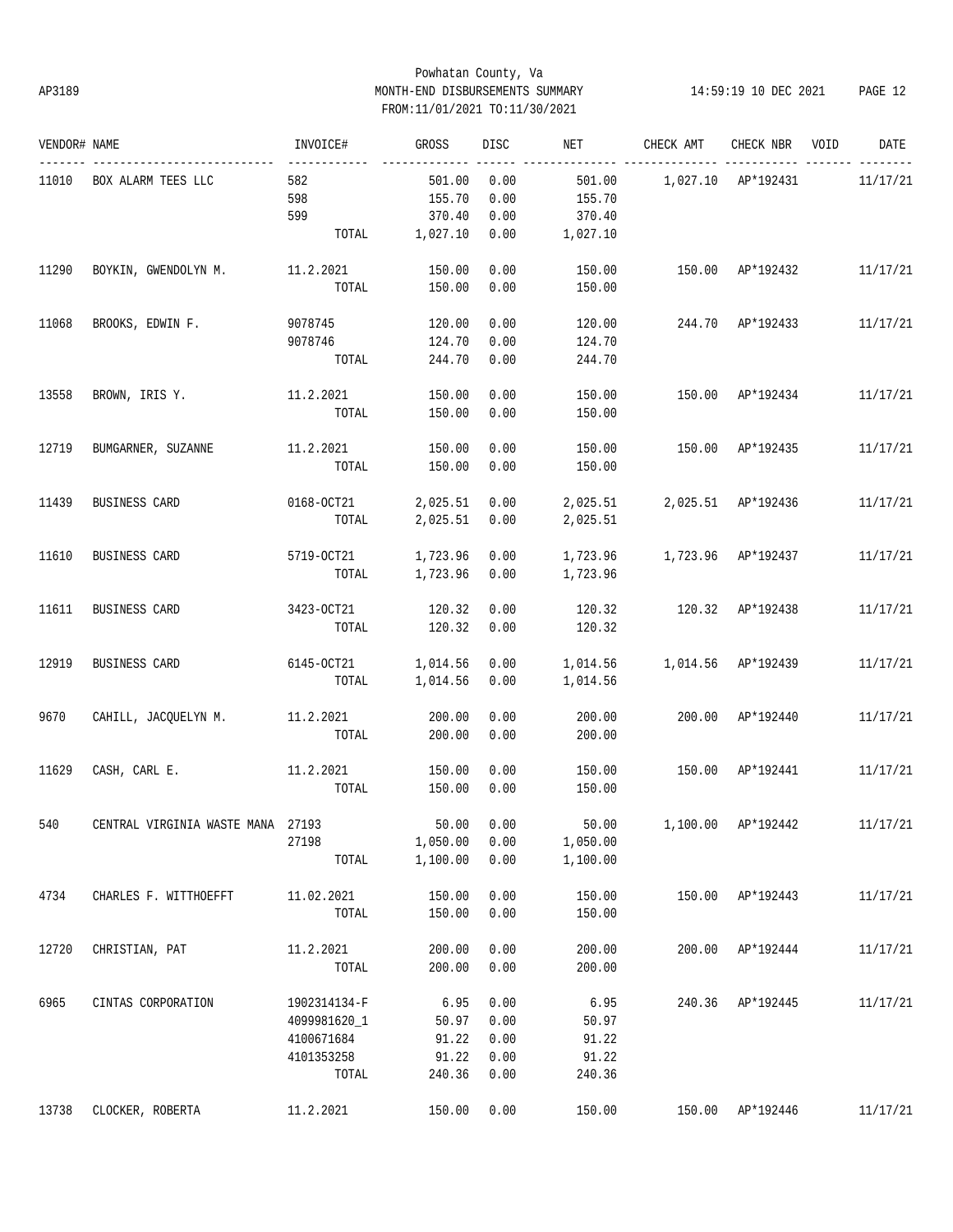# Powhatan County, Va AP3189 MONTH-END DISBURSEMENTS SUMMARY 14:59:19 10 DEC 2021 PAGE 13 FROM:11/01/2021 TO:11/30/2021

| VENDOR# NAME |                                         | INVOICE#           | GROSS            | <b>DISC</b>  | NET              | CHECK AMT                          | CHECK NBR        | VOID | DATE     |
|--------------|-----------------------------------------|--------------------|------------------|--------------|------------------|------------------------------------|------------------|------|----------|
|              | -----------------------                 | TOTAL              | 150.00           | 0.00         | 150.00           |                                    |                  |      |          |
| 10949        | COMCAST                                 | 133439401<br>TOTAL | 112.70<br>112.70 | 0.00<br>0.00 | 112.70<br>112.70 | 112.70 AP*192447 11/17/21          |                  |      |          |
| 13768        | COMMONWEALTH EVENT COMPANY 016492       |                    | 1,555.72         | 0.00         |                  |                                    |                  |      | 11/17/21 |
|              |                                         |                    | TOTAL 1,555.72   | 0.00         | 1,555.72         |                                    |                  |      |          |
| 11612        | COOPER, SUSAN MARIE                     | 11.2.2021          | 200.00           | 0.00         | 200.00           |                                    | 200.00 AP*192449 |      | 11/17/21 |
|              |                                         | TOTAL              | 200.00           | 0.00         | 200.00           |                                    |                  |      |          |
| 12721        | CORBETT, SARA                           | 11.2.2021          | 150.00           | 0.00         | 150.00           | 150.00                             | AP*192450        |      | 11/17/21 |
|              |                                         | TOTAL              | 150.00           | 0.00         | 150.00           |                                    |                  |      |          |
| 1760         | COURTOIS SIGNS, GRAPHICS, & 18864       |                    | 45.00            | 0.00         | 45.00            | 45.00 AP*192451                    |                  |      | 11/17/21 |
|              |                                         | TOTAL              | 45.00            | 0.00         | 45.00            |                                    |                  |      |          |
| 8853         | COX, LINDIA B.                          | 11.2.2021          | 200.00           | 0.00         | 200.00           |                                    | 200.00 AP*192452 |      | 11/17/21 |
|              |                                         | TOTAL              | 200.00           | 0.00         | 200.00           |                                    |                  |      |          |
| 13674        | CROWN ATLANTIC COMPANY LLC 364592621220 |                    | 2,183.60         | 0.00         | 2,183.60         | 2,183.60 AP*192453                 |                  |      | 11/17/21 |
|              |                                         | TOTAL              | 2,183.60         | 0.00         | 2,183.60         |                                    |                  |      |          |
| 7294         | CUMBERLAND FARM & AUTO PART 100617      |                    | 21.76            | 0.00         | 21.76            | 147.68 AP*192454                   |                  |      | 11/17/21 |
|              |                                         | 100966             | 47.97            | 0.00         | 47.97            |                                    |                  |      |          |
|              |                                         | 101861             | 57.95            | 0.00         | 57.95            |                                    |                  |      |          |
|              |                                         | 224230<br>TOTAL    | 20.00<br>147.68  | 0.00<br>0.00 | 20.00<br>147.68  |                                    |                  |      |          |
|              |                                         |                    |                  |              |                  |                                    |                  |      |          |
| 6240         | DIAMOND SPRINGS WATER, INC              | 0001902818         | 7.49             | 0.00         | 7.49             | 19.44 AP*192455                    |                  |      | 11/17/21 |
|              |                                         | 0001925946         | 11.95            | 0.00         | 11.95            |                                    |                  |      |          |
|              |                                         | TOTAL              | 19.44            | 0.00         | 19.44            |                                    |                  |      |          |
| 8787         | DMV RECEIPTING CENTER                   | 202130400829       | 100.00           | 0.00         | 100.00           | 100.00 AP*192456                   |                  |      | 11/17/21 |
|              |                                         | TOTAL              | 100.00           | 0.00         | 100.00           |                                    |                  |      |          |
| 860          | DOMINION ENERGY VIRGINIA 0962041034-1   |                    | 692.04 0.00      |              |                  | 692.04 1,631.00 AP*192457 11/17/21 |                  |      |          |
|              |                                         | 416568092911       | 118.63           | 0.00         | 118.63           |                                    |                  |      |          |
|              |                                         | 4472351701-1       | 108.39           | 0.00         | 108.39           |                                    |                  |      |          |
|              |                                         | 5134077762-1       | 641.55           | 0.00         | 641.55           |                                    |                  |      |          |
|              |                                         | 800937057111       | 70.39            | 0.00         | 70.39            |                                    |                  |      |          |
|              |                                         | TOTAL              | 1,631.00         | 0.00         | 1,631.00         |                                    |                  |      |          |
| 4743         | DOROTHY A. RICKER                       | 11.2.2021          | 150.00           | 0.00         | 150.00           | 150.00                             | AP*192458        |      | 11/17/21 |
|              |                                         | TOTAL              | 150.00           | 0.00         | 150.00           |                                    |                  |      |          |
| 13737        | DUKE, SUSAN LEIGH                       | 11.02.2021         | 150.00           | 0.00         | 150.00           | 150.00                             | AP*192459        |      | 11/17/21 |
|              |                                         | TOTAL              | 150.00           | 0.00         | 150.00           |                                    |                  |      |          |
| 11224        | ELECTRONIC SYSTEMS, INC.                | IN1980886          | 1,111.63         | 0.00         | 1,111.63         | 2,223.26                           | AP*192460        |      | 11/17/21 |
|              |                                         | IN1981655          | 1,111.63         | 0.00         | 1,111.63         |                                    |                  |      |          |
|              |                                         | TOTAL              | 2,223.26         | 0.00         | 2,223.26         |                                    |                  |      |          |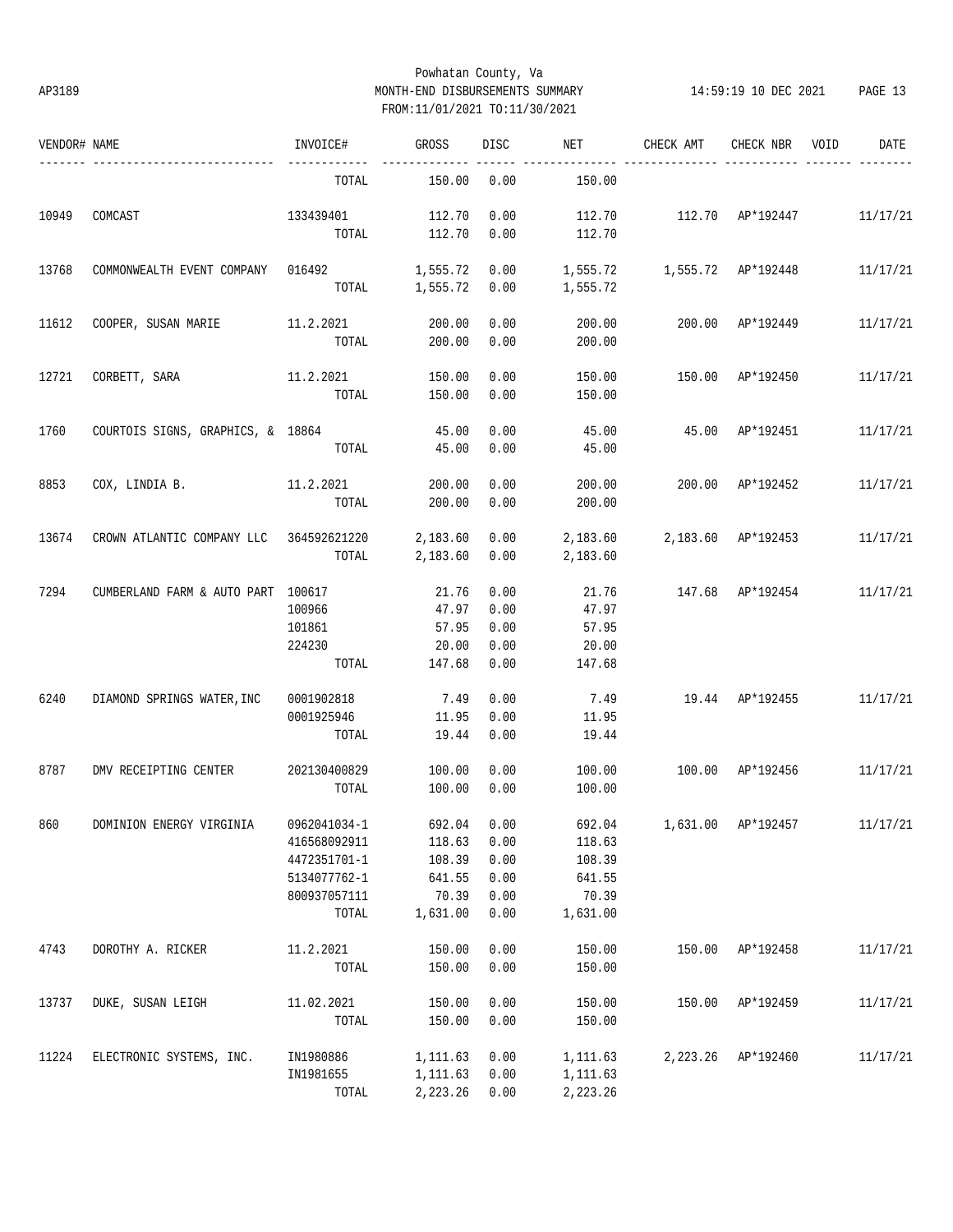# Powhatan County, Va AP3189 MONTH-END DISBURSEMENTS SUMMARY 14:59:19 10 DEC 2021 PAGE 14 FROM:11/01/2021 TO:11/30/2021

| VENDOR# NAME |                                    | INVOICE#    | GROSS                  | DISC         | NET                    | CHECK AMT           | CHECK NBR VOID   | DATE     |
|--------------|------------------------------------|-------------|------------------------|--------------|------------------------|---------------------|------------------|----------|
| 6510         | EMERGENCY SERVICES SOLUTION 530    | TOTAL       | 51,543.80<br>51,543.80 | 0.00<br>0.00 | 51,543.80<br>51,543.80 | 51,543.80 AP*192461 | ----- -------    | 11/17/21 |
| 9639         | EMS MANAGEMENT & CONSULTANT 044378 |             | 2,372.08               | 0.00         | 2,372.08               | 2,372.08 AP*192462  |                  | 11/17/21 |
|              |                                    | TOTAL       | 2,372.08               | 0.00         | 2,372.08               |                     |                  |          |
| 7354         | ESRI                               | 94126494    | 38,500.00              | 0.00         | 38,500.00              | 38,500.00 AP*192463 |                  | 11/17/21 |
|              |                                    | TOTAL       | 38,500.00              | 0.00         | 38,500.00              |                     |                  |          |
| 9093         | FARMVILLE WHOLESALE                | 726597      | 93.39                  | 0.00         | 93.39                  |                     | 93.39 AP*192464  | 11/17/21 |
|              |                                    | TOTAL       | 93.39                  | 0.00         | 93.39                  |                     |                  |          |
| 9673         | FIELDS, THERESA A.                 | 11.2.2021   | 150.00                 | 0.00         | 150.00                 | 150.00              | AP*192465        | 11/17/21 |
|              |                                    | TOTAL       | 150.00                 | 0.00         | 150.00                 |                     |                  |          |
| 6674         | FINE CREEK BAPTIST CHURCH          | $\mathbf 0$ | 50.00                  | 0.00         | 50.00                  | 50.00               | AP*192466        | 11/17/21 |
|              |                                    | TOTAL       | 50.00                  | 0.00         | 50.00                  |                     |                  |          |
| 338          | FIRE PROTECTION EOUIP. CO          | 00077242    | 185.85                 | 0.00         | 185.85                 |                     | 185.85 AP*192467 | 11/17/21 |
|              |                                    | TOTAL       | 185.85                 | 0.00         | 185.85                 |                     |                  |          |
| 11099        | FITCH, EASTER M.                   | 11.2.2021   | 150.00                 | 0.00         | 150.00                 |                     | 150.00 AP*192468 | 11/17/21 |
|              |                                    | TOTAL       | 150.00                 | 0.00         | 150.00                 |                     |                  |          |
| 8518         | FLANNAGAN, FRANKLIN L.             | 0           | 224.83                 | 0.00         | 224.83                 |                     | 224.83 AP*192469 | 11/17/21 |
|              |                                    | TOTAL       | 224.83                 | 0.00         | 224.83                 |                     |                  |          |
| 9500         | FLEMING, GWENDOLYN                 | 11.2.2021   | 200.00                 | 0.00         | 200.00                 |                     | 200.00 AP*192470 | 11/17/21 |
|              |                                    | TOTAL       | 200.00                 | 0.00         | 200.00                 |                     |                  |          |
| 4744         | FRANNIE H. PARTRIDGE               | 11.2.2021   | 150.00                 | 0.00         | 150.00                 |                     | 150.00 AP*192471 | 11/17/21 |
|              |                                    | TOTAL       | 150.00                 | 0.00         | 150.00                 |                     |                  |          |
| 13749        | GALLIMORE, HIRAL 11.2.2021         |             | 150.00                 | 0.00         | 150.00                 | 150.00 AP*192472    |                  | 11/17/21 |
|              |                                    | TOTAL       | 150.00                 | 0.00         | 150.00                 |                     |                  |          |
|              | 12905 GALLS, LLC                   | 019544439   |                        | 277.99 0.00  | 277.99                 |                     | 935.52 AP*192473 | 11/17/21 |
|              |                                    | 019581003   | 58.86                  | 0.00         | 58.86                  |                     |                  |          |
|              |                                    | 019581011   | 65.91                  | 0.00         | 65.91                  |                     |                  |          |
|              |                                    | 019581022   | 63.38                  | 0.00         | 63.38                  |                     |                  |          |
|              |                                    | 019591260   | 157.08                 | 0.00         | 157.08                 |                     |                  |          |
|              |                                    | 019627442   | 178.11                 | 0.00         | 178.11                 |                     |                  |          |
|              |                                    | 019662088   | 134.19                 | 0.00         | 134.19                 |                     |                  |          |
|              |                                    | TOTAL       | 935.52                 | 0.00         | 935.52                 |                     |                  |          |
| 11621        | GILLESPIE, CAROLYN A.              | 11.2.2021   | 150.00                 | 0.00         | 150.00                 |                     | 150.00 AP*192474 | 11/17/21 |
|              |                                    | TOTAL       | 150.00                 | 0.00         | 150.00                 |                     |                  |          |
| 11100        | GOODE-PERSAUD, SAMANTHA            | 11.2.2021   | 200.00                 | 0.00         | 200.00                 | 200.00              | AP*192475        | 11/17/21 |
|              |                                    | TOTAL       | 200.00                 | 0.00         | 200.00                 |                     |                  |          |
| 8538         | GOODMAN, JOSEPHINE L.              | 0           | 24.73                  | 0.00         | 24.73                  |                     | 24.73 AP*192476  | 11/17/21 |
|              |                                    | TOTAL       | 24.73                  | 0.00         | 24.73                  |                     |                  |          |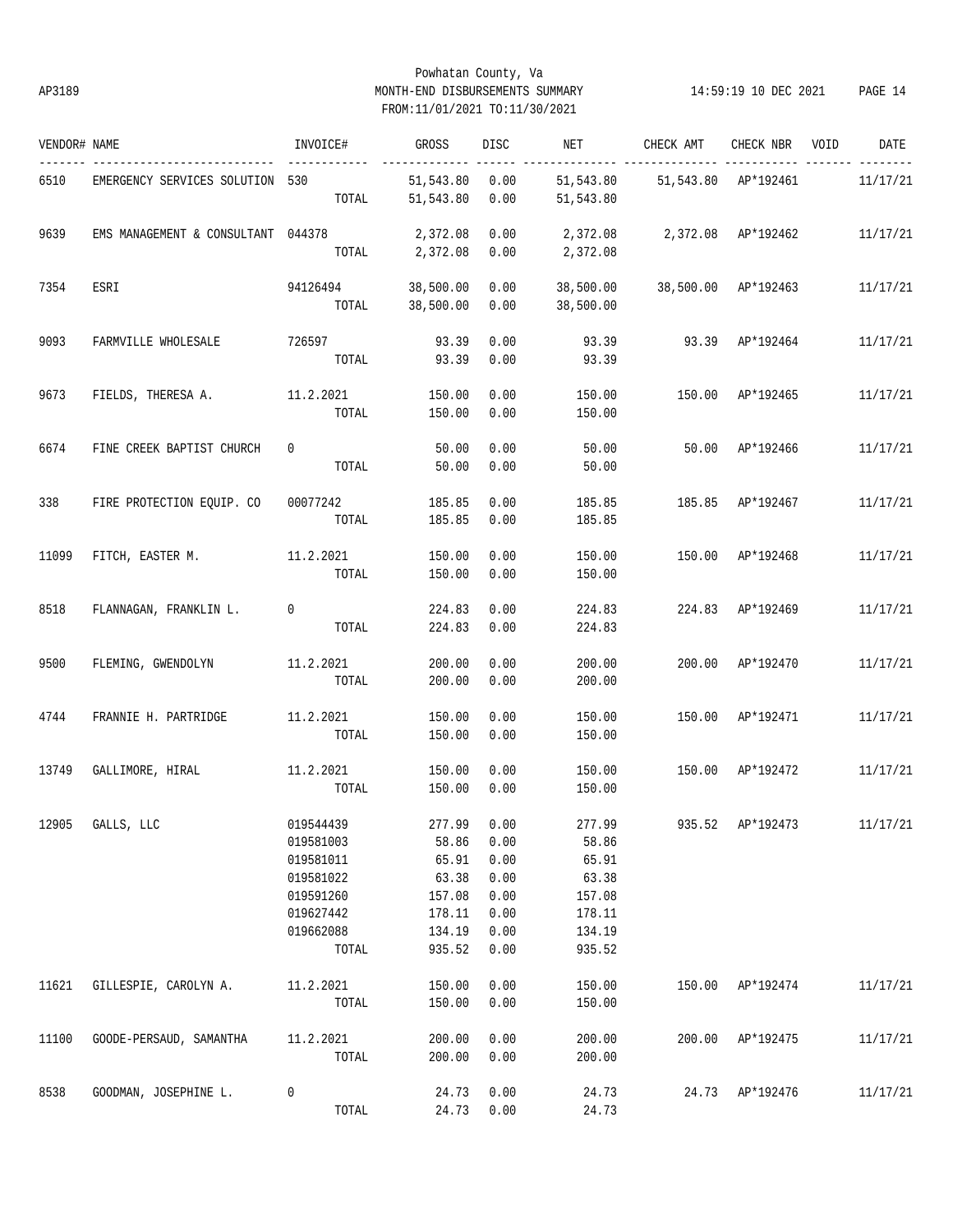# Powhatan County, Va AP3189 MONTH-END DISBURSEMENTS SUMMARY 14:59:19 10 DEC 2021 PAGE 15 FROM:11/01/2021 TO:11/30/2021

| VENDOR# NAME |                                     | INVOICE#             | GROSS            | DISC         | NET              | CHECK AMT        | CHECK NBR          | DATE<br>VOID |
|--------------|-------------------------------------|----------------------|------------------|--------------|------------------|------------------|--------------------|--------------|
| 9021         | GRACELAND BAPTIST CHURCH            | 0                    | 50.00            | 0.00         | 50.00            |                  | 50.00 AP*192477    | 11/17/21     |
|              |                                     | TOTAL                | 50.00            | 0.00         | 50.00            |                  |                    |              |
| 6013         | GRAINGER                            | 9084974014           | 184.63           | 0.00         | 184.63           | 184.63 AP*192478 |                    | 11/17/21     |
|              |                                     | TOTAL                | 184.63           | 0.00         | 184.63           |                  |                    |              |
| 10063        | HERNANDEZ, KAYLEE                   | 11.2.2021            | 200.00           | 0.00         | 200.00           |                  | 200.00 AP*192479   | 11/17/21     |
|              |                                     | TOTAL                | 200.00           | 0.00         | 200.00           |                  |                    |              |
| 13785        | HARPOLD, LYNN MICHELE               | 11.2.2021            | 150.00           | 0.00         | 150.00           |                  | 150.00 AP*192480   | 11/17/21     |
|              |                                     | TOTAL                | 150.00           | 0.00         | 150.00           |                  |                    |              |
| 12716        | HARRISON, HANNAH                    | 11.2.2021            | 200.00           | 0.00         | 200.00           | 200.00           | AP*192481          | 11/17/21     |
|              |                                     | TOTAL                | 200.00           | 0.00         | 200.00           |                  |                    |              |
| 8537         | HENSON, MARIE S.                    | 11.2.2021            | 200.00           | 0.00         | 200.00           | 200.00           | AP*192482          | 11/17/21     |
|              |                                     | TOTAL                | 200.00           | 0.00         | 200.00           |                  |                    |              |
| 13786        | HOBSON, PAMELA J.                   | 11.2.2021            | 150.00           | 0.00         | 150.00           |                  | 150.00 AP*192483   | 11/17/21     |
|              |                                     | TOTAL                | 150.00           | 0.00         | 150.00           |                  |                    |              |
|              |                                     |                      |                  |              |                  |                  |                    |              |
| 12493        | HOLLICE, EDITH                      | 11.2.2021<br>TOTAL   | 200.00<br>200.00 | 0.00<br>0.00 | 200.00<br>200.00 |                  | 200.00 AP*192484   | 11/17/21     |
|              |                                     |                      |                  |              |                  |                  |                    |              |
| 7920         | HOWLAND, ED                         | OCTOBER2021<br>TOTAL | 227.47<br>227.47 | 0.00<br>0.00 | 227.47<br>227.47 |                  | 227.47 AP*192485   | 11/17/21     |
|              |                                     |                      |                  |              |                  |                  |                    |              |
| 11624        | HULL, CAROL L.                      | 11.2.2021<br>TOTAL   | 150.00<br>150.00 | 0.00<br>0.00 | 150.00<br>150.00 |                  | 150.00 AP*192486   | 11/17/21     |
|              |                                     |                      |                  |              |                  |                  |                    |              |
| 11625        | HULL, JOHN R.                       | 11.2.2021<br>TOTAL   | 150.00<br>150.00 | 0.00<br>0.00 | 150.00<br>150.00 |                  | 150.00 AP*192487   | 11/17/21     |
|              |                                     |                      |                  |              |                  |                  |                    |              |
| 4742         | JAMES KELLY                         | 11.2.2021            | 150.00           | 0.00         | 150.00           | 150.00 AP*192488 |                    | 11/17/21     |
|              |                                     | TOTAL                | 150.00           | 0.00         | 150.00           |                  |                    |              |
| 120          | JAMES RIVER AIR CONDITIONIN C243826 |                      | 1,400.00         | 0.00         | 1,400.00         |                  | 1,400.00 AP*192489 | 11/17/21     |
|              |                                     | TOTAL                | 1,400.00         | 0.00         | 1,400.00         |                  |                    |              |
| 4741         | JEANNE WADE                         | 11.2.2021            | 150.00           | 0.00         | 150.00           | 150.00           | AP*192490          | 11/17/21     |
|              |                                     | TOTAL                | 150.00           | 0.00         | 150.00           |                  |                    |              |
| 4733         | JODY LYNN ATKINS                    | 11.2.2021            | 150.00           | 0.00         | 150.00           | 150.00           | AP*192491          | 11/17/21     |
|              |                                     | TOTAL                | 150.00           | 0.00         | 150.00           |                  |                    |              |
| 13752        | JOERG, III, FRANK                   | 11.2.2021            | 150.00           | 0.00         | 150.00           | 150.00           | AP*192492          | 11/17/21     |
|              |                                     | TOTAL                | 150.00           | 0.00         | 150.00           |                  |                    |              |
| 7874         | JONES, LINDA HOLLIN                 | 11.2.2021            | 200.00           | 0.00         | 200.00           | 200.00           | AP*192493          | 11/17/21     |
|              |                                     | TOTAL                | 200.00           | 0.00         | 200.00           |                  |                    |              |
| 8708         | JONES, SUSAN H.                     | 11.2.2021            | 200.00           | 0.00         | 200.00           |                  | 200.00 AP*192494   | 11/17/21     |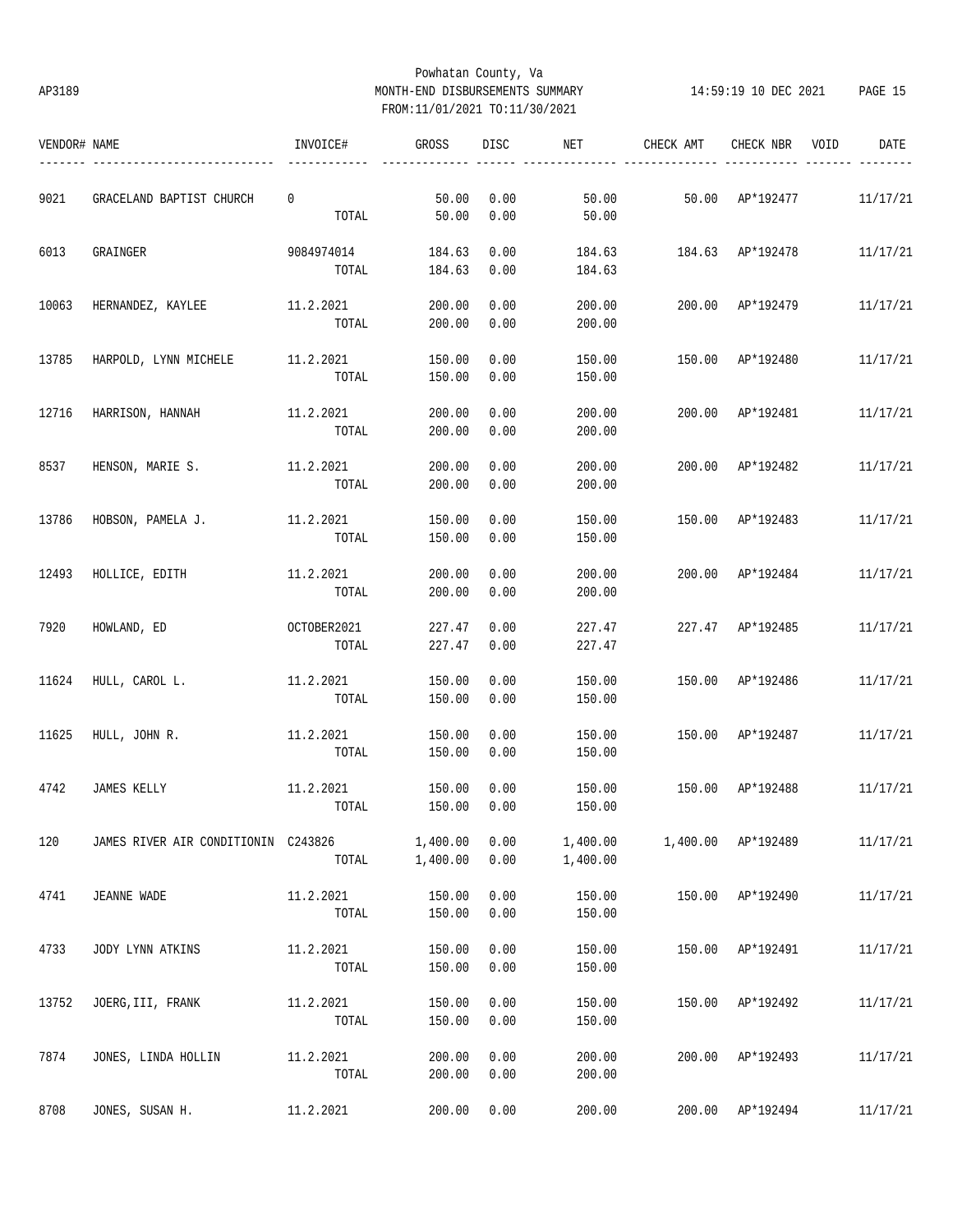# Powhatan County, Va AP3189 MONTH-END DISBURSEMENTS SUMMARY 14:59:19 10 DEC 2021 PAGE 16 FROM:11/01/2021 TO:11/30/2021

| VENDOR# NAME |                                        | INVOICE#     | GROSS        | DISC | NET    | CHECK AMT        | CHECK NBR        | VOID | DATE     |
|--------------|----------------------------------------|--------------|--------------|------|--------|------------------|------------------|------|----------|
|              | -----------------------                | TOTAL        | 200.00       | 0.00 | 200.00 |                  |                  |      |          |
| 4735         | KELLI STEVENS KRAUSS                   | 11.2.2021    | 150.00       | 0.00 | 150.00 | 150.00 AP*192495 |                  |      | 11/17/21 |
|              |                                        | TOTAL        | 150.00       | 0.00 | 150.00 |                  |                  |      |          |
| 7981         | LANGUAGE LINE SERVICES                 | 10381888     | 12.80        | 0.00 | 12.80  |                  | 12.80 AP*192496  |      | 11/17/21 |
|              |                                        | TOTAL        | 12.80        | 0.00 | 12.80  |                  |                  |      |          |
| 11104        | LILLYWHITE, DONALD P.                  | 11.2.2021    | 150.00       | 0.00 | 150.00 | 150.00           | AP*192497        |      | 11/17/21 |
|              |                                        | TOTAL        | 150.00       | 0.00 | 150.00 |                  |                  |      |          |
| 11105        | LLEWELLYN, CATHY LEE                   | 11.2.2021    | 150.00       | 0.00 | 150.00 | 150.00           | AP*192498        |      | 11/17/21 |
|              |                                        | TOTAL        | 150.00       | 0.00 | 150.00 |                  |                  |      |          |
| 9493         | LYONS, RALPH LARRY                     | 11.2.2021    | 250.00       | 0.00 | 250.00 | 250.00           | AP*192499        |      | 11/17/21 |
|              |                                        | TOTAL        | 250.00       | 0.00 | 250.00 |                  |                  |      |          |
| 6672         | MACON FIRE DEPARTMENT                  | $\mathbf 0$  | 50.00        | 0.00 | 50.00  | 50.00            | AP*192500        |      | 11/17/21 |
|              |                                        | TOTAL        | 50.00        | 0.00 | 50.00  |                  |                  |      |          |
| 6667         | MANAKIN EPISCOPAL CHURCH               | 0            | 50.00        | 0.00 | 50.00  | 50.00            | AP*192501        |      | 11/17/21 |
|              |                                        | TOTAL        | 50.00        | 0.00 | 50.00  |                  |                  |      |          |
| 9552         | MANSFIELD OIL COMPANY                  | SQLCD-717702 | 192.25       | 0.00 | 192.25 |                  | 192.25 AP*192502 |      | 11/17/21 |
|              |                                        | TOTAL        | 192.25       | 0.00 | 192.25 |                  |                  |      |          |
| 12713        | MASINI, DOUGLAS                        | 11.2.2021    | 150.00       | 0.00 | 150.00 |                  | 150.00 AP*192503 |      | 11/17/21 |
|              |                                        | TOTAL        | 150.00       | 0.00 | 150.00 |                  |                  |      |          |
| 11354        | MATTHEW BENDER & CO, INC. M.B.LEXIS.OC |              | 353.61       | 0.00 | 353.61 |                  | 353.61 AP*192504 |      | 11/17/21 |
|              |                                        | TOTAL        | 353.61       | 0.00 | 353.61 |                  |                  |      |          |
| 11626        | MAXEY, JAMES GORDON                    | 11.2.2021    | 150.00       | 0.00 | 150.00 | 150.00           | AP*192505        |      | 11/17/21 |
|              |                                        | TOTAL        | 150.00       | 0.00 | 150.00 |                  |                  |      |          |
| 13176        | MIDWEST TAPE, LLC                      | 501241208    | 33.73        | 0.00 | 33.73  | 33.73            | AP*192506        |      | 11/17/21 |
|              |                                        | TOTAL        | $33.73$ 0.00 |      | 33.73  |                  |                  |      |          |
| 10603        | MILLS, BETHANY                         | 11.2.2021    | 200.00       | 0.00 | 200.00 |                  | 200.00 AP*192507 |      | 11/17/21 |
|              |                                        | TOTAL        | 200.00       | 0.00 | 200.00 |                  |                  |      |          |
| 12274        | MITEL CLOUD SERVICES, INC              | 37980297     | 38.57        | 0.00 | 38.57  | 38.57            | AP*192508        |      | 11/17/21 |
|              |                                        | TOTAL        | 38.57        | 0.00 | 38.57  |                  |                  |      |          |
| 6610         | MO-JOHNS SANITATION                    | 139918       | 209.28       | 0.00 | 209.28 |                  | 312.28 AP*192509 |      | 11/17/21 |
|              |                                        | 142361       | 103.00       | 0.00 | 103.00 |                  |                  |      |          |
|              |                                        | TOTAL        | 312.28       | 0.00 | 312.28 |                  |                  |      |          |
| 9679         | MORRIS, VICTOR HARDING                 | 11.2.2021    | 150.00       | 0.00 | 150.00 | 150.00           | AP*192510        |      | 11/17/21 |
|              |                                        | TOTAL        | 150.00       | 0.00 | 150.00 |                  |                  |      |          |
| 6673         | MT. ZION BAPTIST CHURCH                | 0            | 50.00        | 0.00 | 50.00  |                  | 50.00 AP*192511  |      | 11/17/21 |
|              |                                        | TOTAL        | 50.00        | 0.00 | 50.00  |                  |                  |      |          |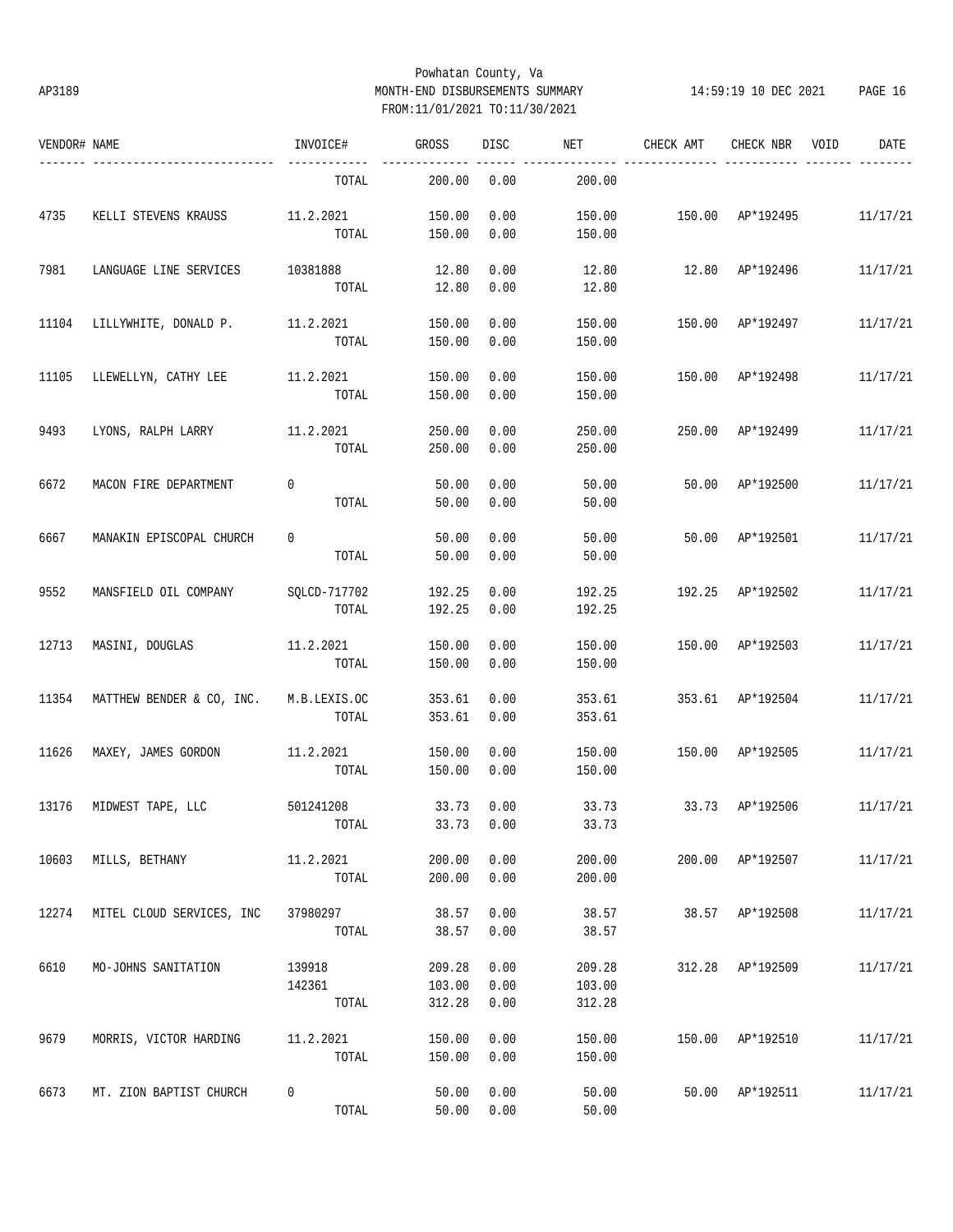# Powhatan County, Va AP3189 MONTH-END DISBURSEMENTS SUMMARY 14:59:19 10 DEC 2021 PAGE 17 FROM:11/01/2021 TO:11/30/2021

| VENDOR# NAME |                                       | INVOICE#       | GROSS                | DISC        | NET                         | CHECK AMT           | CHECK NBR                 | VOID | DATE     |
|--------------|---------------------------------------|----------------|----------------------|-------------|-----------------------------|---------------------|---------------------------|------|----------|
| 7297         | NAFECO, INC.                          | 1111916        | 3,264.00             | 0.00        | 3,264.00 3,264.00 AP*192512 |                     |                           |      | 11/17/21 |
|              |                                       |                | TOTAL 3, 264.00 0.00 |             | 3,264.00                    |                     |                           |      |          |
| 9543         | NATIONAL SECURITY & DOOR              | 116439         | 138.32               | 0.00        | 138.32                      | 138.32 AP*192513    |                           |      | 11/17/21 |
|              |                                       |                | TOTAL 138.32         | 0.00        | 138.32                      |                     |                           |      |          |
| 12492        | NEWTON, GAIL                          | 11.2.2021      | 200.00               | 0.00        | 200.00                      |                     | 200.00 AP*192514          |      | 11/17/21 |
|              |                                       | TOTAL          | 200.00               | 0.00        | 200.00                      |                     |                           |      |          |
| 13740        | NGUYEN, LY                            | 11.2.2021      | 150.00               | 0.00        | 150.00                      |                     | 150.00 AP*192515          |      | 11/17/21 |
|              |                                       | TOTAL          | 150.00               | 0.00        | 150.00                      |                     |                           |      |          |
| 9281         | OVERDRIVE, INC.                       | 01369CO21449   | 473.47               | 0.00        | 473.47                      | 484.46              | AP*192516                 |      | 11/17/21 |
|              |                                       | 01369CO21456   | 3.99                 | 0.00        | 3.99                        |                     |                           |      |          |
|              |                                       | MR0136921440   | 7.00                 | 0.00        | 7.00                        |                     |                           |      |          |
|              |                                       | TOTAL          | 484.46               | 0.00        | 484.46                      |                     |                           |      |          |
| 9681         | PALSA, BARBARA JO SANTIAGO 11.02.2021 |                | 200.00               | 0.00        | 200.00                      | 200.00              | AP*192517                 |      | 11/17/21 |
|              |                                       | TOTAL          | 200.00               | 0.00        | 200.00                      |                     |                           |      |          |
| 9682         | PALSA, ELISABETH SANTIAGO             | 11.2.2021      | 200.00               | 0.00        | 200.00                      |                     | 200.00 AP*192518          |      | 11/17/21 |
|              |                                       | TOTAL          | 200.00               | 0.00        | 200.00                      |                     |                           |      |          |
| 4740         | PETER LATARTARA                       | 11.2.2021      | 150.00               | 0.00        | 150.00                      |                     | 150.00 AP*192519          |      | 11/17/21 |
|              |                                       | TOTAL          | 150.00               | 0.00        | 150.00                      |                     |                           |      |          |
| 375          | PIEDMONT REGIONAL JAIL                | 3745 40,724.00 |                      | 0.00        | 40,724.00                   | 40,724.00 AP*192520 |                           |      | 11/17/21 |
|              |                                       |                | TOTAL 40,724.00      | 0.00        | 40,724.00                   |                     |                           |      |          |
| 12154        | PLOWCHA, CAROL                        | 11.2.2021      | 150.00               | 0.00        | 150.00                      |                     | 150.00 AP*192521          |      | 11/17/21 |
|              |                                       | TOTAL          | 150.00               | 0.00        | 150.00                      |                     |                           |      |          |
| 14027        | PLOWCHA, JOHN                         | 11.2.2021      | 150.00               | 0.00        | 150.00                      | 150.00 AP*192522    |                           |      | 11/17/21 |
|              |                                       | TOTAL          | 150.00               | 0.00        | 150.00                      |                     |                           |      |          |
| 13265        | POWERS, KATHY LYNN                    | 11.2.2021      |                      | 150.00 0.00 | 150.00                      |                     | 150.00 AP*192523 11/17/21 |      |          |
|              |                                       | TOTAL          | 150.00               | 0.00        | 150.00                      |                     |                           |      |          |
| 1250         | POWHATAN AUTO & TRACTOR PAR 660490    |                | 78.44                | 0.00        | 78.44                       |                     | 110.39 AP*192524          |      | 11/17/21 |
|              |                                       | 661157         | 19.98                | 0.00        | 19.98                       |                     |                           |      |          |
|              |                                       | 662249         | 11.97                | 0.00        | 11.97                       |                     |                           |      |          |
|              |                                       | TOTAL          | 110.39               | 0.00        | 110.39                      |                     |                           |      |          |
| 7947         | POWHATAN CHRISTIAN FELLOWSH 0         |                | 50.00                | 0.00        | 50.00                       |                     | 50.00 AP*192525           |      | 11/17/21 |
|              |                                       | TOTAL          | 50.00                | 0.00        | 50.00                       |                     |                           |      |          |
| 9020         | POWHATAN COMMUNITY CHURCH             | 0              | 50.00                | 0.00        | 50.00                       |                     | 50.00 AP*192526           |      | 11/17/21 |
|              |                                       | TOTAL          | 50.00                | 0.00        | 50.00                       |                     |                           |      |          |
| 8294         | POWHATAN COUNTY PUBLIC SCHO NOV21     |                | 1,095.20             | 0.00        | 1,095.20                    |                     | 1,095.20 AP*192527        |      | 11/17/21 |
|              |                                       | TOTAL          | 1,095.20             | 0.00        | 1,095.20                    |                     |                           |      |          |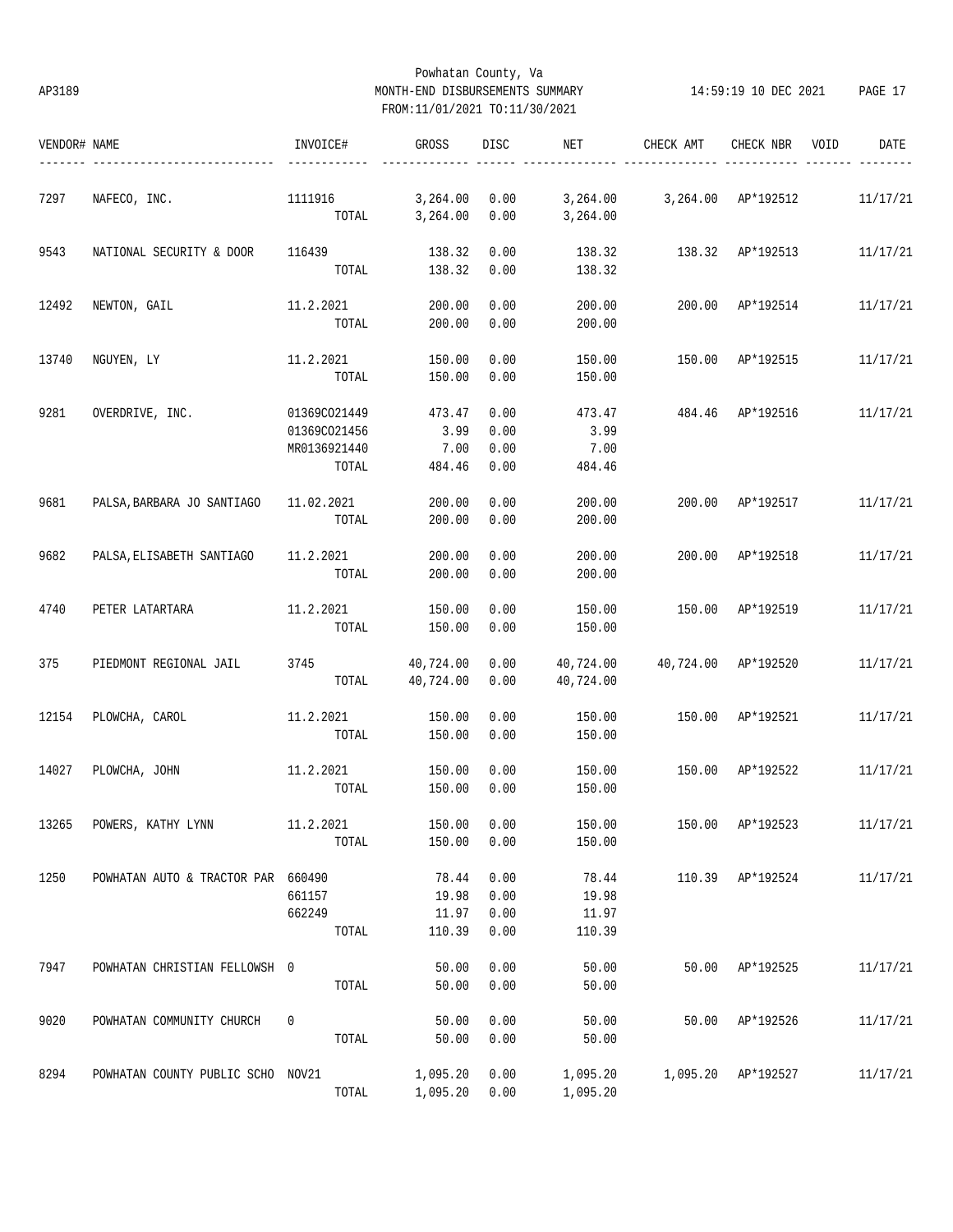# Powhatan County, Va AP3189 MONTH-END DISBURSEMENTS SUMMARY 14:59:19 10 DEC 2021 PAGE 18 FROM:11/01/2021 TO:11/30/2021

| VENDOR# NAME |                                      | INVOICE#                              | GROSS            | DISC         | NET                             | CHECK AMT                              | CHECK NBR VOID   | DATE     |
|--------------|--------------------------------------|---------------------------------------|------------------|--------------|---------------------------------|----------------------------------------|------------------|----------|
|              | 12064 POWHATAN COUNTY TREASURER      | ------------<br>PCPU.11.4.21<br>TOTAL | 103.83<br>103.83 | 0.00<br>0.00 | 103.83<br>103.83                | 103.83 AP*192528                       |                  | 11/17/21 |
| 780          | OUILL CORPORATION                    | 20280369<br>TOTAL                     | 144.15<br>144.15 | 0.00<br>0.00 | 144.15                          | 144.15   144.15   AP*192529   11/17/21 |                  |          |
|              |                                      |                                       |                  |              |                                 |                                        |                  |          |
| 620          | R.C. GOODWYN & SONS, INC             | 0983273                               | 25.75            | 0.00         | 25.75                           | 103.54 AP*192530                       |                  | 11/17/21 |
|              |                                      | 0983898                               | 21.58            | 0.00         | 21.58                           |                                        |                  |          |
|              |                                      | 0983947                               | 13.97            | 0.00         | 13.97                           |                                        |                  |          |
|              |                                      | 0984031                               | 29.25            | 0.00         | 29.25                           |                                        |                  |          |
|              |                                      | 0984066                               | 12.99            | 0.00         | 12.99                           |                                        |                  |          |
|              |                                      | TOTAL                                 | 103.54           | 0.00         | 103.54                          |                                        |                  |          |
| 13747        | RADER, AMBER                         | 11.2.2021                             | 200.00           | 0.00         | 200.00                          |                                        | 200.00 AP*192531 | 11/17/21 |
|              |                                      | TOTAL                                 | 200.00           | 0.00         | 200.00                          |                                        |                  |          |
| 6466         | RADIO COMMUNICATION OF VA I 2021-200 |                                       | 759.00           | 0.00         | 759.00                          | 759.00 AP*192532                       |                  | 11/17/21 |
|              |                                      | TOTAL                                 | 759.00           | 0.00         | 759.00                          |                                        |                  |          |
| 12728        | RAY'S UPHOLSTERY & JOHN'S A 58566    |                                       | 1,350.00         | 0.00         | 1,350.00   1,350.00   AP*192533 |                                        |                  | 11/17/21 |
|              |                                      | TOTAL                                 | 1,350.00         | 0.00         | 1,350.00                        |                                        |                  |          |
|              |                                      |                                       |                  |              |                                 |                                        |                  |          |
| 10728        | REAMES, JEANETTE C. 11.2.2021        |                                       | 200.00           | 0.00         | 200.00                          |                                        | 200.00 AP*192534 | 11/17/21 |
|              |                                      | TOTAL                                 | 200.00           | 0.00         | 200.00                          |                                        |                  |          |
| 9047         | RED WING SHOES                       | 71462                                 | 127.09           | 0.00         | 127.09                          | 254.18 AP*192535                       |                  | 11/17/21 |
|              |                                      | 71463                                 | 127.09           | 0.00         | 127.09                          |                                        |                  |          |
|              |                                      | TOTAL                                 | 254.18           | 0.00         | 254.18                          |                                        |                  |          |
| 13262        | REID, ANDREW                         | 11.02.2021                            | 150.00           | 0.00         | 150.00                          | 150.00 AP*192536                       |                  | 11/17/21 |
|              |                                      | TOTAL                                 | 150.00           | 0.00         | 150.00                          |                                        |                  |          |
| 6579         |                                      |                                       | 870.00           | 0.00         |                                 |                                        | 870.00 AP*192537 | 11/17/21 |
|              | RICHMOND ALARM                       | 564371<br>TOTAL                       | 870.00           | 0.00         | 870.00<br>870.00                |                                        |                  |          |
|              |                                      |                                       |                  |              |                                 |                                        |                  |          |
| 12509        | RICHMOND SUBURBAN NEWS               | 32721930CT20                          | 546.63           | 0.00         | 546.63                          | 747.13 AP*192538                       |                  | 11/17/21 |
|              |                                      | 3437780                               |                  | 200.50 0.00  | 200.50                          |                                        |                  |          |
|              |                                      | TOTAL                                 | 747.13           | 0.00         | 747.13                          |                                        |                  |          |
| 1720         | RICHMOND TIMES-DISPATCH              | 61320971021                           | 375.00           | 0.00         | 375.00                          |                                        | 375.00 AP*192539 | 11/17/21 |
|              |                                      | TOTAL                                 | 375.00           | 0.00         | 375.00                          |                                        |                  |          |
| 8981         | ROBO'S DETAIL SUPPPLIES,             | 148683                                | 275.00           | 0.00         | 275.00                          |                                        | 550.00 AP*192540 | 11/17/21 |
|              |                                      | 151479                                | 275.00           | 0.00         | 275.00                          |                                        |                  |          |
|              |                                      | TOTAL                                 | 550.00           | 0.00         | 550.00                          |                                        |                  |          |
|              |                                      |                                       |                  |              |                                 |                                        |                  |          |
| 12712        | ROYAL, SHIRLEY                       | 11.2.2021                             | 200.00           | 0.00         | 200.00                          |                                        | 200.00 AP*192541 | 11/17/21 |
|              |                                      | TOTAL                                 | 200.00           | 0.00         | 200.00                          |                                        |                  |          |
| 4739         | RITA L. JACKSON                      | 11.2.2021                             | 150.00           | 0.00         | 150.00                          |                                        | 150.00 AP*192542 | 11/17/21 |
|              |                                      | TOTAL                                 | 150.00           | 0.00         | 150.00                          |                                        |                  |          |
|              |                                      |                                       |                  |              |                                 |                                        |                  |          |
| 14022        | SAFEGUARD BUSINESS SYSTEMS 034756013 |                                       | 430.21           | 0.00         | 430.21                          |                                        | 430.21 AP*192543 | 11/17/21 |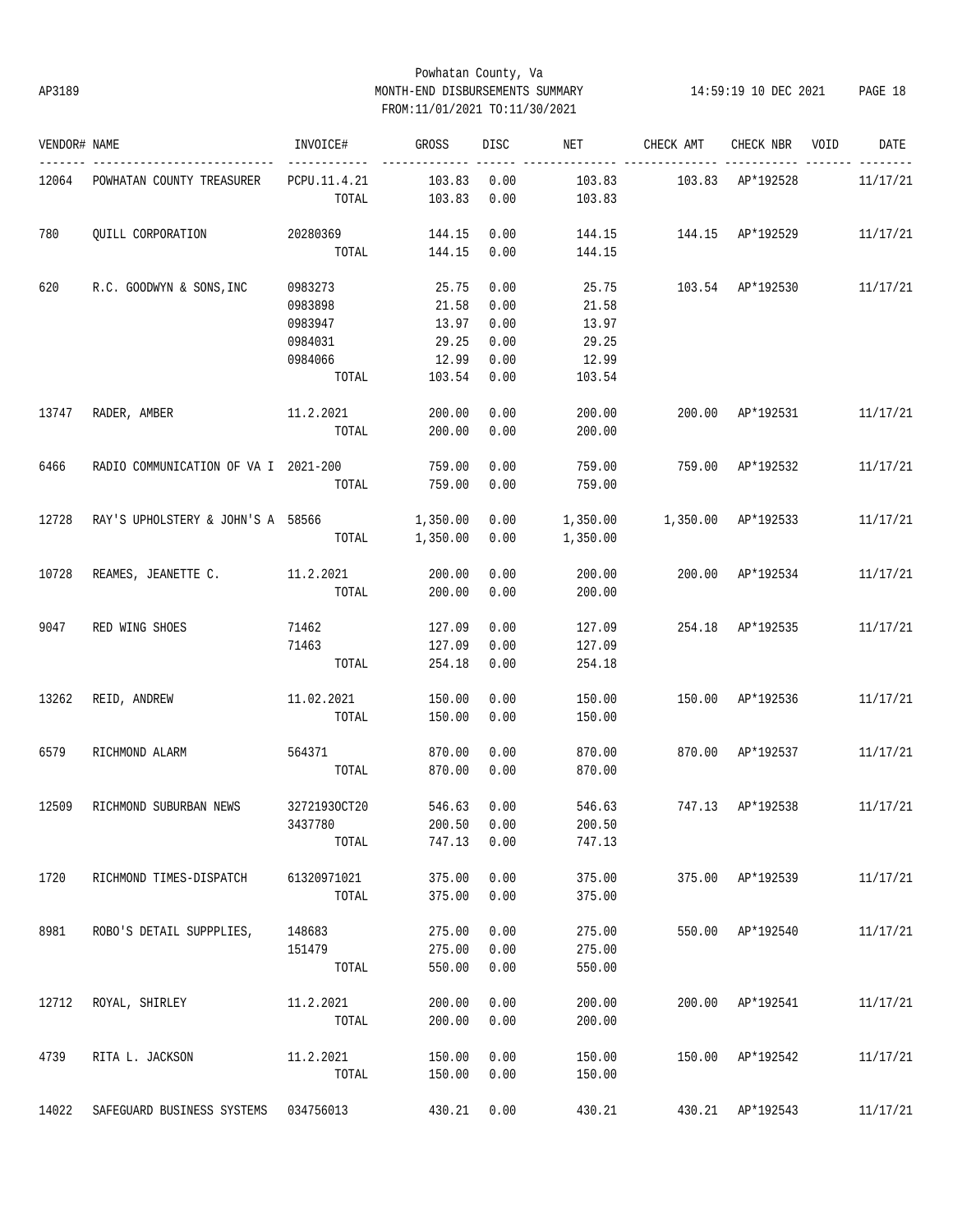# Powhatan County, Va AP3189 MONTH-END DISBURSEMENTS SUMMARY 14:59:19 10 DEC 2021 PAGE 19 FROM:11/01/2021 TO:11/30/2021

| VENDOR# NAME |                                  | INVOICE#     | GROSS    | DISC | NET      | CHECK AMT          | CHECK NBR          | VOID | DATE     |
|--------------|----------------------------------|--------------|----------|------|----------|--------------------|--------------------|------|----------|
|              |                                  | TOTAL        | 430.21   | 0.00 | 430.21   |                    |                    |      |          |
| 10880        | SANDERS, VERONICA G. 11.2.2021   |              | 200.00   | 0.00 | 200.00   |                    | 200.00 AP*192544   |      | 11/17/21 |
|              |                                  | TOTAL        | 200.00   | 0.00 | 200.00   |                    |                    |      |          |
| 13351        | SAUNDERS, DIANE M                | 0020         | 100.00   | 0.00 | 100.00   |                    | 295.00 AP*192545   |      | 11/17/21 |
|              |                                  | 0027         | 195.00   | 0.00 | 195.00   |                    |                    |      |          |
|              |                                  | TOTAL        | 295.00   | 0.00 | 295.00   |                    |                    |      |          |
| 7456         | SCHOEFFEL, PATRICK M.            | 0025         | 60.00    | 0.00 | 60.00    | 60.00              | AP*192546          |      | 11/17/21 |
|              |                                  | TOTAL        | 60.00    | 0.00 | 60.00    |                    |                    |      |          |
| 13755        | SCHULENBURG, DAVID               | 11.2.2021    | 150.00   | 0.00 | 150.00   | 150.00             | AP*192547          |      | 11/17/21 |
|              |                                  | TOTAL        | 150.00   | 0.00 | 150.00   |                    |                    |      |          |
| 13833        | SCS ENGINEERS                    | 0415173      | 1,820.00 | 0.00 | 1,820.00 | 1,820.00 AP*192548 |                    |      | 11/17/21 |
|              |                                  | TOTAL        | 1,820.00 | 0.00 | 1,820.00 |                    |                    |      |          |
| 10881        | SMITH, DONALD JAMES              | 11.2.2021    | 150.00   | 0.00 | 150.00   | 150.00             | AP*192549          |      | 11/17/21 |
|              |                                  | TOTAL        | 150.00   | 0.00 | 150.00   |                    |                    |      |          |
| 6594         | SOUTHSIDE ELECTRIC COOP          | 11112021     | 237.33   | 0.00 | 237.33   |                    | 2,830.07 AP*192550 |      | 11/17/21 |
|              |                                  | 63504003-11- | 149.60   | 0.00 | 149.60   |                    |                    |      |          |
|              |                                  | 63504013-11- | 281.72   | 0.00 | 281.72   |                    |                    |      |          |
|              |                                  | 635040161120 | 384.95   | 0.00 | 384.95   |                    |                    |      |          |
|              |                                  | 635040171120 | 271.81   | 0.00 | 271.81   |                    |                    |      |          |
|              |                                  | SEO.NOVEMBER | 1,504.66 | 0.00 | 1,504.66 |                    |                    |      |          |
|              |                                  | TOTAL        | 2,830.07 | 0.00 | 2,830.07 |                    |                    |      |          |
| 12152        | ST. LUKE'S EPISCOPAL             | $\mathbf 0$  | 50.00    | 0.00 | 50.00    |                    | 50.00 AP*192551    |      | 11/17/21 |
|              |                                  | TOTAL        | 50.00    | 0.00 | 50.00    |                    |                    |      |          |
| 6608         | ST.JOHN NEUMANN CATHOLIC         | 0            | 50.00    | 0.00 | 50.00    | 50.00              | AP*192552          |      | 11/17/21 |
|              |                                  | TOTAL        | 50.00    | 0.00 | 50.00    |                    |                    |      |          |
| 1940         | STANDBY SYSTEMS, INC.            | 102116941020 | 130.00   | 0.00 | 130.00   | 300.00             | AP*192553          |      | 11/17/21 |
|              |                                  | 10211695     | 170.00   | 0.00 | 170.00   |                    |                    |      |          |
|              |                                  | TOTAL        | 300.00   | 0.00 | 300.00   |                    |                    |      |          |
| 13682        | STAPLES BUSINESS CREDIT          | 733917060202 | 32.49    | 0.00 | 32.49    |                    | 782.39 AP*192554   |      | 11/17/21 |
|              |                                  | 7341946173-0 | 491.53   | 0.00 | 491.53   |                    |                    |      |          |
|              |                                  | 7342144333-0 | 125.93   | 0.00 | 125.93   |                    |                    |      |          |
|              |                                  | 7342144333-0 | 1.49     | 0.00 | 1.49     |                    |                    |      |          |
|              |                                  | 7342442375-0 | 43.00    | 0.00 | 43.00    |                    |                    |      |          |
|              |                                  | 7342528845-0 | 14.46    | 0.00 | 14.46    |                    |                    |      |          |
|              |                                  | 7342528845-0 | 24.99    | 0.00 | 24.99    |                    |                    |      |          |
|              |                                  | 7343181000-0 | 21.51    | 0.00 | 21.51    |                    |                    |      |          |
|              |                                  | 73431810000- | 26.99    | 0.00 | 26.99    |                    |                    |      |          |
|              |                                  | TOTAL        | 782.39   | 0.00 | 782.39   |                    |                    |      |          |
| 7397         | STONEWALL TECHNOLOGIES, INC 9755 |              | 175.00   | 0.00 | 175.00   | 175.00             | AP*192555          |      | 11/17/21 |
|              |                                  | TOTAL        | 175.00   | 0.00 | 175.00   |                    |                    |      |          |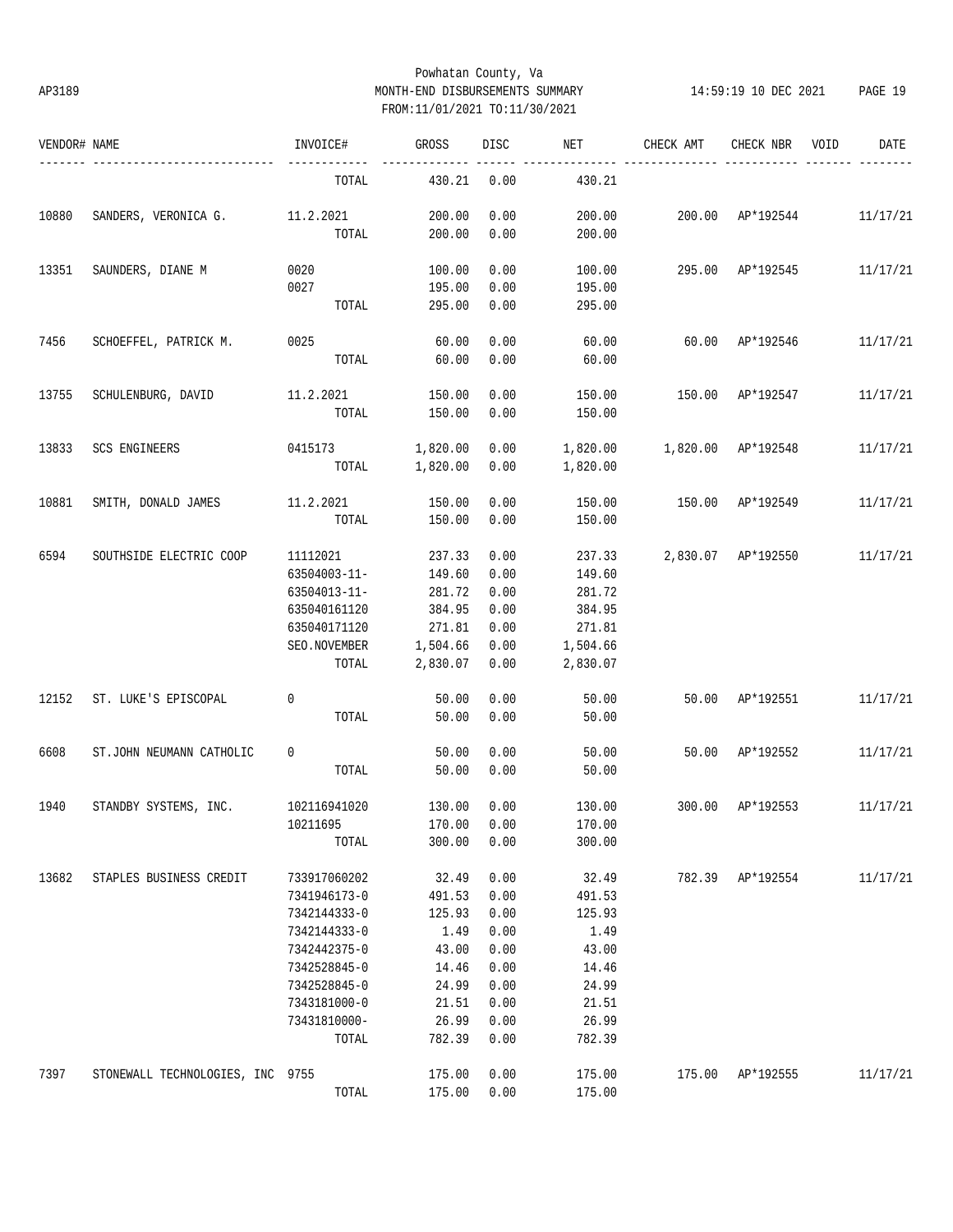# Powhatan County, Va AP3189 MONTH-END DISBURSEMENTS SUMMARY 14:59:19 10 DEC 2021 PAGE 20 FROM:11/01/2021 TO:11/30/2021

| VENDOR# NAME |                                       | INVOICE#     | GROSS    | DISC        | NET      | CHECK AMT          | CHECK NBR        | VOID | DATE     |
|--------------|---------------------------------------|--------------|----------|-------------|----------|--------------------|------------------|------|----------|
| 7543         | ----------------<br>SYDNOR, LEON      | 0021         | 864.00   | 0.00        | 864.00   | 864.00             | AP*192556        |      | 11/17/21 |
|              |                                       | TOTAL        | 864.00   | 0.00        | 864.00   |                    |                  |      |          |
| 9683         | TAYLOR, DONNA ELINA                   | 11.02.2021   | 200.00   | 0.00        | 200.00   |                    | 200.00 AP*192557 |      | 11/17/21 |
|              |                                       | TOTAL        | 200.00   | 0.00        | 200.00   |                    |                  |      |          |
| 7665         | TAYLOR, ERNESTINE                     | 11.2.2021    | 200.00   | 0.00        | 200.00   |                    | 200.00 AP*192558 |      | 11/17/21 |
|              |                                       | TOTAL        | 200.00   | 0.00        | 200.00   |                    |                  |      |          |
| 11188        | TECH FIRE & SAFETY                    | 1863         | 629.00   | 0.00        | 629.00   | 629.00             | AP*192559        |      | 11/17/21 |
|              |                                       | TOTAL        | 629.00   | 0.00        | 629.00   |                    |                  |      |          |
| 4737         | THOMAS EARL FIELD                     | 11.2.2021    | 150.00   | 0.00        | 150.00   | 150.00             | AP*192560        |      | 11/17/21 |
|              |                                       | TOTAL        | 150.00   | 0.00        | 150.00   |                    |                  |      |          |
| 12490        | THOMPSON, CONNIE L.                   | 11.2.2021    | 150.00   | 0.00        | 150.00   | 150.00             | AP*192561        |      | 11/17/21 |
|              |                                       | TOTAL        | 150.00   | 0.00        | 150.00   |                    |                  |      |          |
| 13736        | THOMPSON, RHODA                       | 11.2.2021    | 150.00   | 0.00        | 150.00   | 150.00             | AP*192562        |      | 11/17/21 |
|              |                                       | TOTAL        | 150.00   | 0.00        | 150.00   |                    |                  |      |          |
| 7450         | THOMSON REUTERS - WEST PAYM 845269701 |              | 138.68   | 0.00        | 138.68   | 138.68             | AP*192563        |      | 11/17/21 |
|              |                                       | TOTAL        | 138.68   | 0.00        | 138.68   |                    |                  |      |          |
| 8552         | TYLER, RHONDA                         | 11.2.2021    | 200.00   | 0.00        | 200.00   | 200.00             | AP*192564        |      | 11/17/21 |
|              |                                       | TOTAL        | 200.00   | 0.00        | 200.00   |                    |                  |      |          |
| 9954         | ULLOA, SANDRA                         | 8951646      | 120.00   | 0.00        | 120.00   |                    | 120.00 AP*192565 |      | 11/17/21 |
|              |                                       | TOTAL        | 120.00   | 0.00        | 120.00   |                    |                  |      |          |
| 11193        | VERIZON                               | 151973795000 | 1,758.79 | 0.00        | 1,758.79 | 1,758.79 AP*192566 |                  |      | 11/17/21 |
|              |                                       | TOTAL        | 1,758.79 | 0.00        | 1,758.79 |                    |                  |      |          |
| 13639        | VERIZON                               | 631084480CT  | 48.42    | 0.00        | 48.42    | 48.42 AP*192567    |                  |      | 11/17/21 |
|              |                                       | TOTAL        | 48.42    | 0.00        | 48.42    |                    |                  |      |          |
| 6302         | VITA - VIRGINIA INFORMATION T44608    |              |          | 306.12 0.00 | 306.12   | 306.12 AP*192568   |                  |      | 11/17/21 |
|              |                                       | TOTAL        | 306.12   | 0.00        | 306.12   |                    |                  |      |          |
| 11181        | WELLS FARGO FINANCIAL                 | 5017387169   | 262.63   | 0.00        | 262.63   |                    | 262.63 AP*192569 |      | 11/17/21 |
|              |                                       | TOTAL        | 262.63   | 0.00        | 262.63   |                    |                  |      |          |
| 13349        | WHITE, STEPHANIE L                    | 0020A        | 100.00   | 0.00        | 100.00   |                    | 295.00 AP*192570 |      | 11/17/21 |
|              |                                       | 0026         | 195.00   | 0.00        | 195.00   |                    |                  |      |          |
|              |                                       | TOTAL        | 295.00   | 0.00        | 295.00   |                    |                  |      |          |
| 13094        | WILLARD, MICHELLE                     | 11.2.2021    | 150.00   | 0.00        | 150.00   | 150.00             | AP*192571        |      | 11/17/21 |
|              |                                       | TOTAL        | 150.00   | 0.00        | 150.00   |                    |                  |      |          |
| 8523         | WILLIAMS, ARVADA E.                   | 11.2.2021    | 200.00   | 0.00        | 200.00   | 200.00             | AP*192572        |      | 11/17/21 |
|              |                                       | TOTAL        | 200.00   | 0.00        | 200.00   |                    |                  |      |          |
| 10727        | WILLIAMS, JAMES R.                    | 11.2.2021    | 150.00   | 0.00        | 150.00   |                    | 150.00 AP*192573 |      | 11/17/21 |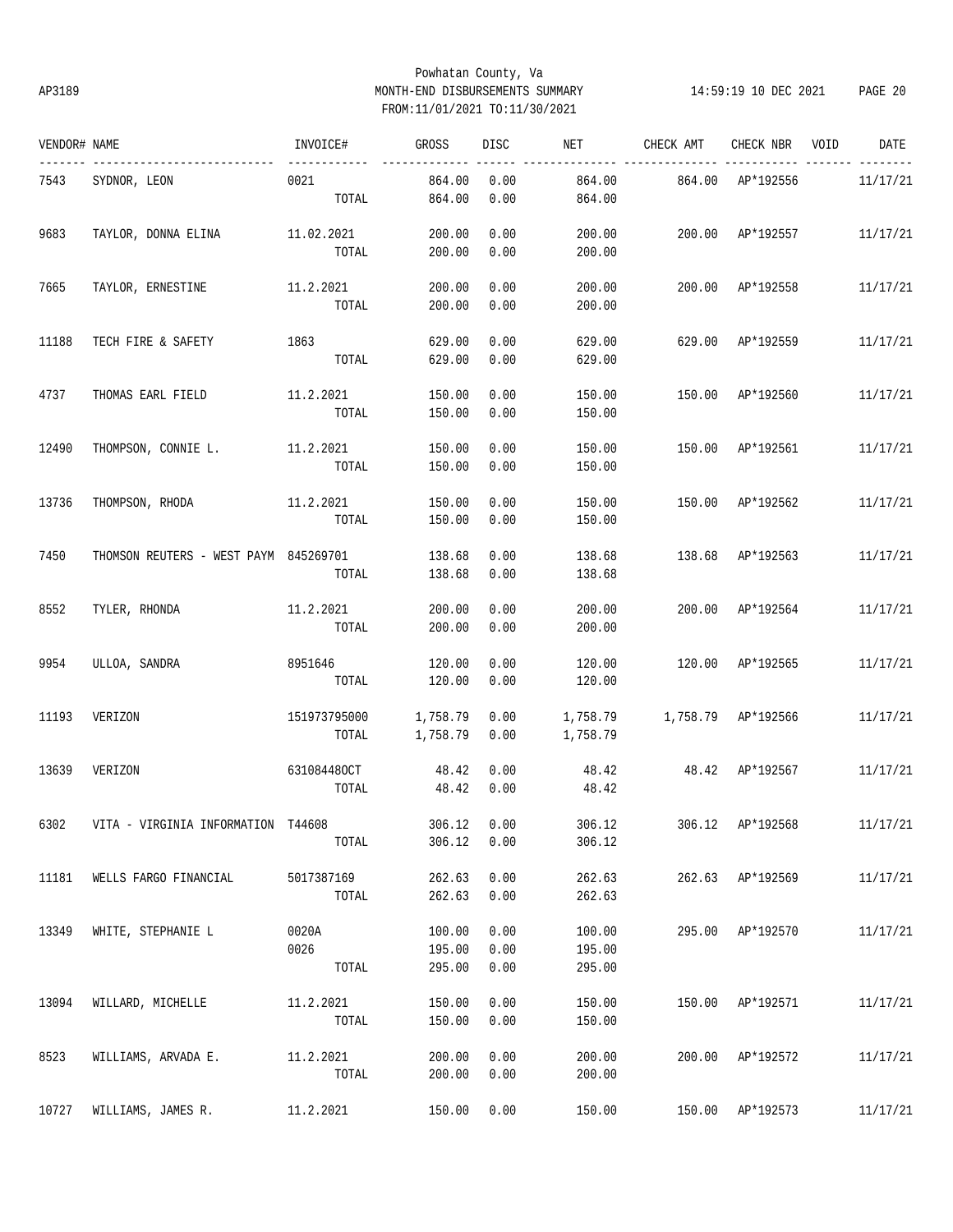# Powhatan County, Va AP3189 MONTH-END DISBURSEMENTS SUMMARY 14:59:19 10 DEC 2021 PAGE 21 FROM:11/01/2021 TO:11/30/2021

| VENDOR# NAME |                                          | INVOICE#              | GROSS                | DISC         | NET                  | CHECK AMT                     | CHECK NBR           | VOID | DATE     |
|--------------|------------------------------------------|-----------------------|----------------------|--------------|----------------------|-------------------------------|---------------------|------|----------|
|              |                                          | TOTAL                 | 150.00               | 0.00         | 150.00               |                               |                     |      |          |
| 4736         | WILSON ROSS MADISON 11.2.2021            |                       | 150.00               | 0.00         | 150.00               | 150.00 AP*192574              |                     |      | 11/17/21 |
|              |                                          | TOTAL                 | 150.00               | 0.00         | 150.00               |                               |                     |      |          |
| 7755         | WITMER PUBLIC SAFETY                     | 2155323               | 410.40               | 0.00         |                      | 410.40   1,269.40   AP*192575 |                     |      | 11/17/21 |
|              |                                          | E2108158              | 169.00               | 0.00         | 169.00               |                               |                     |      |          |
|              |                                          | E2121043              | 345.00               | 0.00         | 345.00               |                               |                     |      |          |
|              |                                          | E2121044              | 345.00               | 0.00         | 345.00               |                               |                     |      |          |
|              |                                          | TOTAL                 | 1,269.40             | 0.00         | 1,269.40             |                               |                     |      |          |
| 12714        | WITTHOEFFT, LANE                         | $11.2.2021$ 150.00    |                      | 0.00         | 150.00               | 150.00 AP*192576              |                     |      | 11/17/21 |
|              |                                          | TOTAL                 | 150.00               | 0.00         | 150.00               |                               |                     |      |          |
| 9183         | AIR, WATER & SOIL LABORATOR V21008828    |                       | 124.80               | 0.00         | 124.80               | 370.20 AP*192577              |                     |      | 11/22/21 |
|              |                                          | V21008865             | 133.60               | 0.00         | 133.60               |                               |                     |      |          |
|              |                                          | V21008866             | 111.80               | 0.00         | 111.80               |                               |                     |      |          |
|              |                                          | TOTAL                 | 370.20               | 0.00         | 370.20               |                               |                     |      |          |
| 11931        | ALTAIRIS TECHNOLOGY PARTNER 54-POW       |                       | 11,931.00 0.00       |              | 11,931.00            | 11,931.00 AP*192578           |                     |      | 11/22/21 |
|              |                                          | TOTAL                 | 11,931.00  0.00      |              | 11,931.00            |                               |                     |      |          |
|              |                                          |                       |                      |              |                      |                               |                     |      |          |
| 12275        | ANTHEM HEALTH PLANS OF VIRG 888846456594 |                       | 3,093.06 0.00        |              | 3,093.06             | 3,093.06 AP*192579            |                     |      | 11/22/21 |
|              |                                          | TOTAL                 | 3,093.06             | 0.00         | 3,093.06             |                               |                     |      |          |
| 12849        | AQUA VIRGINIA                            | 0559913-11-2          | 23.93                | 0.00         | 23.93                | 689.06 AP*192580              |                     |      | 11/22/21 |
|              |                                          | 0559914-11-2          | 32.04                | 0.00         | 32.04                |                               |                     |      |          |
|              |                                          | 0621730-11-2          | 194.94               | 0.00         | 194.94               |                               |                     |      |          |
|              |                                          | 0621781-11-2          | 22.05                | 0.00         | 22.05                |                               |                     |      |          |
|              |                                          | 0621784-11-2          | 55.96                | 0.00         | 55.96                |                               |                     |      |          |
|              |                                          | 1100657-11-2          | 276.68               | 0.00         | 276.68               |                               |                     |      |          |
|              |                                          | 1401897-11-2          | 20.81                | 0.00         | 20.81                |                               |                     |      |          |
|              |                                          | 865687057434          | 62.65                | 0.00         | 62.65                |                               |                     |      |          |
|              |                                          | TOTAL                 | 689.06               | 0.00         | 689.06               |                               |                     |      |          |
| 7941         | BAKER & TAYLOR                           | B&T.75024793          | 191.00               | 0.00         | 191.00               |                               | 3,236.28 AP*192581  |      | 11/22/21 |
|              |                                          |                       |                      |              |                      |                               |                     |      |          |
|              |                                          | B&T.L2114913<br>TOTAL | 3,045.28<br>3,236.28 | 0.00<br>0.00 | 3,045.28<br>3,236.28 |                               |                     |      |          |
|              |                                          |                       |                      |              |                      |                               |                     |      |          |
| 4730         | BKT UNIFORMS                             | #84606                | 17.00                | 0.00         | 17.00                |                               | 17.00 AP*192582     |      | 11/22/21 |
|              |                                          | TOTAL                 | 17.00                | 0.00         | 17.00                |                               |                     |      |          |
| 6655         | BLOSSMAN GAS COMPANIES, INC 18366916     |                       | 13.71                | 0.00         | 13.71                |                               | 1,350.81 AP*192583  |      | 11/22/21 |
|              |                                          | 18435528              | 18.25                | 0.00         | 18.25                |                               |                     |      |          |
|              |                                          | 18435546              | 264.74               | 0.00         | 264.74               |                               |                     |      |          |
|              |                                          | 18549826              | 714.01               | 0.00         | 714.01               |                               |                     |      |          |
|              |                                          | 18603205              | 340.10               | 0.00         | 340.10               |                               |                     |      |          |
|              |                                          | TOTAL                 | 1,350.81             | 0.00         | 1,350.81             |                               |                     |      |          |
| 540          | CENTRAL VIRGINIA WASTE MANA 27219        |                       | 19,640.79            | 0.00         | 19,640.79            |                               | 19,640.79 AP*192584 |      | 11/22/21 |
|              |                                          | TOTAL                 | 19,640.79            | 0.00         | 19,640.79            |                               |                     |      |          |
|              |                                          |                       |                      |              |                      |                               |                     |      |          |
| 12756        | COMCAST                                  | 829960012008          | 104.85               | 0.00         | 104.85               |                               | 104.85 AP*192585    |      | 11/22/21 |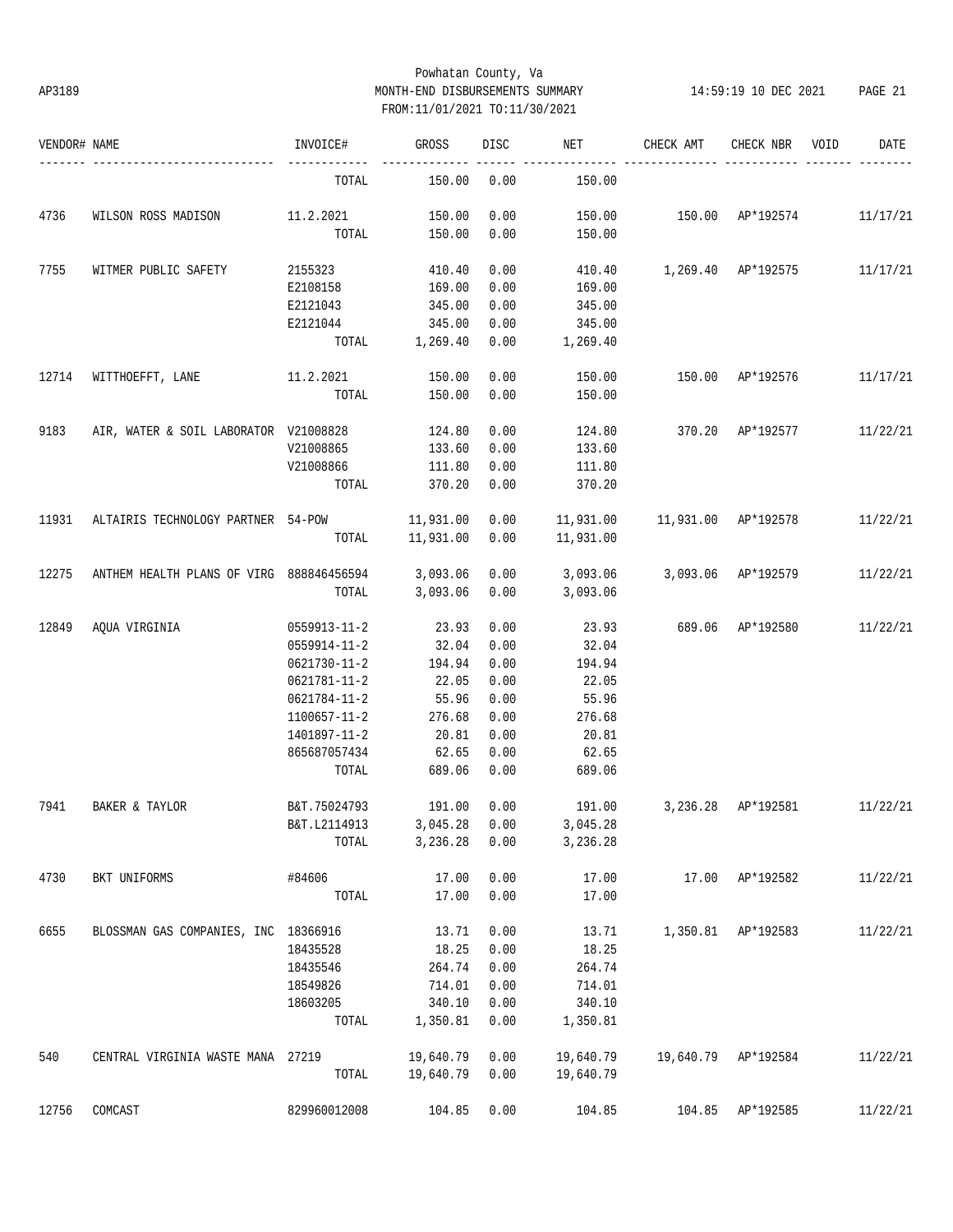# Powhatan County, Va AP3189 MONTH-END DISBURSEMENTS SUMMARY 14:59:19 10 DEC 2021 PAGE 22 FROM:11/01/2021 TO:11/30/2021

| VENDOR# NAME |                                         | INVOICE#                   | GROSS           | DISC | NET       | CHECK AMT                              | CHECK NBR          | VOID | DATE     |
|--------------|-----------------------------------------|----------------------------|-----------------|------|-----------|----------------------------------------|--------------------|------|----------|
|              |                                         | TOTAL                      | 104.85 0.00     |      | 104.85    |                                        |                    |      |          |
| 12805        | COMMONWEALTH SPECTRUM MANAG 10192021-01 |                            | 125.00          | 0.00 |           | 125.00   125.00   AP*192586   11/22/21 |                    |      |          |
|              |                                         | TOTAL                      | 125.00          | 0.00 | 125.00    |                                        |                    |      |          |
| 6240         | DIAMOND SPRINGS WATER, INC              | 0001853637                 | 7.49            | 0.00 |           | 7.49 58.40 AP*192587                   |                    |      | 11/22/21 |
|              |                                         | 0001902819                 | 13.00           | 0.00 | 13.00     |                                        |                    |      |          |
|              |                                         | 0001922636                 | 9.95            | 0.00 | 9.95      |                                        |                    |      |          |
|              |                                         | 0001956586                 | 27.96           | 0.00 | 27.96     |                                        |                    |      |          |
|              |                                         | TOTAL                      | 58.40           | 0.00 | 58.40     |                                        |                    |      |          |
| 860          | DOMINION ENERGY VIRGINIA                | 10292021                   | 95.89           | 0.00 | 95.89     | 15,406.88 AP*192588                    |                    |      | 11/22/21 |
|              |                                         | 1223507334-1               | 95.20           | 0.00 | 95.20     |                                        |                    |      |          |
|              |                                         | 1552444950-1               | 593.99          | 0.00 | 593.99    |                                        |                    |      |          |
|              |                                         | 2346327501-1               | 3,515.28        | 0.00 | 3,515.28  |                                        |                    |      |          |
|              |                                         | 2352270009-1               | 78.26           | 0.00 | 78.26     |                                        |                    |      |          |
|              |                                         | 2442170003-1               | 703.00          | 0.00 | 703.00    |                                        |                    |      |          |
|              |                                         | $2462222502 - 1$ 3, 412.45 |                 | 0.00 | 3,412.45  |                                        |                    |      |          |
|              |                                         | 2476067034-1               | 113.94          | 0.00 | 113.94    |                                        |                    |      |          |
|              |                                         | 2532167505-1               | 823.48          | 0.00 | 823.48    |                                        |                    |      |          |
|              |                                         | 2932352368-1               | 37.66           | 0.00 | 37.66     |                                        |                    |      |          |
|              |                                         | 2972120006-1 1,068.10      |                 | 0.00 | 1,068.10  |                                        |                    |      |          |
|              |                                         | 3085476897-1               | 116.20          | 0.00 | 116.20    |                                        |                    |      |          |
|              |                                         | 3496131156-1               | 14.16           | 0.00 | 14.16     |                                        |                    |      |          |
|              |                                         | 3853612319-1               | 84.91           | 0.00 | 84.91     |                                        |                    |      |          |
|              |                                         | 4691491015-1               | 137.67          | 0.00 | 137.67    |                                        |                    |      |          |
|              |                                         | 5420366014-1               | 350.70          | 0.00 | 350.70    |                                        |                    |      |          |
|              |                                         | 6024003557-1               | 19.06           | 0.00 | 19.06     |                                        |                    |      |          |
|              |                                         | 6656300552-1               | 223.68          | 0.00 | 223.68    |                                        |                    |      |          |
|              |                                         | 7897055856-1 1,839.61      |                 | 0.00 | 1,839.61  |                                        |                    |      |          |
|              |                                         | 8971069334-1               | 11.62           | 0.00 | 11.62     |                                        |                    |      |          |
|              |                                         | 9052426195-1               | 80.35           | 0.00 | 80.35     |                                        |                    |      |          |
|              |                                         | 9750120975-1 1,991.67      |                 | 0.00 | 1,991.67  |                                        |                    |      |          |
|              |                                         |                            | TOTAL 15,406.88 | 0.00 | 15,406.88 |                                        |                    |      |          |
| 11224        | ELECTRONIC SYSTEMS, INC. IN1996171      |                            | 150.00          | 0.00 | 150.00    | 460.00 AP*192589                       |                    |      | 11/22/21 |
|              |                                         | IN1996180                  | 310.00          | 0.00 | 310.00    |                                        |                    |      |          |
|              |                                         | TOTAL                      | 460.00          | 0.00 | 460.00    |                                        |                    |      |          |
| 6074         | EVIDENT, INC.                           | 184181C                    | 150.91          | 0.00 | 150.91    |                                        | 150.91 AP*192590   |      | 11/22/21 |
|              |                                         | TOTAL                      | 150.91          | 0.00 | 150.91    |                                        |                    |      |          |
| 4747         | EXECUTIVE PULSE, INC.                   | 03732                      | 4,567.50        | 0.00 | 4,567.50  |                                        | 4,567.50 AP*192591 |      | 11/22/21 |
|              |                                         | TOTAL                      | 4,567.50        | 0.00 | 4,567.50  |                                        |                    |      |          |
| 4748         | GRACE CARDENUTO                         | 2021PARADE-A               | 30.00           | 0.00 | 30.00     |                                        | 85.00 AP*192592    |      | 11/22/21 |
|              |                                         | 2021PARADE-C               | 55.00           | 0.00 | 55.00     |                                        |                    |      |          |
|              |                                         | TOTAL                      | 85.00           | 0.00 | 85.00     |                                        |                    |      |          |
| 6013         | GRAINGER                                | 9100342626                 | 42.50           | 0.00 | 42.50     |                                        | 42.50 AP*192593    |      | 11/22/21 |
|              |                                         | TOTAL                      | 42.50           | 0.00 | 42.50     |                                        |                    |      |          |
| 5075         | GREENE, FLOYD, JR.                      | 112021                     | 150.00          | 0.00 | 150.00    |                                        | 150.00 AP*192594   |      | 11/22/21 |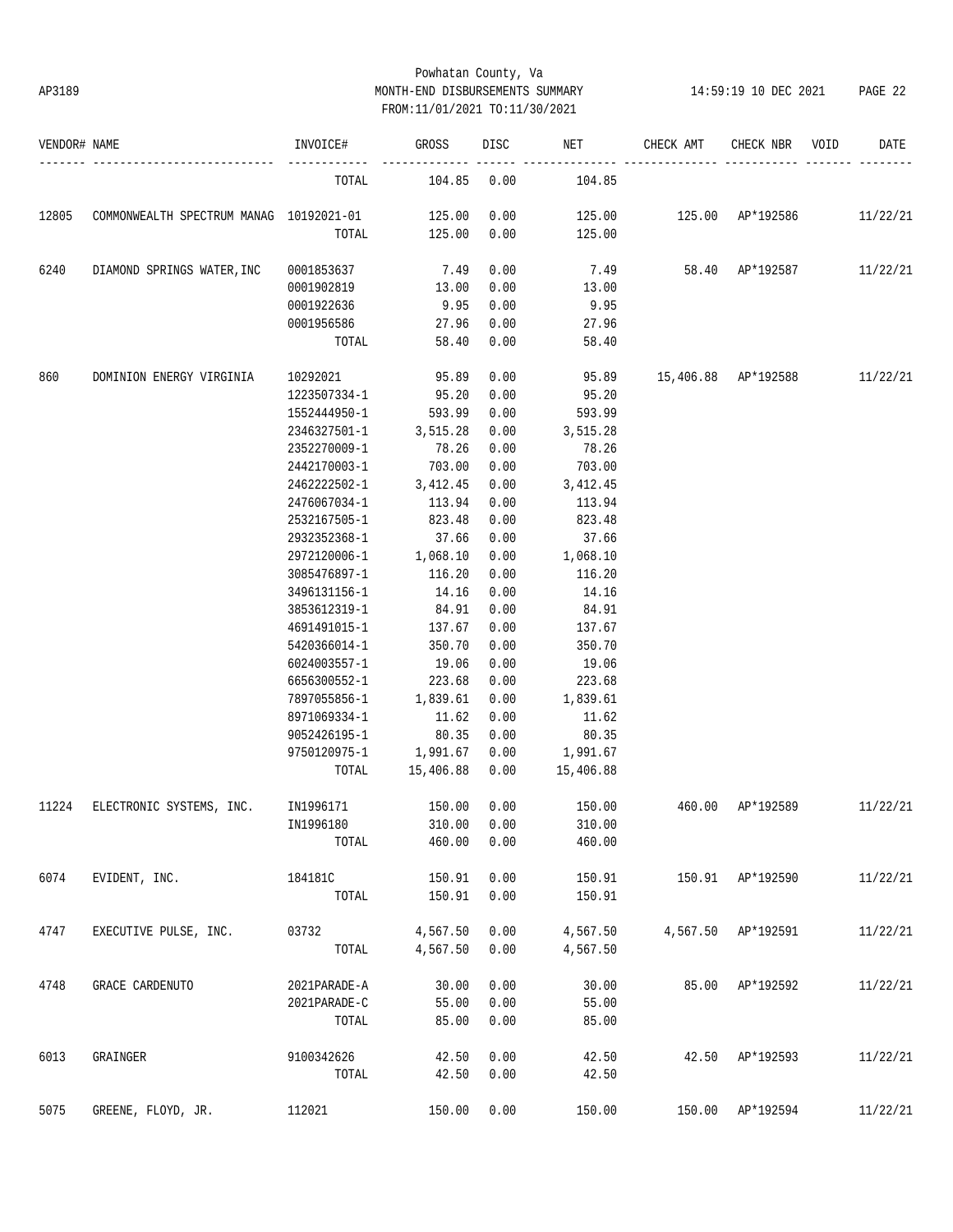# Powhatan County, Va AP3189 MONTH-END DISBURSEMENTS SUMMARY 14:59:19 10 DEC 2021 PAGE 23 FROM:11/01/2021 TO:11/30/2021

| VENDOR# NAME |                                     | INVOICE#     | GROSS     | DISC | NET       | CHECK AMT                 | CHECK NBR          | VOID | DATE     |
|--------------|-------------------------------------|--------------|-----------|------|-----------|---------------------------|--------------------|------|----------|
|              |                                     | TOTAL        | 150.00    | 0.00 | 150.00    |                           |                    |      |          |
| 1183         | HERTZLER TREE SERVICE, INC. 092421  |              | 1,050.00  | 0.00 | 1,050.00  | 1,050.00 AP*192595        |                    |      | 11/22/21 |
|              |                                     | TOTAL        | 1,050.00  | 0.00 | 1,050.00  |                           |                    |      |          |
| 7920         | HOWLAND, ED                         | 11102021     | 416.44    | 0.00 |           | 416.44  416.44  AP*192596 |                    |      | 11/22/21 |
|              |                                     | TOTAL        | 416.44    | 0.00 | 416.44    |                           |                    |      |          |
| 10755        | INNOVATIVE TURF                     | 5257         | 1,580.95  | 0.00 |           |                           |                    |      | 11/22/21 |
|              |                                     | TOTAL        | 1,580.95  | 0.00 | 1,580.95  |                           |                    |      |          |
| 13802        | KEYSTONE INFORMATION SYSTEM 208197  |              | 5,600.00  | 0.00 | 5,600.00  | 10,037.27 AP*192598       |                    |      | 11/22/21 |
|              |                                     | 208201       | 1,008.09  | 0.00 | 1,008.09  |                           |                    |      |          |
|              |                                     | 208202       | 1,371.53  | 0.00 | 1,371.53  |                           |                    |      |          |
|              |                                     | 208203       | 2,057.65  | 0.00 | 2,057.65  |                           |                    |      |          |
|              |                                     | TOTAL        | 10,037.27 | 0.00 | 10,037.27 |                           |                    |      |          |
| 9691         | LAYMAN IRRIGATION & TRENCHI 26507-M |              | 1,255.00  | 0.00 | 1,255.00  | 1,255.00 AP*192599        |                    |      | 11/22/21 |
|              |                                     | TOTAL        | 1,255.00  | 0.00 | 1,255.00  |                           |                    |      |          |
| 4658         | LLOYD, JAYNE                        | 130600012396 | 54.28     | 0.00 | 54.28     |                           | 54.28 AP*192600    |      | 11/22/21 |
|              |                                     | TOTAL        | 54.28     | 0.00 | 54.28     |                           |                    |      |          |
| 11354        | MATTHEW BENDER & CO, INC. 28221761  |              | 25.94     | 0.00 | 25.94     |                           | 25.94 AP*192601    |      | 11/22/21 |
|              |                                     | TOTAL        | 25.94     | 0.00 | 25.94     |                           |                    |      |          |
| 6985         | NUNNALLY, BRADFORD W.               | 20210725     | 500.00    | 0.00 | 500.00    |                           | 500.00 AP*192602   |      | 11/22/21 |
|              |                                     | TOTAL        | 500.00    | 0.00 | 500.00    |                           |                    |      |          |
| 1250         | POWHATAN AUTO & TRACTOR PAR 660275  |              | 54.73     | 0.00 | 54.73     |                           | 99.77 AP*192603    |      | 11/22/21 |
|              |                                     | 662117       | 7.98      | 0.00 | 7.98      |                           |                    |      |          |
|              |                                     | 663215       | 37.06     | 0.00 | 37.06     |                           |                    |      |          |
|              |                                     | TOTAL        | 99.77     | 0.00 | 99.77     |                           |                    |      |          |
| 6928         | POWHATAN COUNTY DEPT. OF SO 148457  |              | 85.28     | 0.00 | 85.28     | 285.28                    | AP*192604          |      | 11/22/21 |
|              |                                     | 3458         | 200.00    | 0.00 | 200.00    |                           |                    |      |          |
|              |                                     | TOTAL        | 285.28    | 0.00 | 285.28    |                           |                    |      |          |
| 12064        | POWHATAN COUNTY TREASURER           | 11042021     | 248.25    | 0.00 | 248.25    |                           | 2,015.96 AP*192605 |      | 11/22/21 |
|              |                                     | 113-7173114- | 666.84    | 0.00 | 666.84    |                           |                    |      |          |
|              |                                     | 152-7173166- | 128.26    | 0.00 | 128.26    |                           |                    |      |          |
|              |                                     | 153-7173168- | 191.47    | 0.00 | 191.47    |                           |                    |      |          |
|              |                                     | 162-7173178- | 3.33      | 0.00 | 3.33      |                           |                    |      |          |
|              |                                     | 193-7173210- | 330.18    | 0.00 | 330.18    |                           |                    |      |          |
|              |                                     | 94-7173095-1 | 447.63    | 0.00 | 447.63    |                           |                    |      |          |
|              |                                     | TOTAL        | 2,015.96  | 0.00 | 2,015.96  |                           |                    |      |          |
| 620          | R.C. GOODWYN & SONS, INC            | 0984365      | 29.25     | 0.00 | 29.25     | 29.25                     | AP*192606          |      | 11/22/21 |
|              |                                     | TOTAL        | 29.25     | 0.00 | 29.25     |                           |                    |      |          |
| 13979        | READ'S UNIFORMS, LLC                | 96987-99     | 182.30    | 0.00 | 182.30    |                           | 182.30 AP*192607   |      | 11/22/21 |
|              |                                     | TOTAL        | 182.30    | 0.00 | 182.30    |                           |                    |      |          |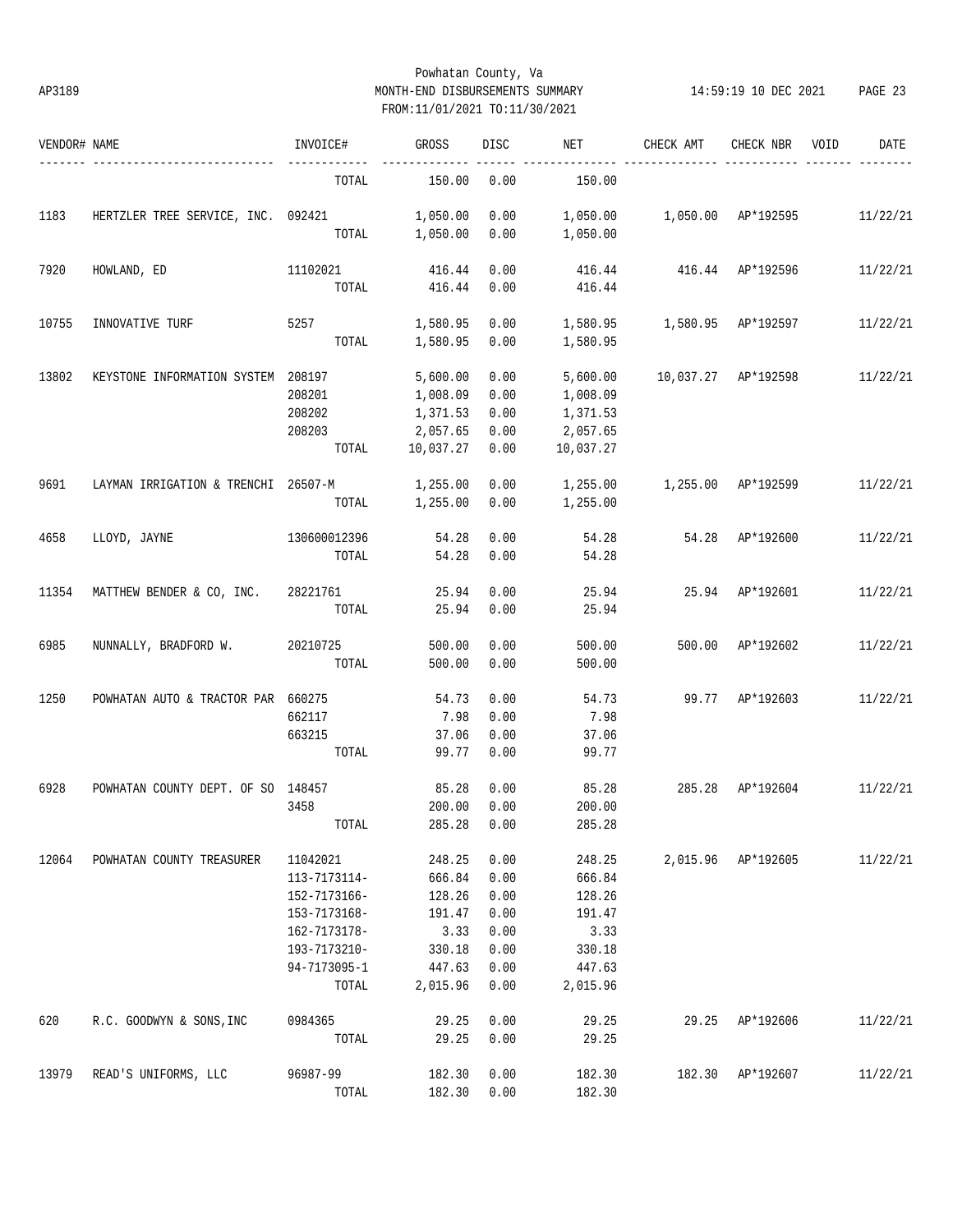# Powhatan County, Va AP3189 MONTH-END DISBURSEMENTS SUMMARY 14:59:19 10 DEC 2021 PAGE 24 FROM:11/01/2021 TO:11/30/2021

| VENDOR# NAME |                                       | INVOICE#                                                                                                                              | GROSS                                                                            | DISC                                                                 | NET                                                                                | CHECK AMT                 | CHECK NBR VOID              | DATE     |
|--------------|---------------------------------------|---------------------------------------------------------------------------------------------------------------------------------------|----------------------------------------------------------------------------------|----------------------------------------------------------------------|------------------------------------------------------------------------------------|---------------------------|-----------------------------|----------|
|              | 6717 REYNOLDS, MATTHEW SHAUN          | AMAZON111120<br>TOTAL                                                                                                                 | 170.76 0.00<br>170.76                                                            | 0.00                                                                 | 170.76<br>170.76                                                                   | 170.76 AP*192608          |                             | 11/22/21 |
| 4722         | RIVER CITY TENNIS, LLC 70             |                                                                                                                                       |                                                                                  |                                                                      | 28,480.00  0.00  28,480.00  28,480.00  AP*192609<br>TOTAL 28,480.00 0.00 28,480.00 |                           |                             | 11/22/21 |
| 12958        | RIVER RUN ANIMAL HOSPITAL             | 435882<br>440919<br>441950<br>TOTAL                                                                                                   | 112.73<br>391.61<br>494.62<br>998.96                                             | 0.00<br>0.00<br>0.00<br>0.00                                         | 391.61<br>494.62<br>998.96                                                         | 112.73 998.96 AP*192610   |                             | 11/22/21 |
| 6594         | SOUTHSIDE ELECTRIC COOP               | 63404011-11- 113.32<br>63504008-11-<br>63504009-11-<br>63504010-11-<br>TOTAL                                                          | 1,021.76 0.00<br>4,214.00<br>72.10<br>5,421.18                                   | 0.00<br>0.00<br>0.00<br>0.00                                         | 113.32<br>1,021.76<br>4,214.00<br>72.10<br>5,421.18                                |                           | 5,421.18 AP*192611 11/22/21 |          |
| 13682        | STAPLES BUSINESS CREDIT               | 7339121536-1<br>7342095254-0<br>7342387648-0<br>7343000041-0<br>7343194621-0<br>7343731487-0<br>7343733753-0<br>7433000041-0<br>TOTAL | 13.99<br>98.88<br>49.16<br>14.29<br>349.99<br>36.24<br>22.02<br>125.29<br>709.86 | 0.00<br>0.00<br>0.00<br>0.00<br>0.00<br>0.00<br>0.00<br>0.00<br>0.00 | 13.99<br>98.88<br>49.16<br>14.29<br>349.99<br>36.24<br>22.02<br>125.29<br>709.86   | 709.86 AP*192612 11/22/21 |                             |          |
| 6267         | TIMBERLAKE, II, JAMES B. 12345 840.00 |                                                                                                                                       | TOTAL 840.00                                                                     | 0.00<br>0.00                                                         | 840.00<br>840.00                                                                   | 840.00 AP*192613          |                             | 11/22/21 |
| 8351         | VACORP                                | 91252 16,465.00 0.00 16,465.00 16,465.00 AP*192614<br>TOTAL                                                                           | 16,465.00 0.00                                                                   |                                                                      | 16,465.00                                                                          |                           |                             | 11/22/21 |
| 13639        | VERIZON                               | 000878401797<br>TOTAL                                                                                                                 | 58.93                                                                            | 0.00<br>58.93 0.00                                                   | 58.93                                                                              | 58.93 58.93 AP*192615     |                             | 11/22/21 |
|              |                                       | TOTAL                                                                                                                                 | 50.00                                                                            | 0.00                                                                 | 50.00                                                                              |                           |                             |          |
| 11181        | WELLS FARGO FINANCIAL                 | 5017554319<br>TOTAL                                                                                                                   | 87.86<br>87.86                                                                   | 0.00<br>0.00                                                         | 87.86                                                                              | 87.86 87.86 AP*192617     |                             | 11/22/21 |
| 11698        | WESTWOOD PHARMACY                     | 29525<br>TOTAL                                                                                                                        | 428.57<br>428.57                                                                 | 0.00<br>0.00                                                         | 428.57<br>428.57                                                                   |                           | 428.57 AP*192618            | 11/22/21 |
| 6175         | ADAMS OIL COMPANY, INC. 0044-5034     | TOTAL                                                                                                                                 | 16.91<br>16.91                                                                   | 0.00<br>0.00                                                         | 16.91<br>16.91                                                                     |                           | 16.91 AP*192635             | 11/30/21 |
| 9183         | AIR, WATER & SOIL LABORATOR V21008996 | V21008997<br>V21008998<br>V21009020<br>V21009077                                                                                      | 40.00<br>40.00<br>40.00<br>78.00<br>133.60                                       | 0.00<br>0.00<br>0.00<br>0.00<br>0.00                                 | 40.00<br>40.00<br>40.00<br>78.00<br>133.60                                         |                           | 443.40 AP*192636            | 11/30/21 |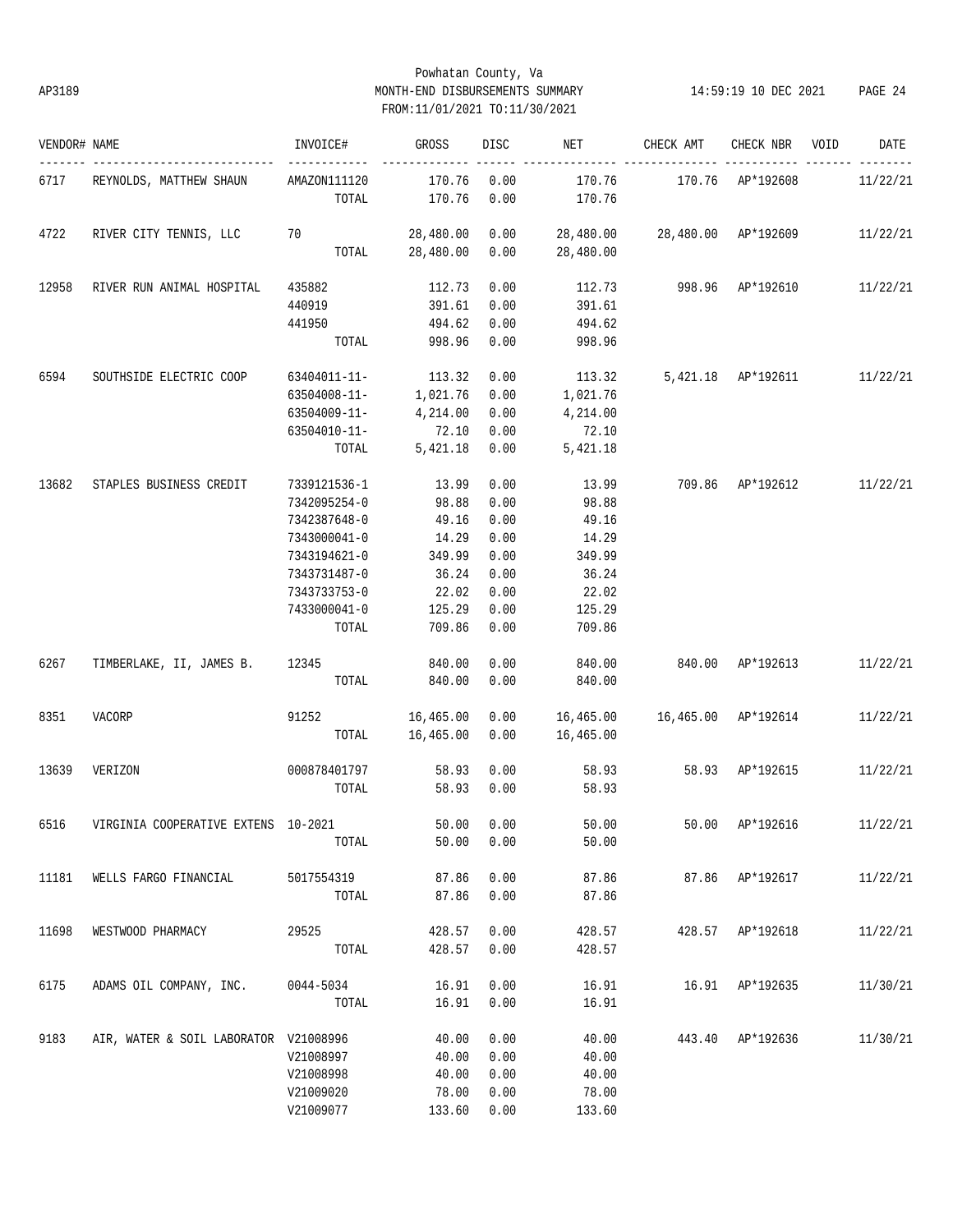# Powhatan County, Va AP3189 MONTH-END DISBURSEMENTS SUMMARY 14:59:19 10 DEC 2021 PAGE 25 FROM:11/01/2021 TO:11/30/2021

| VENDOR# NAME |                                         | INVOICE#   | GROSS           | DISC | NET                         | CHECK AMT               | CHECK NBR VOID   |                                                                                                                | DATE     |
|--------------|-----------------------------------------|------------|-----------------|------|-----------------------------|-------------------------|------------------|----------------------------------------------------------------------------------------------------------------|----------|
|              |                                         | V21009103  | 111.80          | 0.00 | 111.80                      |                         |                  |                                                                                                                |          |
|              |                                         | TOTAL      | 443.40          | 0.00 | 443.40                      |                         |                  |                                                                                                                |          |
| 7139         | AIRECO SUPPLY INC.                      | 8831241-00 | 104.21          | 0.00 | 104.21                      |                         |                  |                                                                                                                |          |
|              |                                         | 8831245-00 | 52.98           | 0.00 | 52.98                       |                         |                  |                                                                                                                |          |
|              |                                         |            | TOTAL 157.19    | 0.00 | 157.19                      |                         |                  |                                                                                                                |          |
| 6655         | BLOSSMAN GAS COMPANIES, INC 18625414    |            | 150.00          | 0.00 | 150.00                      |                         |                  |                                                                                                                | 11/30/21 |
|              |                                         | TOTAL      | 150.00          | 0.00 | 150.00                      |                         |                  |                                                                                                                |          |
| 7296         | BOUND TREE MEDICAL, LLC 84295502        |            | 145.35          | 0.00 |                             | 145.35 145.35 AP*192639 |                  |                                                                                                                | 11/30/21 |
|              |                                         | TOTAL      | 145.35          | 0.00 | 145.35                      |                         |                  |                                                                                                                |          |
| 8686         | C.W. WILLIAMS & CO., INC. 640341        |            | 80.14           | 0.00 | 80.14                       | 80.14 AP*192640         |                  | 157.19 AP*192637 11/30/21                                                                                      | 11/30/21 |
|              |                                         | TOTAL      | 80.14           | 0.00 | 80.14                       |                         |                  |                                                                                                                |          |
| 4713         | CABLESANDKITS.COM                       | 533754     | 2,031.25        | 0.00 | 2,031.25 2,031.25 AP*192641 |                         |                  |                                                                                                                | 11/30/21 |
|              |                                         |            | TOTAL 2,031.25  | 0.00 | 2,031.25                    |                         |                  |                                                                                                                |          |
| 540          | CENTRAL VIRGINIA WASTE MANA 26966       |            | 20,538.88       | 0.00 | 20,538.88                   |                         |                  |                                                                                                                | 11/30/21 |
|              |                                         | 27056      | 19,903.83       | 0.00 | 19,903.83                   |                         |                  |                                                                                                                |          |
|              |                                         | 27243      | 17,075.55       | 0.00 | 17,075.55                   |                         |                  |                                                                                                                |          |
|              |                                         | 27266      | 1,041.36        | 0.00 | 1,041.36                    |                         |                  |                                                                                                                |          |
|              |                                         |            | TOTAL 58,559.62 | 0.00 | 58,559.62                   |                         |                  |                                                                                                                |          |
| 6965         | CINTAS CORPORATION                      | 4101940248 | 91.22           | 0.00 | 91.22                       | 91.22 AP*192643         |                  |                                                                                                                | 11/30/21 |
|              |                                         | TOTAL      | 91.22           | 0.00 | 91.22                       |                         |                  |                                                                                                                |          |
| 4732         | CULPEPPER RADIATOR SERVICE, 1298101     |            | 1,975.00        | 0.00 | 1,975.00                    |                         |                  |                                                                                                                | 11/30/21 |
|              |                                         |            | TOTAL 1,975.00  | 0.00 | 1,975.00                    |                         |                  |                                                                                                                |          |
| 4750         | CUMMINS INC.<br>$L3 - 41444$            |            | 101.68          | 0.00 | 101.68                      |                         |                  |                                                                                                                | 11/30/21 |
|              |                                         | TOTAL      | 101.68          | 0.00 | 101.68                      |                         |                  | 150.00 AP*192638<br>58,559.62 AP*192642<br>1,975.00 AP*192644<br>101.68 AP*192645<br>12.50   12.50   AP*192648 |          |
| 6240         | DIAMOND SPRINGS WATER, INC 003389-11-21 |            | 23.90           | 0.00 | 23.90                       | 23.90 AP*192646         |                  |                                                                                                                | 11/30/21 |
|              |                                         | TOTAL      | 23.90           | 0.00 | 23.90                       |                         |                  |                                                                                                                |          |
| 7147         | DRAPER ADEN ASSOCIATES, INC 202100566   |            | 1,950.00        | 0.00 |                             |                         |                  |                                                                                                                | 11/30/21 |
|              |                                         | TOTAL      | 1,950.00        | 0.00 | 1,950.00                    |                         |                  |                                                                                                                |          |
| 6842         | EAGLE FIRE INC.                         | IN00016031 | 12.50           | 0.00 |                             |                         |                  |                                                                                                                | 11/30/21 |
|              |                                         | TOTAL      | 12.50           | 0.00 | 12.50                       |                         |                  |                                                                                                                |          |
| 13174        | EAST COAST EMERGENCY VEHICL 28532       |            | 351.50          | 0.00 | 351.50                      | 351.50 AP*192649        |                  |                                                                                                                | 11/30/21 |
|              |                                         | TOTAL      | 351.50          | 0.00 | 351.50                      |                         |                  |                                                                                                                |          |
| 9093         | FARMVILLE WHOLESALE 726411              |            | 162.30          | 0.00 | 162.30                      |                         | 162.30 AP*192650 |                                                                                                                | 11/30/21 |
|              |                                         | TOTAL      | 162.30          | 0.00 | 162.30                      |                         |                  |                                                                                                                |          |
| 10544        | FOLKES ELECTRICAL CONSTRUCT 20528-1     |            | 988.29          | 0.00 | 988.29                      |                         | 988.29 AP*192651 |                                                                                                                | 11/30/21 |
|              |                                         | TOTAL      | 988.29          | 0.00 | 988.29                      |                         |                  |                                                                                                                |          |
| 6013         | GRAINGER                                | 9100342634 | 25.76           | 0.00 | 25.76                       |                         | 25.76 AP*192652  |                                                                                                                | 11/30/21 |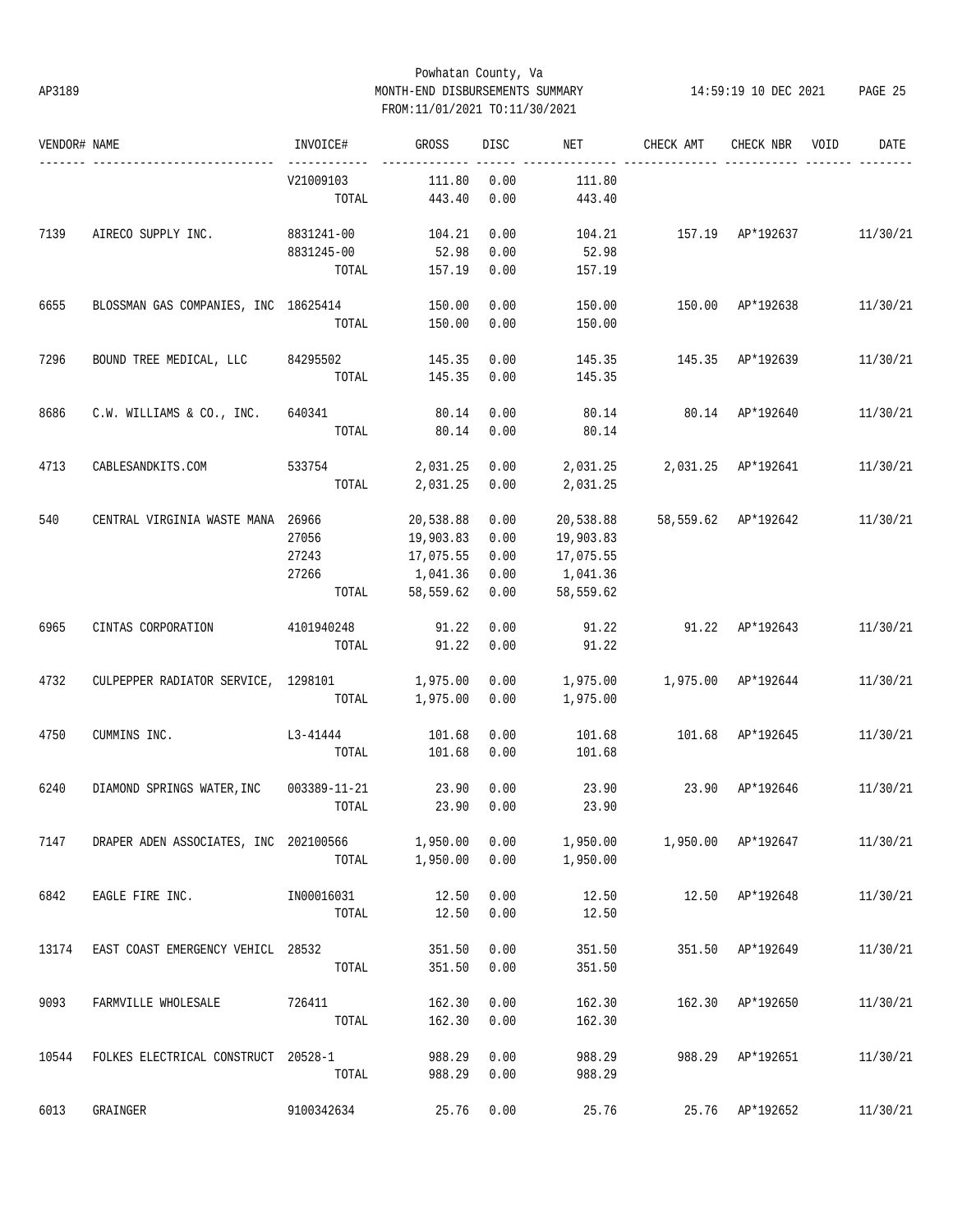# Powhatan County, Va AP3189 MONTH-END DISBURSEMENTS SUMMARY 14:59:19 10 DEC 2021 PAGE 26 FROM:11/01/2021 TO:11/30/2021

| VENDOR# NAME |                                                   | INVOICE# | GROSS        | DISC | NET                        | CHECK AMT                 | CHECK NBR          | VOID<br>DATE |
|--------------|---------------------------------------------------|----------|--------------|------|----------------------------|---------------------------|--------------------|--------------|
|              |                                                   | TOTAL    | 25.76        | 0.00 | 25.76                      |                           |                    |              |
| 6763         | GREENBERG AND ASSOCIATES, L 2643                  |          | 800.00       | 0.00 | 800.00                     | 800.00 AP*192653          |                    | 11/30/21     |
|              |                                                   |          | TOTAL 800.00 | 0.00 | 800.00                     |                           |                    |              |
| 12489        | JOSEPH MICHAEL SPOSA 0028                         |          | 438.50       | 0.00 |                            | 438.50 438.50 AP*192654   |                    | 11/30/21     |
|              |                                                   | TOTAL    | 438.50       | 0.00 | 438.50                     |                           |                    |              |
| 13527        | L3HARRIS TECHNOLOGIES, INC. P000010556 970,000.00 |          |              | 0.00 | 970,000.00                 | 970,000.00 AP*192655      |                    | 11/30/21     |
|              |                                                   | TOTAL    | 970,000.00   | 0.00 | 970,000.00                 |                           |                    |              |
| 9552         | MANSFIELD OIL COMPANY SQLCD-721749                |          | 97.42        | 0.00 |                            | 97.42 97.42 AP*192656     |                    | 11/30/21     |
|              |                                                   | TOTAL    | 97.42        | 0.00 | 97.42                      |                           |                    |              |
| 11354        | MATTHEW BENDER & CO, INC. 3309985001NO            |          | 231.10       | 0.00 | 231.10<br>231.10 AP*192657 |                           | 11/30/21           |              |
|              |                                                   | TOTAL    | 231.10       | 0.00 | 231.10                     |                           |                    |              |
| 11840        | MCI COMM SERVICE 2DG98147NOV                      |          | 34.50        | 0.00 | 34.50                      | 34.50 AP*192658           |                    | 11/30/21     |
|              |                                                   | TOTAL    | 34.50        | 0.00 | 34.50                      |                           |                    |              |
| 9955         | MCNEIL & COMPANY, INC 25528129                    |          | 461.34       | 0.00 |                            | 461.34  461.34  AP*192659 |                    | 11/30/21     |
|              |                                                   | TOTAL    | 461.34       | 0.00 | 461.34                     |                           |                    |              |
| 8965         | MIKKON CONSTRUCTION CO.,                          | 990-2021 | 750.00       | 0.00 | 750.00                     | 750.00 AP*192660          |                    | 11/30/21     |
|              |                                                   | TOTAL    | 750.00       | 0.00 | 750.00                     |                           |                    |              |
| 10924        | MITCHELL PEST                                     | 153915   | 100.00       | 0.00 | 100.00                     | 660.00 AP*192661          |                    | 11/30/21     |
|              |                                                   | 155515   | 95.00        | 0.00 | 95.00                      |                           |                    |              |
|              |                                                   | 155540   | 100.00       | 0.00 | 100.00                     |                           |                    |              |
|              |                                                   | 155541   | 110.00       | 0.00 | 110.00                     |                           |                    |              |
|              |                                                   | 155860   | 105.00       | 0.00 | 105.00                     |                           |                    |              |
|              |                                                   | 156781   | 150.00       | 0.00 | 150.00                     |                           |                    |              |
|              |                                                   | TOTAL    | 660.00       | 0.00 | 660.00                     |                           |                    |              |
| 7297         | 1114425<br>NAFECO, INC.                           |          | 405.00       | 0.00 | 405.00                     | 405.00 AP*192662          |                    | 11/30/21     |
|              |                                                   | TOTAL    | 405.00       | 0.00 | 405.00                     |                           |                    |              |
| 13770        | PORT 80 INTERNET SERVICES L P80-9802A             |          | 27, 373.30   | 0.00 | 27, 373.30                 | 27,373.30                 | AP*192663          | 11/30/21     |
|              |                                                   | TOTAL    | 27, 373.30   | 0.00 | 27, 373.30                 |                           |                    |              |
| 8294         | POWHATAN COUNTY PUBLIC SCHO 10371                 |          | 149.93       | 0.00 | 149.93                     |                           | 8,467.66 AP*192664 | 11/30/21     |
|              |                                                   | 10395    | 253.50       | 0.00 | 253.50                     |                           |                    |              |
|              |                                                   | OCT21    | 8,064.23     | 0.00 | 8,064.23                   |                           |                    |              |
|              |                                                   | TOTAL    | 8,467.66     | 0.00 | 8,467.66                   |                           |                    |              |
| 12955        | POWHATAN COUNTY PUBLIC SCHO OCT-153               |          | 21,651.88    | 0.00 | 21,651.88                  | 26,895.18                 | AP*192665          | 11/30/21     |
|              |                                                   | OCT21    | 5,243.30     | 0.00 | 5,243.30                   |                           |                    |              |
|              |                                                   | TOTAL    | 26,895.18    | 0.00 | 26,895.18                  |                           |                    |              |
| 620          | R.C. GOODWYN & SONS, INC                          | 0985843  | 16.35        | 0.00 | 16.35                      | 16.35                     | AP*192666          | 11/30/21     |
|              |                                                   | TOTAL    | 16.35        | 0.00 | 16.35                      |                           |                    |              |
| 6466         | RADIO COMMUNICATION OF VA I 702014517-1           |          | 759.00       | 0.00 | 759.00                     |                           | 759.00 AP*192667   | 11/30/21     |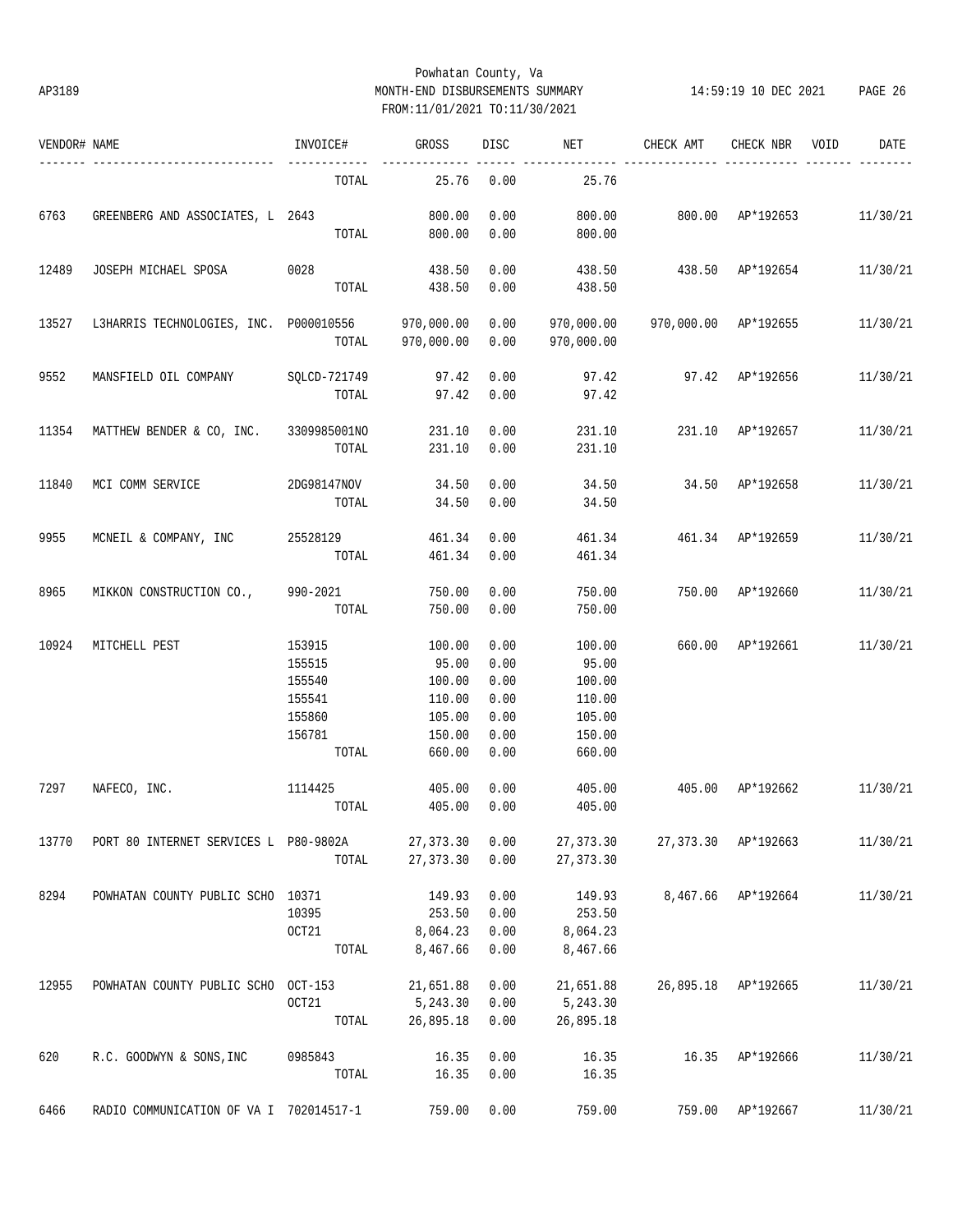# Powhatan County, Va AP3189 MONTH-END DISBURSEMENTS SUMMARY 14:59:19 10 DEC 2021 PAGE 27 FROM:11/01/2021 TO:11/30/2021

| VENDOR# NAME |                                     | INVOICE#                                              | GROSS                              | DISC                         | NET                                | CHECK AMT          | CHECK NBR          | VOID | DATE     |
|--------------|-------------------------------------|-------------------------------------------------------|------------------------------------|------------------------------|------------------------------------|--------------------|--------------------|------|----------|
|              | ----------------------              | TOTAL                                                 | 759.00                             | 0.00                         | 759.00                             |                    |                    |      |          |
| 4749         | RICHMOND CLEANING INDUSTRIE 3252597 | TOTAL                                                 | 873.44<br>873.44                   | 0.00<br>0.00                 | 873.44<br>873.44                   | 873.44 AP*192668   |                    |      | 11/30/21 |
| 7325         | RICHMOND OXYGEN CO. 374309,37431    | TOTAL                                                 | 478.50<br>478.50                   | 0.00<br>0.00                 | 478.50<br>478.50                   | 478.50 AP*192669   |                    |      | 11/30/21 |
| 7062         | RUTHERFORD JANITOR SUPPLY           | 1234081<br>TOTAL                                      | 317.50<br>317.50                   | 0.00<br>0.00                 | 317.50<br>317.50                   | 317.50 AP*192670   |                    |      | 11/30/21 |
| 6921         | SEA-CLEAR AQUARIUM RENTALS, 7760    | TOTAL                                                 | 80.00<br>80.00                     | 0.00<br>0.00                 | 80.00<br>80.00                     | 80.00              | AP*192671          |      | 11/30/21 |
| 1940         | STANDBY SYSTEMS, INC.               | 11211770<br>11211771<br>TOTAL                         | 314.51<br>1,289.00<br>1,603.51     | 0.00<br>0.00<br>0.00         | 314.51<br>1,289.00<br>1,603.51     | 1,603.51 AP*192672 |                    |      | 11/30/21 |
| 13682        | STAPLES BUSINESS CREDIT             | 7341756773-0<br>7342467664-0<br>7343440303-0<br>TOTAL | 42.54<br>153.49<br>51.98<br>248.01 | 0.00<br>0.00<br>0.00<br>0.00 | 42.54<br>153.49<br>51.98<br>248.01 | 248.01 AP*192673   |                    |      | 11/30/21 |
| 9520         | STONE'S OFFICE EQUIPMENT            | 152717                                                | 441.75<br>TOTAL 441.75             | 0.00<br>0.00                 | 441.75<br>441.75                   | 441.75 AP*192674   |                    |      | 11/30/21 |
| 8346         | SYCOM TECHNOLOGIES                  | I0054416<br>TOTAL                                     | 1,636.50<br>1,636.50               | 0.00<br>0.00                 | 1,636.50<br>1,636.50               | 1,636.50 AP*192675 |                    |      | 11/30/21 |
| 13107        | T-MOBILE                            | T-MOBILE.NOV<br>TOTAL                                 | 361.20<br>361.20                   | 0.00<br>0.00                 | 361.20<br>361.20                   |                    | 361.20 AP*192676   |      | 11/30/21 |
| 11188        | TECH FIRE & SAFETY                  | 1871<br>TOTAL                                         | 629.00<br>629.00                   | 0.00<br>0.00                 | 629.00<br>629.00                   | 629.00 AP*192677   |                    |      | 11/30/21 |
| 11193        | VERIZON                             | VERIZON/FAX.                                          | 47.61<br>TOTAL 47.61 0.00          | 0.00                         | 47.61<br>47.61                     | 47.61 AP*192678    |                    |      | 11/30/21 |
| 13459        | VERIZON                             | 9891852302<br>TOTAL                                   | 6,723.84<br>6,723.84               | 0.00<br>0.00                 | 6,723.84<br>6,723.84               |                    | 6,723.84 AP*192679 |      | 11/30/21 |
| 11187        | VERIZON BUSINESS                    | 62282520<br>TOTAL                                     | 69.75<br>69.75                     | 0.00<br>0.00                 | 69.75<br>69.75                     |                    | 69.75 AP*192680    |      | 11/30/21 |
| 9304         | VIRGINIA BUSINESS SYSTEMS           | 3245228<br>TOTAL                                      | 228.23<br>228.23                   | 0.00<br>0.00                 | 228.23<br>228.23                   |                    | 228.23 AP*192681   |      | 11/30/21 |
| 4751         | WILLIAM C LEWIS                     | 0029<br>TOTAL                                         | 400.00<br>400.00                   | 0.00<br>0.00                 | 400.00<br>400.00                   |                    | 400.00 AP*192682   |      | 11/30/21 |
| 12458        | WIMMER, WILLIE                      | 2156<br>TOTAL                                         | 4,250.00<br>4,250.00               | 0.00<br>0.00                 | 4,250.00<br>4,250.00               |                    | 4,250.00 AP*192683 |      | 11/30/21 |